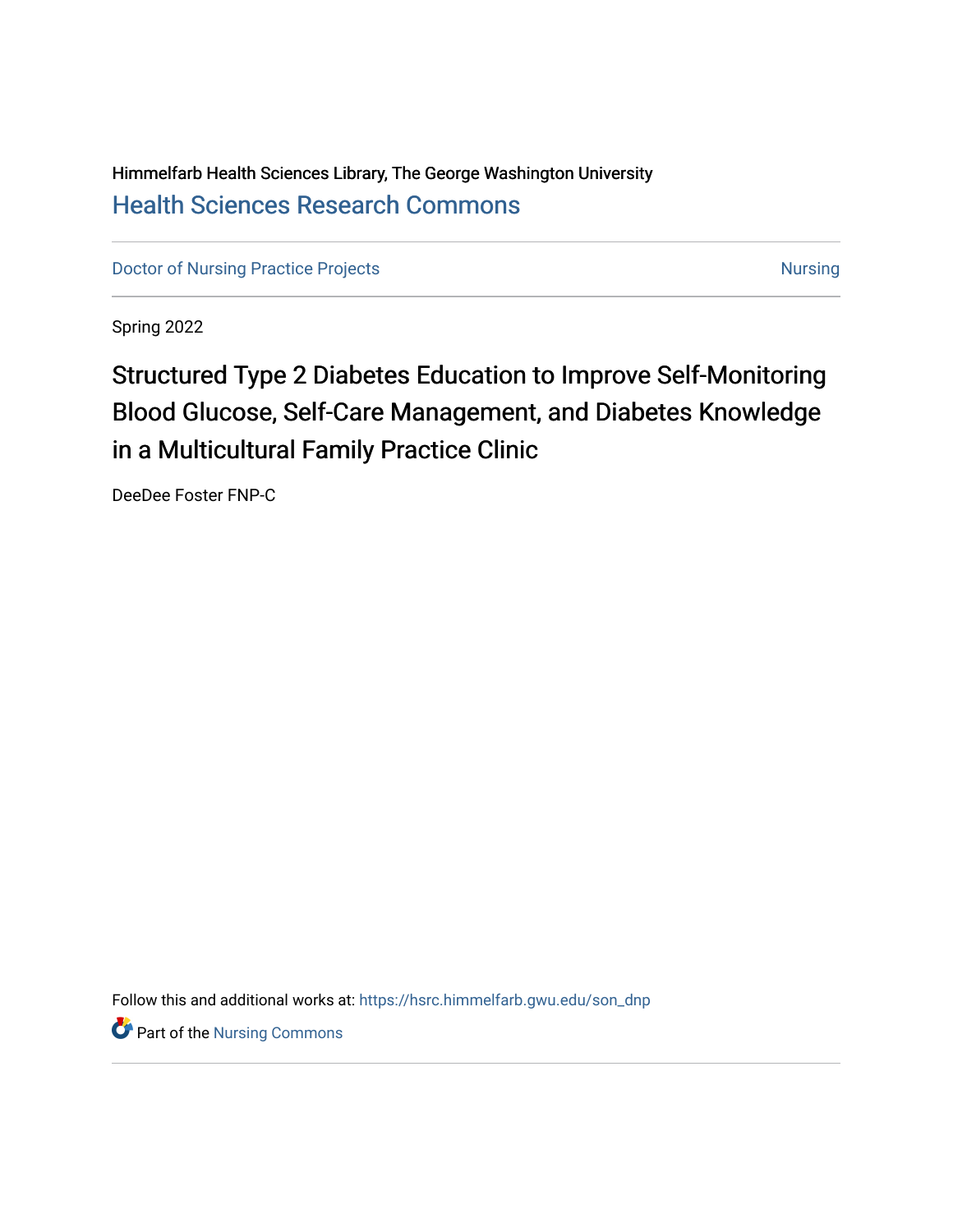### Structured Type 2 Diabetes Education to Improve Self-Monitoring Blood Glucose, Self-Care Management, and Diabetes Knowledge in a Multicultural Family Practice Clinic

DeeDee Foster, FNP-C, Dr. Daniel Whitaker, Dr. Quang Gonzalez, Qiuping (Pearl) Zhou, PhD, RN, Karen Kesten, DNP, APRN, CCNS, CNE, FAAN, Lauren Nash, DNP

Date of Degree May 2022

"The views expressed herein are those of the author(s) and do not necessarily reflect the official policy of the Department of the Army, Department of Defense, or the US Government"

DNP Project Primary Advisor: Qiuping (Pearl) Zhou, PhD, RN

DNP Project Second Advisor: Lauren Nash, MSN, FNP-C, DNP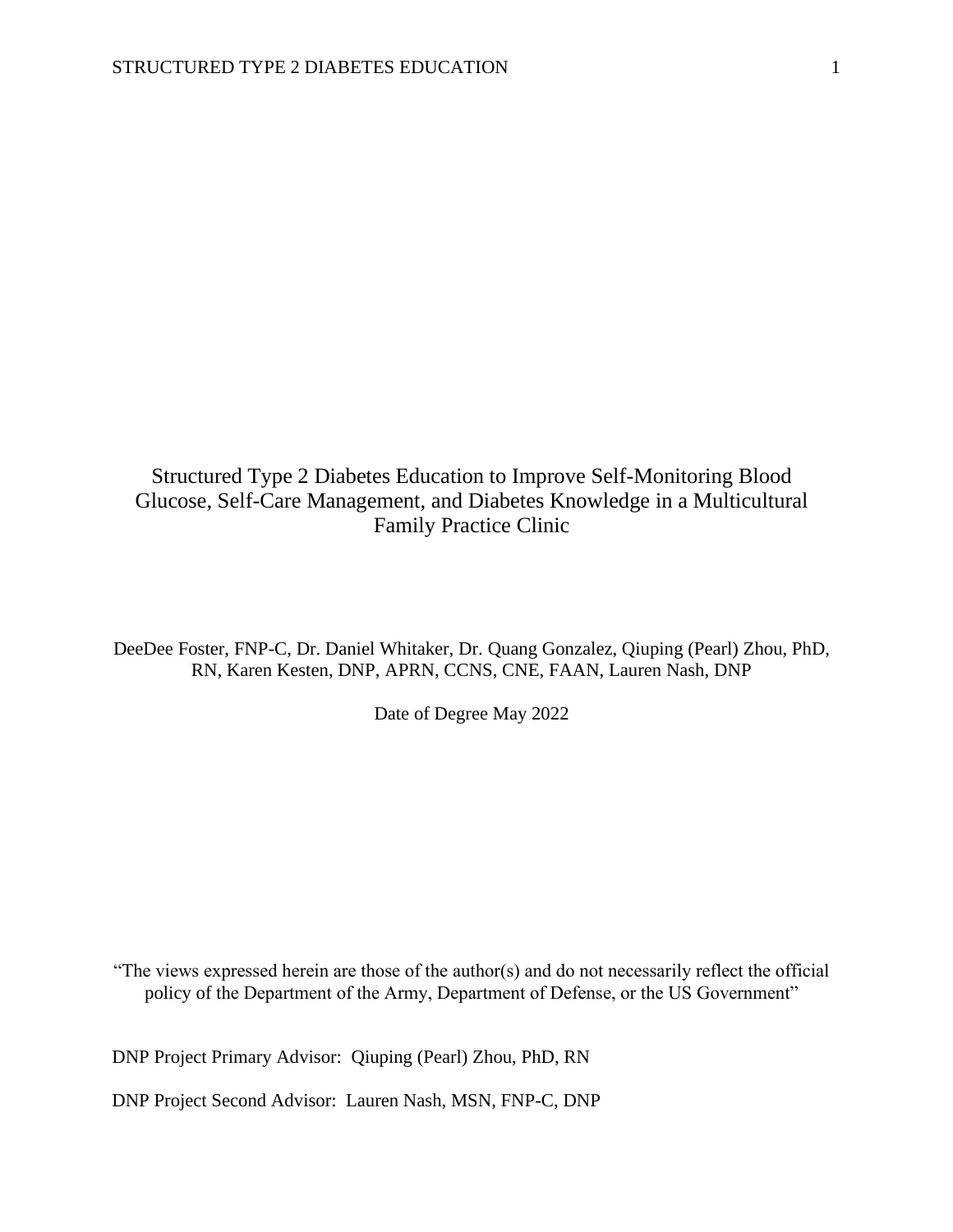| <b>Table of Contents</b> |
|--------------------------|
|                          |
|                          |
|                          |
|                          |
|                          |
|                          |
|                          |
|                          |
|                          |
|                          |
|                          |
|                          |
|                          |
|                          |
|                          |
|                          |
|                          |
|                          |
|                          |
|                          |
|                          |
|                          |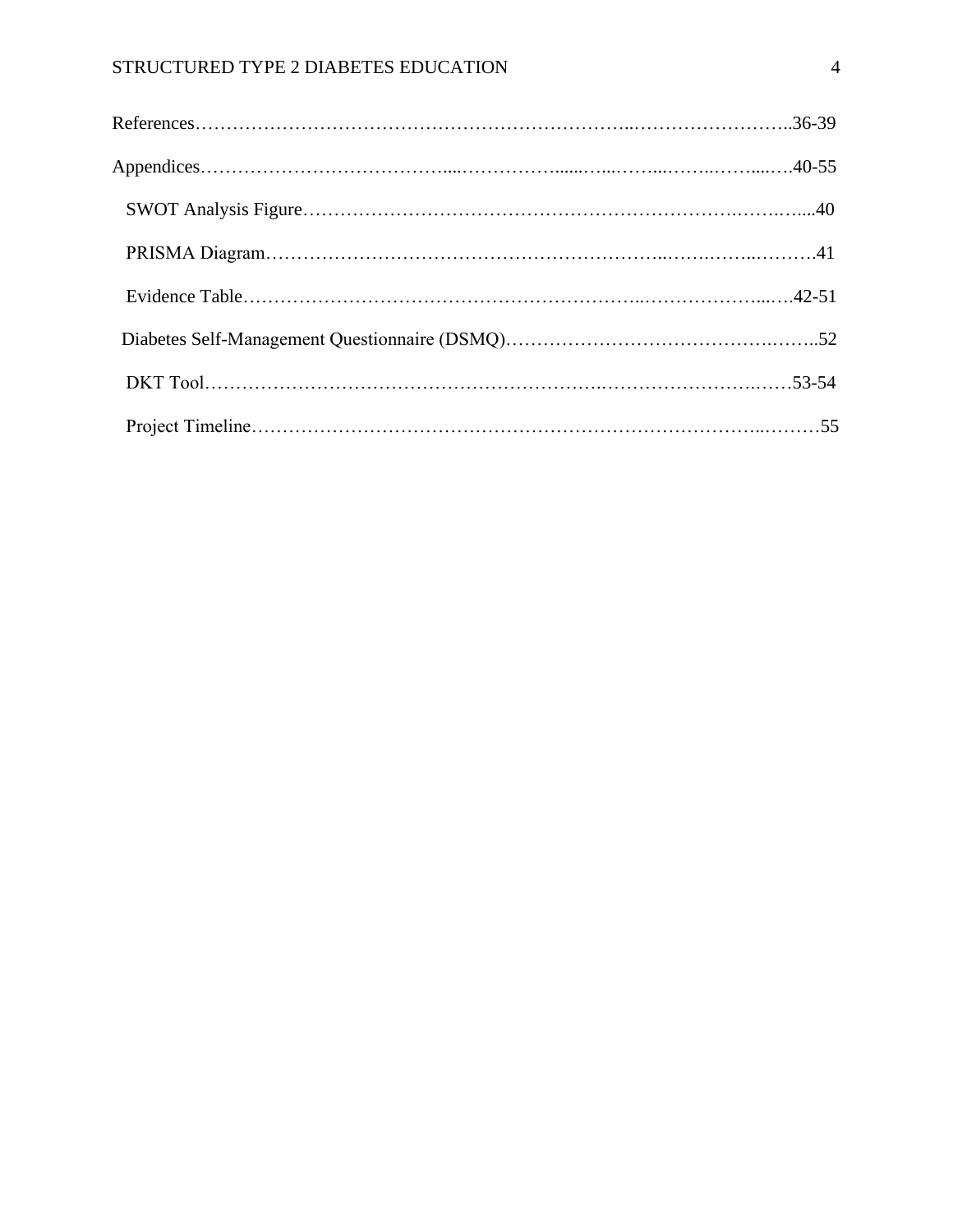#### **Abstract**

**Background:** The family practice providers at the family medicine residency clinic (FMRC) have neither sufficient time nor continuity of care to provide diabetes education to effectively reduce A1c levels. The FMRC has 500 multicultural type 2 diabetes patients with an A1c >7% that has increased by 23.2% in the previous five months. Multiple studies have demonstrated that structured diabetes education can significantly decrease blood glucose readings, improve self-care management, and diabetes knowledge to attain optimal glycemic control.

**Objectives:** To implement an evidence-based practice (EBP) project in the FMRC to improve participants blood glucose readings, self-care management, and diabetes knowledge.

**Methods:** A four-week, pre-post, same subject project was conducted in the FMRC. The intervention was a 40-minute structured group diabetes education delivered face-to-face. Outcome measures include self-monitored blood glucose, self-care management, and diabetes knowledge. Based on statistical power analysis, a convenience sample of 21 type 2 diabetes patients with an A1c >7% were recruited. Participants' age ranged from 38 to 82 years old with 71% of the participants African American or Hispanic.

**Results:** The 7-day average Self-Monitored Blood Glucose (SMBG) decreased from 168.76 mg/dl to 155.05 mg/dl, t=3.97, p<0.001. The modified Diabetes Knowledge Test (DKT) scores improved from  $64.55\%$  to 78.84%, t=5.04, p<0.001. The improvement in Diabetes Self-Management Questionnaire (DSMQ) scores was not statistically significant (pre=33.95, post=35.52, p=0.169); however, power analysis showed a small effect size  $(d=0.28)$ .

**Conclusion:** The study found that structured group diabetes education was an effective intervention among type 2 diabetes patients in the multicultural setting to improve SMBG and diabetes knowledge.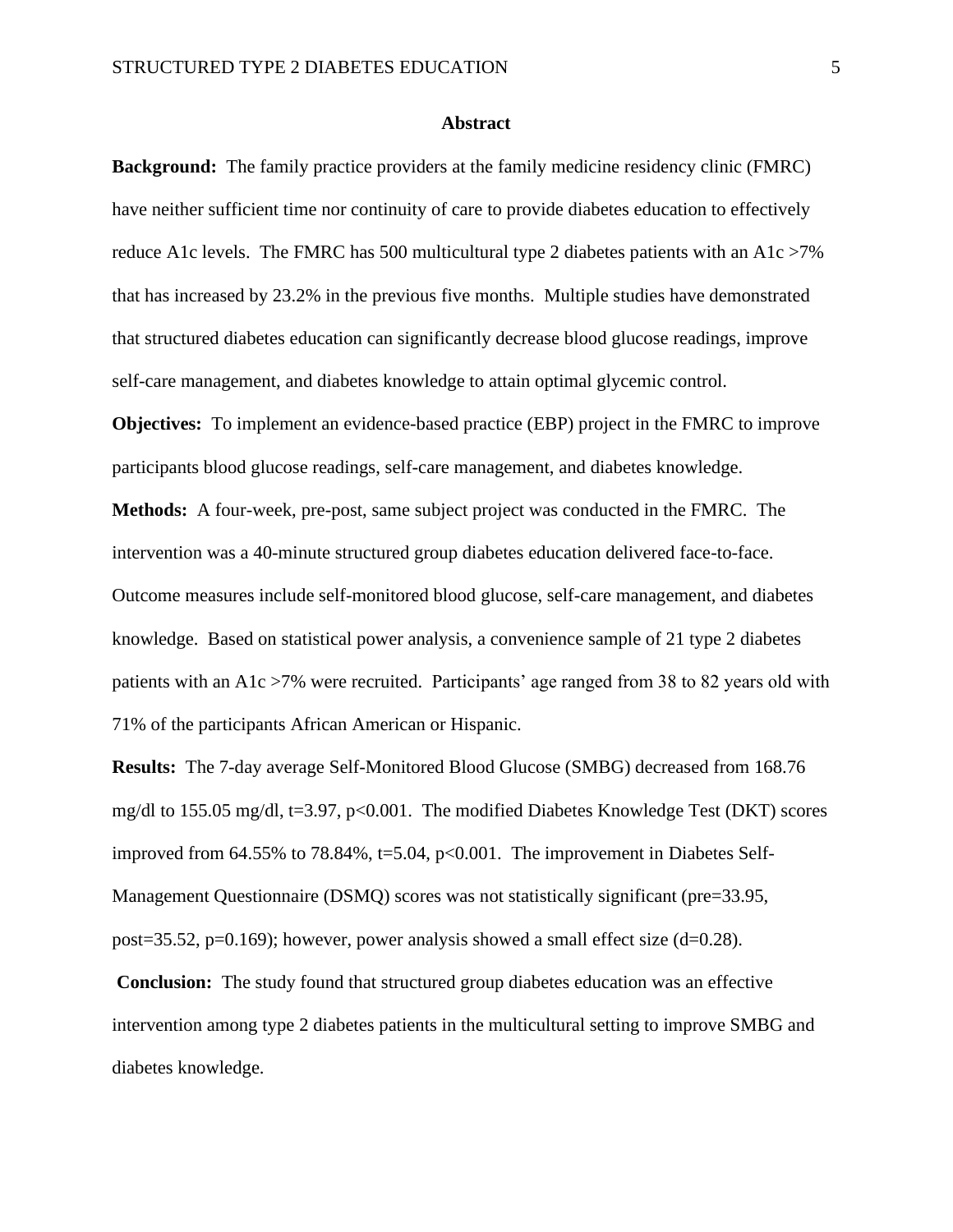#### **Introduction**

Type 2 diabetes mellitus is a complex, chronic, and progressive disease that is characterized by high blood glucose, insulin resistance, and impairment in insulin secretion. Poorly controlled or chronic uncontrolled type 2 diabetes is a vicious cycle resulting in disease progression that can eventually lead to "acute, chronic, and serious complications" such as cardiovascular events, kidney failure, blindness, neuropathy, and amputations (Essien et al., 2017; Zheng et al., 2019, p.4). Despite significant advancements in diabetes diagnosis, treatment, and management, many diabetic patients continue with poor glycemic control due to failure of the patient's self-care, "poor patient-provider communication, lack of support from family, inadequate understanding or knowledge of the disease, lack of motivation to change" (Mogre et al., 2018). Structured diabetes education is the foundation of diabetes care to manage their diabetes effectively on a daily basis, to develop confidence, and "to take major responsibility to manage their condition" with blood glucose monitoring, lifestyle modifications, exercise, self-care, knowledge, and medication management for optimal glycemic control (Bukhsh et al., 2017, p.2).

The American Diabetes Association (ADA) standards of care provide comprehensive education based on the most current evidence-based guidelines divided into 16 sections that include diabetes diagnosis, prevention, glycemic targets, pharmacologic approaches, comorbidities, complication management, and diabetes care throughout the lifespan (ADA, 2021). The ADA (2022) promotes diabetes self-management education that is patient-centered, focusing on "supporting patient empowerment by providing people with diabetes the tools to make informed self-management decision" (p.561). An effective way to actively involve type 2 diabetes patients in diabetes self-care management is through an evidence-based diabetes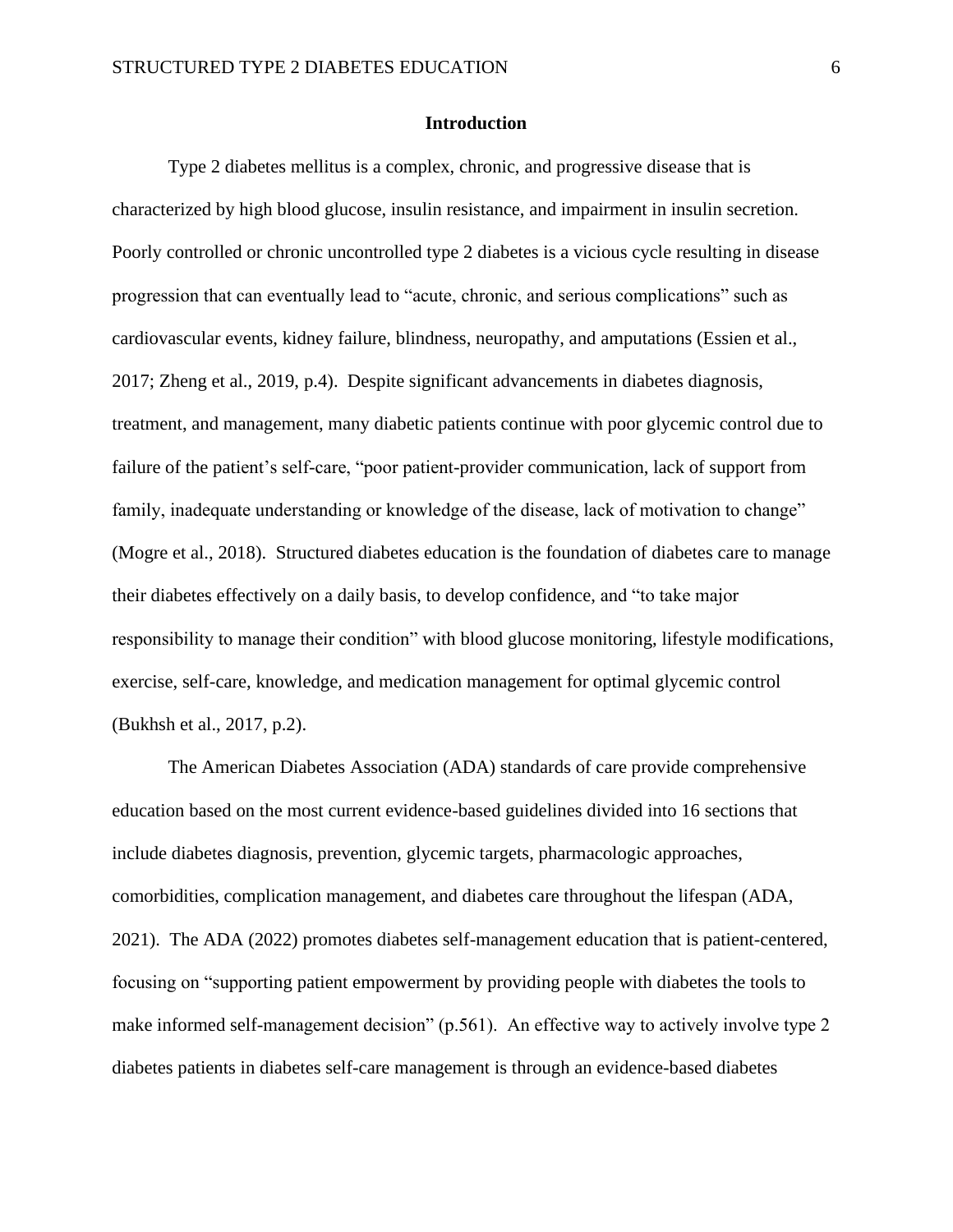education that is both visual and verbal, which employs a patient-centered approach to apply strategies in an "empowered, learning environment, and further strengthening patients' self-care ability" (Defeudis et al., 2018; Hung et al., 2017, p.2).

Multiple studies have found that the effectiveness of structured, frequent self-monitored blood glucose (SMBG) monitoring had a statistically significant reduction in blood glucose and A1c levels. The SMBG results can "facilitate analysis and discussion of glycemic patterns" and when structured, provides valuable information to providers and patients to possess the skills, knowledge, and readiness to make lifestyle modifications (Bosi et al., 2013, p. 2887). Cheng et al. (2018) study found that small group diabetes education intervention was statistically significant to improve SMBG and self-care management, although the A1c levels had no significant change. Moreover, these studies have concluded that the Diabetes Knowledge Test (DKT) scores have inverse correlations with blood glucose readings and A1c levels were strongly positive with the Diabetes Self-Management Questionnaire (DSMQ) sum scale that are statistically significant (Bukhsh et al, 2019; Cheng et al., 2018; Sperl-Hillen et al., 2011; Zheng et al., 2019). Bukhsh et al. (2019) study involved a structured diabetes education intervention that found improved self-care management and diabetes knowledge scores utilizing the DSMQ and the modified DKT questionnaires. Studies have estimated "50-80% individuals with diabetes lack of knowledge about diabetes education, …and A1c 7% target is achieved in less than half of type 2 diabetes" patients (Chai et al., 2018, p. 1427). It is estimated that only 16% of type 2 diabetes patients carry out self-care management recommendations, thus structured group diabetes education was recommended to facilitate self-care management and improve diabetes knowledge through "appropriate diet, physical activity, blood glucose monitoring, and adherence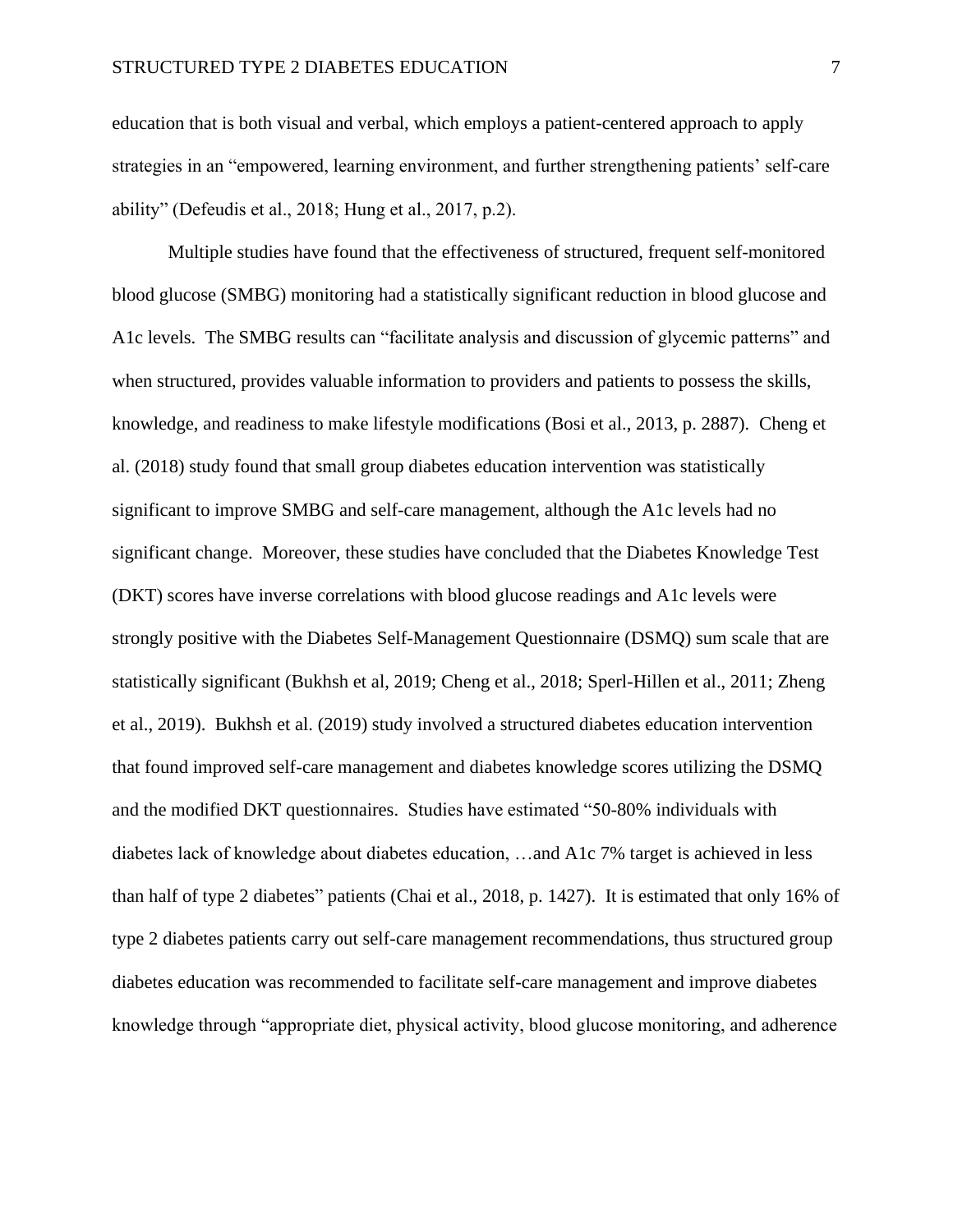to medication" to achieve their target A1c goals (Beverly et al, 2013; Bosi et al., 2013; Chai et al., 2018, p. 1429; Essien et al., 2017; Sperl-Hillen et al., 2011).

#### **Background and Significance**

Type 2 diabetes mellitus is an epidemic affecting 37.3 million or 11.3% of the US population with an expected increase of 30% by 2050 (ADA, 2022; Freeman et al., 2018). As of 2019, there are 8.5 million undiagnosed type 2 diabetes patients, and 96 million diagnosed with prediabetes that without an diabetes education intervention have the potential to develop type 2 diabetes within five years (ADA, 2022; CDC,2021). The diabetes health care cost is estimated at \$327 billion annually with associated diabetes expenditures that are 2.3 times higher and twice the mortality rate than non-diabetic patients (ADA, 2022; Freeman et al., 2018). The cost of diabetes care is one-fourth of the US health care expenditures with 61% of costs associated with diabetic patients aged 65 years or older (Powers et al., 2020). It is estimated that more than 50% of the type 2 diabetes population are unable to "attain and sustain a recommended A1c of less than 7.0" and adherence to self-care management is a significant determinant to attain optimal glycemic goal (ADA, 2015, as cited in Freeman, 2018, p.396).

Multiple barriers to diabetes education and self-care management are present in the diabetes patient population that contribute to intervention failure and poor self-care management. Conflicting and busy schedules, competing priorities, lack of motivation, food insecurities, and transportation issues are barriers noted in the literature that cause challenges to self-care management (Mogre et al., 2018). Moreover, type 2 diabetes patients face challenges in their self-care management that "can lead to frustrations and emotional struggles" that hinder glycemic control (Ritholz et al., 2018, p. 304). Another barrier is limited access to available diabetes self-management education (DSME), "lack of or poor reimbursement" that prevents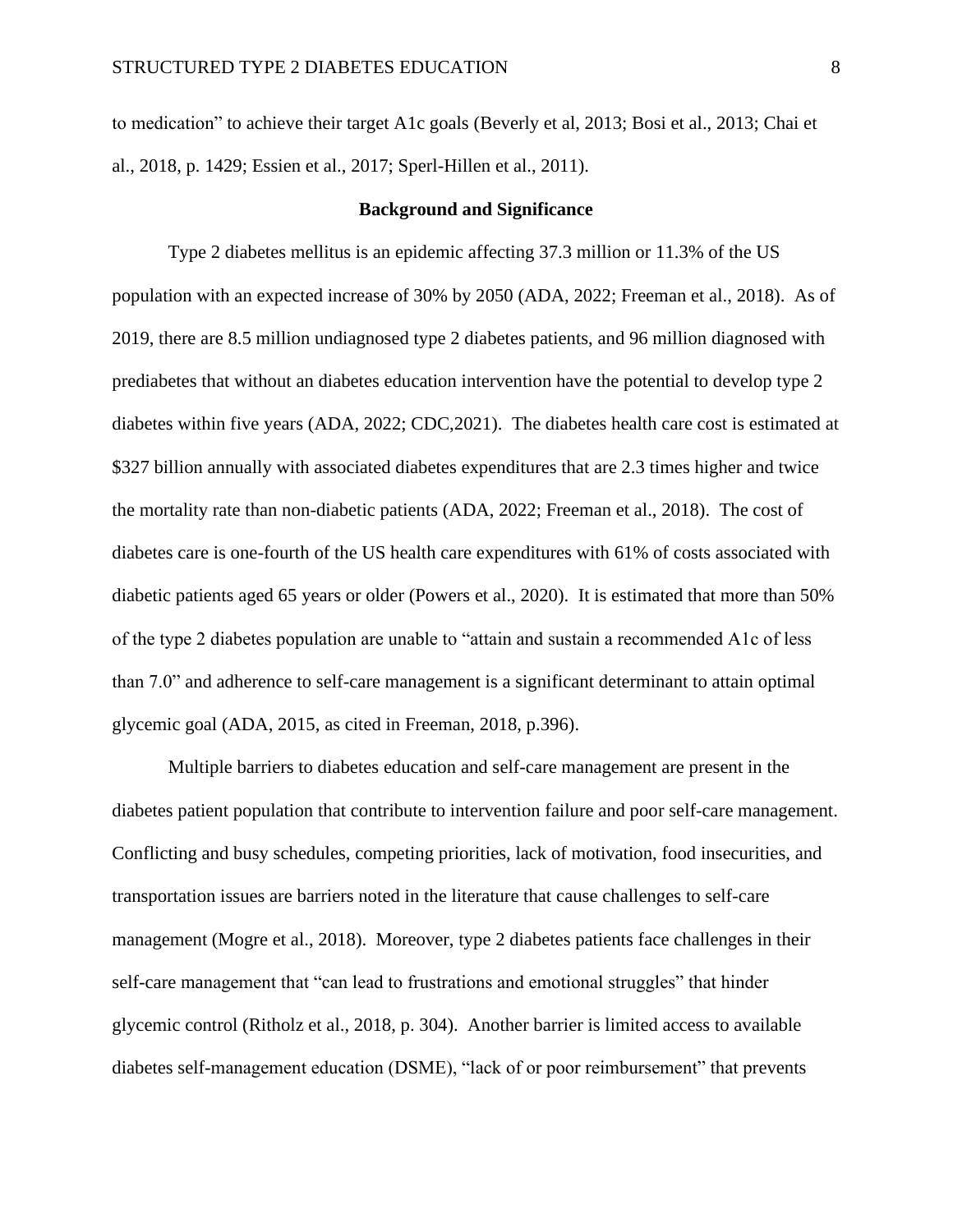participation, and misconceptions that initial education is sufficient, thus less than 10% attendance within the initial 12 months of diagnosis (Powers et al., 2015, p.1379). A patient centered approach to diabetes education at diagnosis and ongoing can assist the patient "to overcome barriers and to cope with the ongoing demands in order to facilitate changes" (Powers et al., 1374). Although uncontrolled diabetes patients find difficulty in "synthesizing selfmanagement recommendations" into their daily routines, a structured diabetes education intervention would provide "the knowledge, skills, and confidence to accept responsibility for their self- management" (Cheng et al.,2018; Powers et al., 2020, p.1638).

Multiple studies have shown that intensive, daily SMBG monitoring promotes the diabetes patient's adherence to their self-care management that is a significant determinant that builds confidence and motivation to attain optimal glycemic target goals, control of the disease, improved overall health, and reduce the financial burden (Cheng et al., 2018; Elgart et al., 2015). In addition, low self-care management have been associated with higher A1c levels. Structured group diabetes education based on a patient centered approach that embraces the ADA standard of care guidelines can empower diabetic patients to improve self-care management, knowledge of the disease, increase patient participation in treatment decisions, and skills to operate a glucometer to achieve optimal glycemic control (Mogre et al., 2018).

The family medicine residency clinic (FMRC) is a busy primary care clinic that has over 20 providers and medical residents with teams of registered nurses, licensed practical nurses, and medical assistants. The FMRC has 20-minute patient appointments that do not allow the providers time nor continuity of care to deliver sufficient diabetes education to type 2 diabetes patients. The FMRC tracks the A1c levels through the Healthcare Effectiveness Data and Information (HEDIS), yet the data is often not used to guide patient care. Moreover, there is a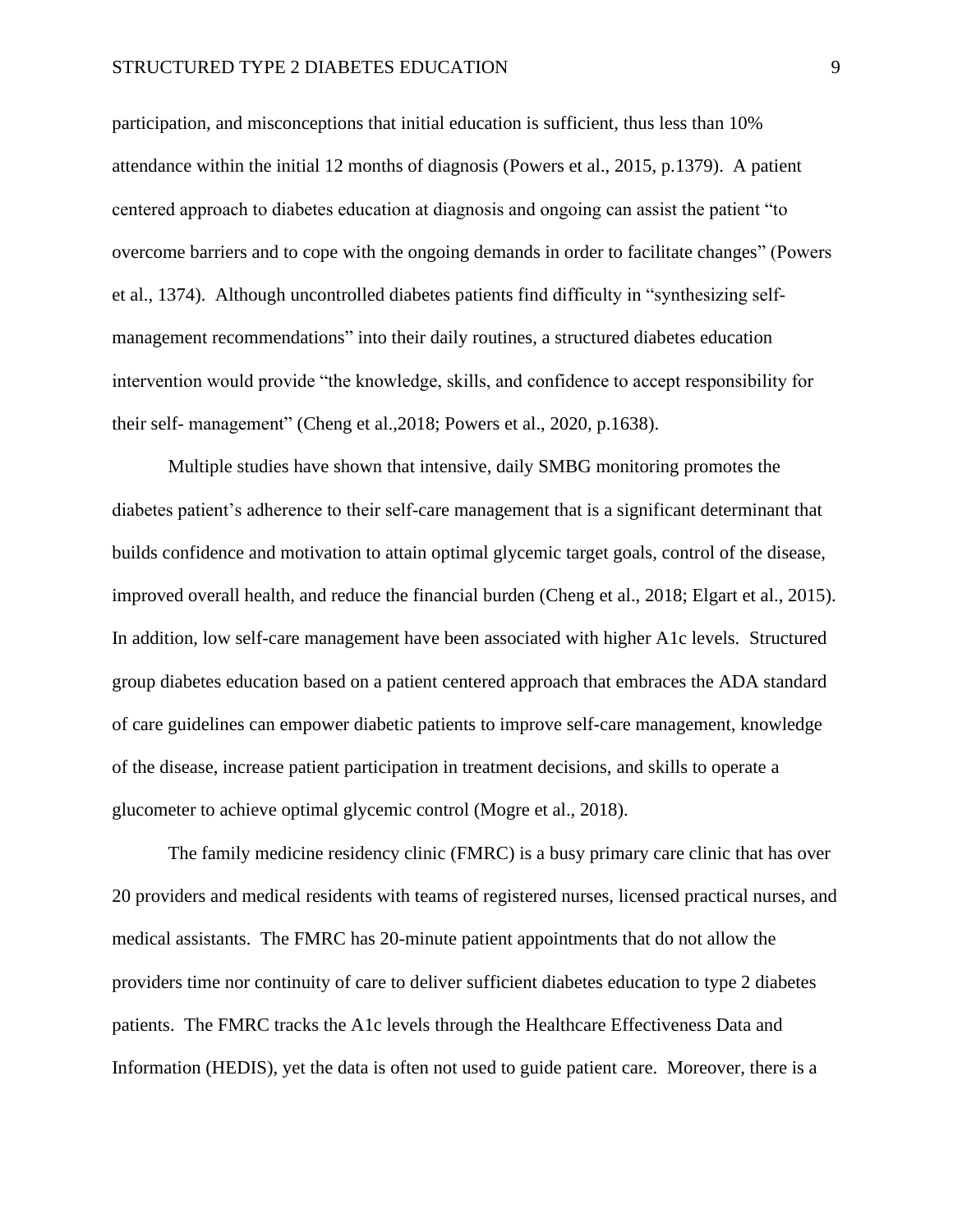lack in follow up appointments to review the SMBG readings, A1c levels, co-morbidities, medication management, and long-term treatment goals. Although the ADA standards of care recommend reassessment of A1c levels every 3 months if the A1c is > 7% or changes in medication therapy, the FMRC type 2 diabetes patients A1c levels are only checked once or twice a year (ADA, 2021). Currently, there are 500 diabetic patients with an A1c >7% in the FMRC, representing an increase of 23.2% in the past five months. This significant percentage increase over a short time frame can be equated to the lack of the FMRC follow up appointments, inadequate continuity of care, and absence of a patient centered structured diabetes education program that promotes effective self-care management and improved diabetes knowledge.

#### **Needs Assessment**

A strength, weakness, opportunities, and threat (SWOT) analysis was performed to assess the organization and strategies to improve diabetes blood glucose, self-care, and knowledge (see Appendix A). The organizational strengths are related to the hospital's level III trauma accreditation, multiple specialty clinics, experienced physicians, nurse practitioners, and clinical pharmacists that encourages collaboration and furthering educational opportunities that promotes patient centered care. Although a vast array of qualified providers, there were multiple organizational weaknesses with type 2 diabetes patients related to the knowledge gap in diabetes standards of care guidelines, ineffective staff to patient communication, limited access to care, short 20-minute appointments, inefficient use of HEDIS A1c measures related to diabetes care, and lack of individual or group standardized structured diabetes education. Moreover, the covid-19 pandemic had hindered face to face appointments for type 2 diabetes patients. One of the greatest opportunities was the potential for the development of a robust FMRC focus on a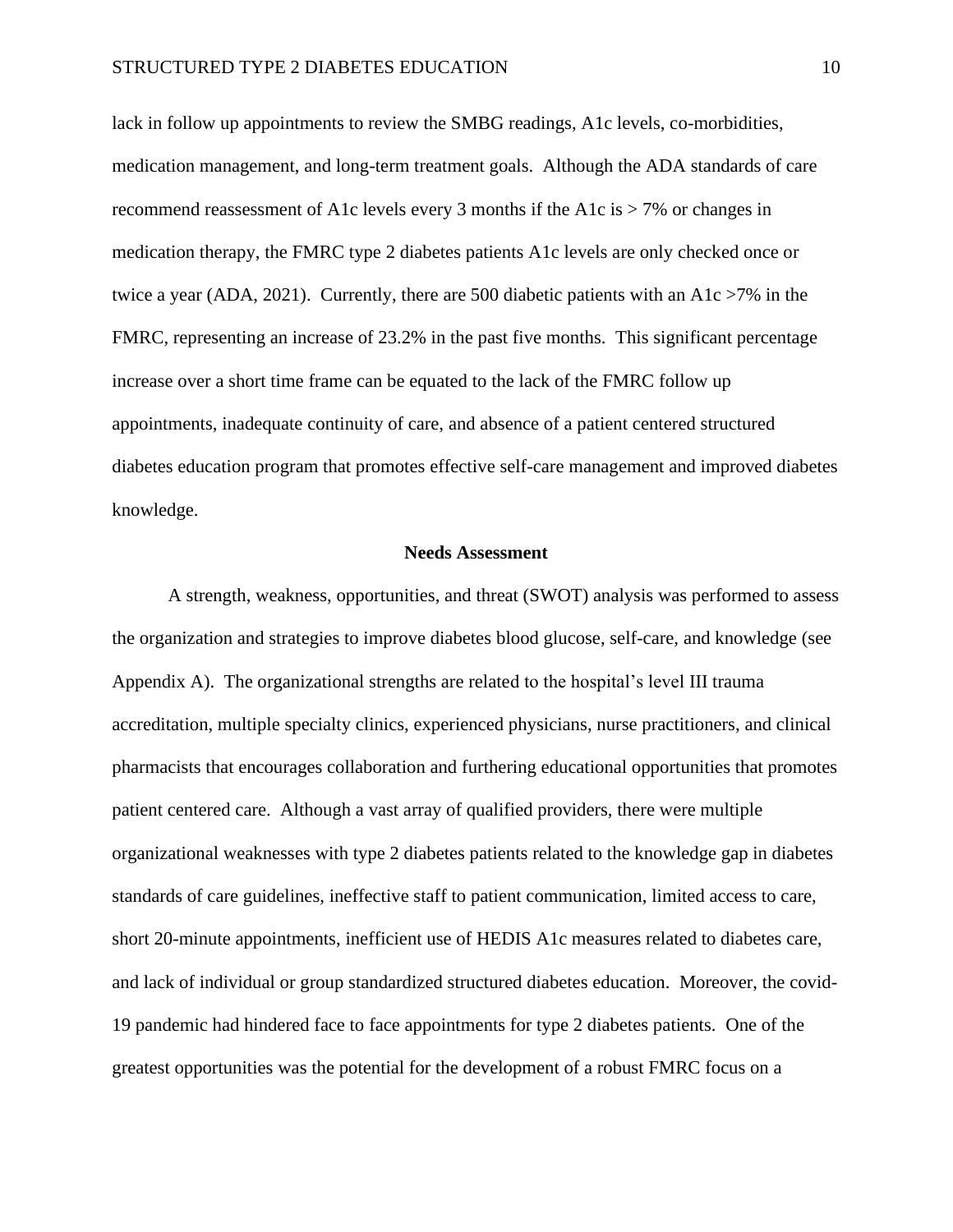structured group diabetes education program based on the ADA standard of care guidelines with leadership support to promote optimal SMBG control, improved self-management, and diabetes knowledge. In addition, a structured diabetes program would reduce organizational diabetes costs, expansion to the outlying family medicine clinics, provide competition with civilian medical centers, and streamline comprehensive diabetes patient centered care. Implementation would be meaningful to staff and patients in alignment with organizational priorities. An organizational threat would be competing clinic and organizational priorities, current diabetes education program in the internal medicine clinic, patient preference to be seen by a civilian endocrinologist or the veteran's administration (VA), and lack of FMRC providers to implement and develop a structured diabetes education program. The success of the EBP project was achieved through a collaborative relationship between the three project team members, the FMRC leadership, and the organizational senior leadership in a structured group diabetes education setting with shared decision-making opportunities.

#### **Problem Statement**

A comprehensive assessment was conducted in the FMRC that found lack of appointment times, inadequate continuity of care, and void of a structured group diabetes education program that potentially led to a significant increase in A1c levels >7%. Many perceived barriers affect the diabetic patient's ability to manage daily commitments in self-care management and application of diabetes knowledge to achieve optimal glycemic control. Multiple research studies have documented that an evidenced based structured group diabetes education was a cost-effective tool to improve blood glucose readings, self-care management, and diabetes knowledge utilizing the DSMQ and modified DKT questionnaires (Bukhsh et al., 2019; Chai et al., 2018; Cheng et al., 2018; Sperl-Hillen et al., 2011; & Zheng et al., 2019). A structured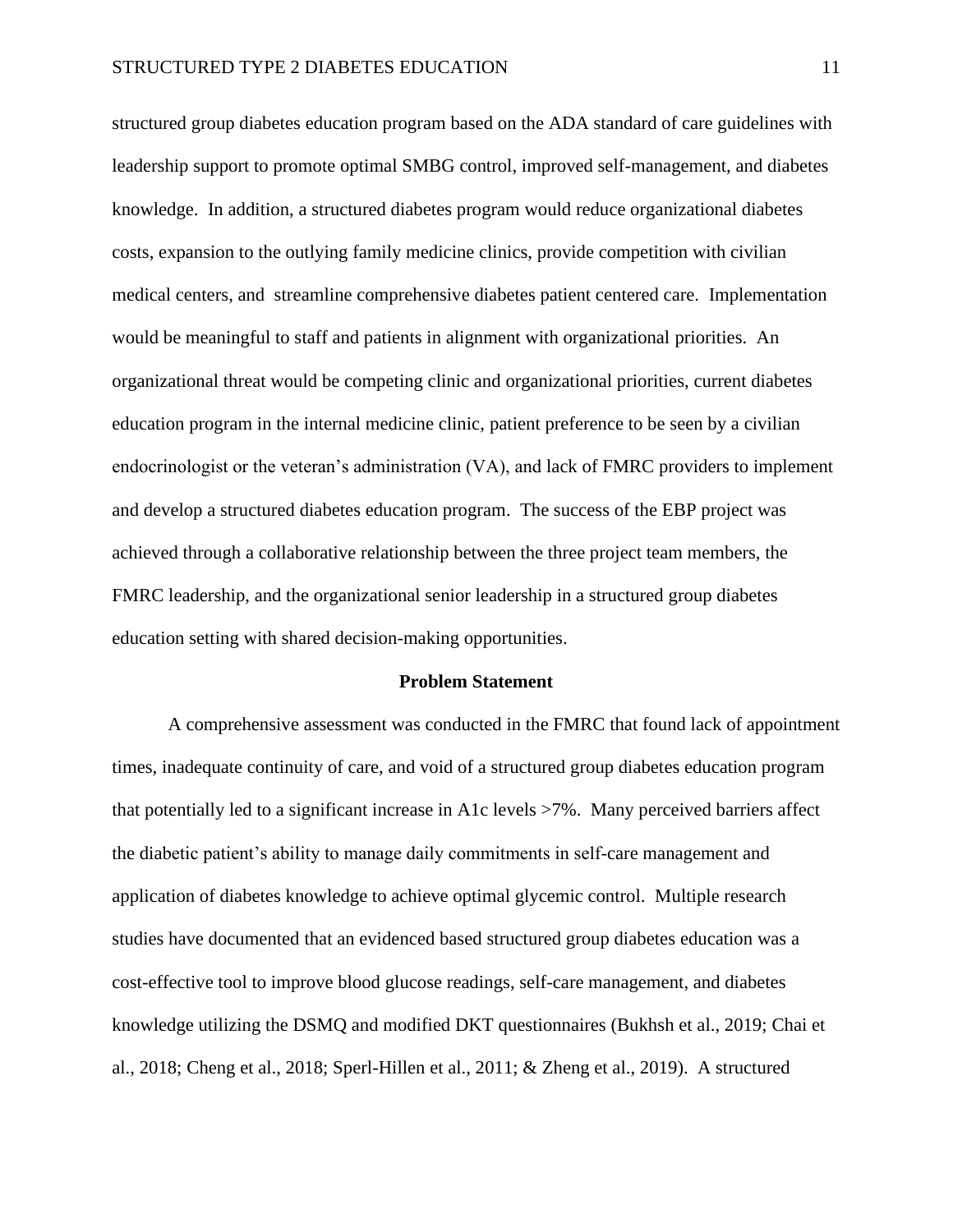diabetes education program is critical to build self-confidence and motivate type 2 diabetes patients to engage in blood glucose monitoring, self-care management, and diabetes knowledge to prevent co-morbidities, complications, or mortality.

#### **Purpose**

The purpose of this EBP project was to implement an evidence-based structured group diabetes education program within the FMRC to improve SMBG, self-care management, and diabetes knowledge.

#### **Clinical Question**

In type 2 diabetes patients in the FMRC (P), how does diabetes education based on the American Diabetes Association (ADA) standard of care guidelines (I) improve self-monitored blood glucose readings, self-care management, and diabetes knowledge (O) compared to current procedure (C) when measured at baseline and four weeks post intervention (T)?

#### **Aims**

The EBP project aims to achieve the following over a four-week period:

- To improve type 2 diabetes patients self-monitored blood glucose (SMBG)
- To improve type 2 diabetes patients self-care management behaviors assessed by the Diabetes Self-Management Questionnaire (DSMQ) pre and post intervention
- To improve diabetes knowledge assessed by the modified Diabetes Knowledge Test (DKT) among type 2 diabetes patients pre and post intervention

#### **Objectives**

The first objective was to evaluate the effectiveness of an evidence-based structured, group diabetes education based on the ADA standard of care guidelines with SMBG readings by comparing pre and post diabetes education intervention over a four-week period.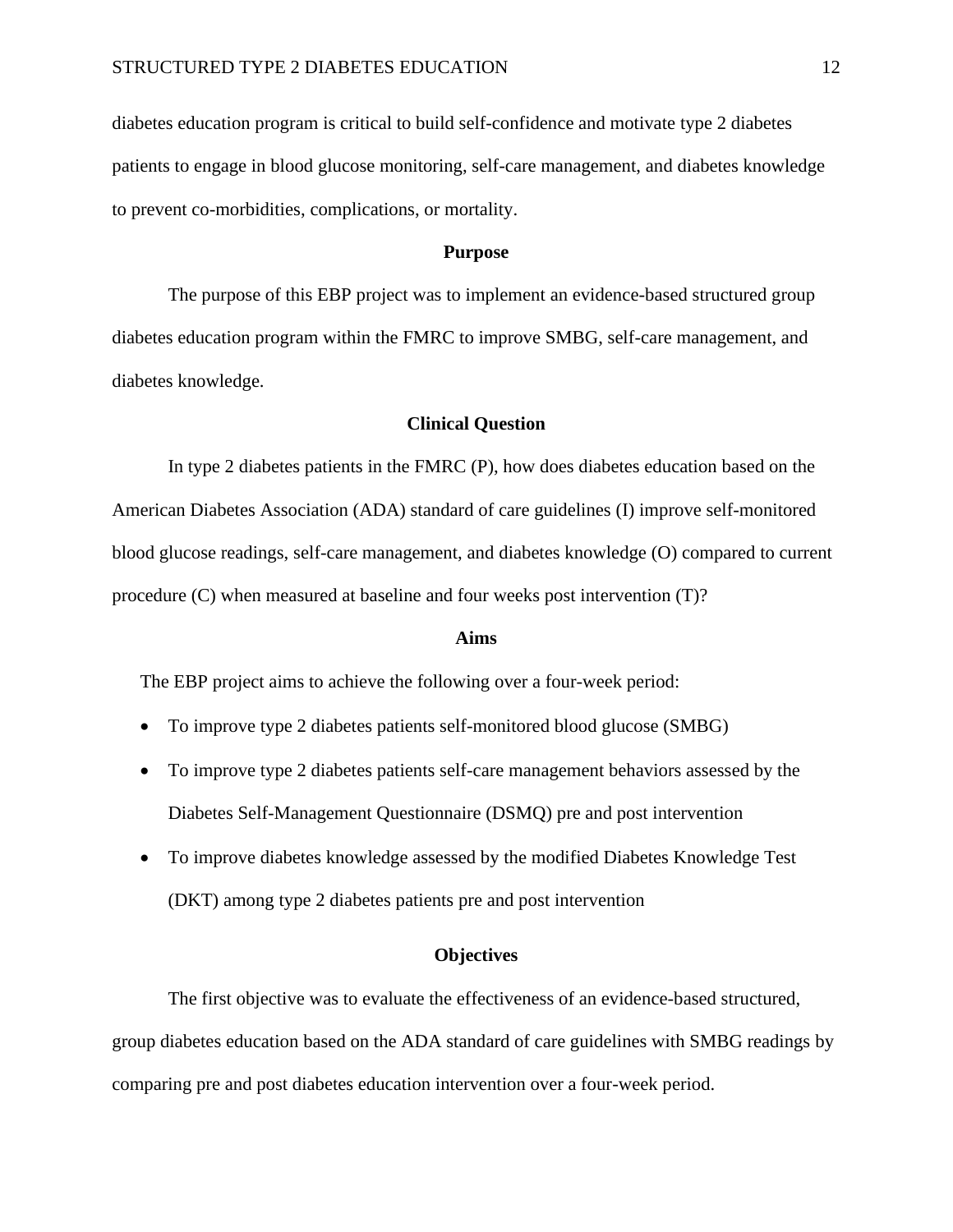The second objective was to improve self-care management to achieve an increased score on the DSMQ between the pre and post diabetes education intervention over a four-week period.

The third objective was to improve type 2 diabetes patients diabetes knowledge score between the pre and post diabetes education intervention over a four-week period.

#### **Review of Literature**

#### **Search Strategy**

We performed searches on PubMed and SCOPUS to identify evidence regarding the effectiveness of structured diabetes education on patient outcomes. The librarian was consulted during the literature search to assist in the primary choice of appropriate search terms. Keywords used included type 2 diabetes, diabetes education, self-monitored blood glucose, blood glucose, self-care, and diabetes knowledge. The PubMed search resulted in 175 articles while SCOPUS search found 26 articles.

The 201 articles found through PubMed and SCOPUS were reviewed for appropriateness related to the research question and inclusion/exclusion criteria. We removed 94 duplicates and 107 articles were further reviewed. Regarding the research question, 9 articles were excluded as they did not meet criteria and 5 articles excluded as the intervention was not specific or defined. There were 6 articles excluded as there was no diabetes education or self-care interventions, 4 articles excluded for no diabetes knowledge intervention, 7 articles excluded for no reduction in blood glucose and/or A1c post intervention, and 9 articles excluded for absence of face-to-face diabetes education. In addition, six articles were excluded for controversial conclusions in the use of SMBG readings for glycemic control, and three articles excluded as educational only to teach use of glucometer and monitoring blood glucose. There were two articles excluded as pilot studies and one article excluded as an interview only without intervention. Finally, 14 articles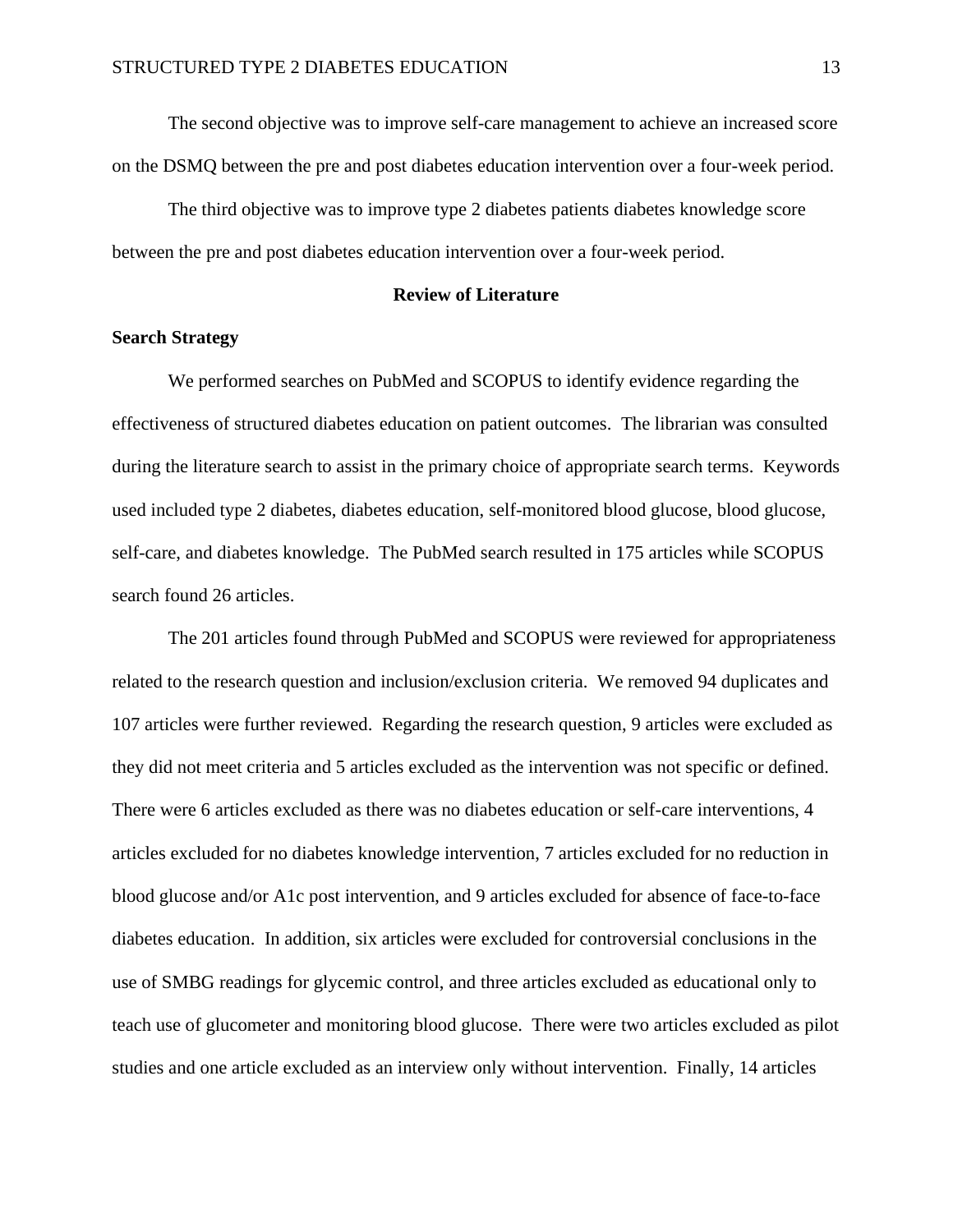were excluded, as they were systematic reviews, meta-analysis, and observational studies. After the exclusion, 11 articles remained in this literature review. The details are presented in the PRISMA form **(**See Appendix B).

#### **Synthesis of the Literature**

The 11 articles together included 2,655 participants. The participants were type 2 diabetes patients with an A1c >7% who attended diabetes self-management education (DSME) or other structured form of diabetes education. The diabetes education was taught either by physicians, nurses, pharmacist, or a combination thereof. The research studies had comparable results that support the use of diabetic education interventions and structured SMBG to improve diabetes self-care management behaviors and diabetes knowledge. Bosi et al. (2013) and Chai et al. (2018) found that intensive SMBG reduced fasting and 2-hour postprandial blood glucose to achieve significant A1c reductions compared to unstructured SMBG data. The concept of structured, frequent checking of blood glucose provided knowledge and motivation that facilitates their self-care management and coping skills (Brackney, 2018; Eborall et al., 2015; & Zheng et al., 2019). Hung et al. (2017) found that using a patient centered diabetes education intervention was statistically significant  $(p<0.01)$  in the long-term effectiveness in enhanced frequency of SMBG monitoring, reducing fasting blood glucose readings, and A1c levels. In addition, the use of diabetes questionnaires – Summary of Diabetes Self-Care Activities (SDSCA), Diabetes Empowerment Scale (DES), DSMQ, and the modified DKT endorsed structured diabetes education for improved self-care management and knowledge that significantly reduced blood glucose readings and A1c levels (Bukhsh et al., 2019; Cheng et al., 2018; Sperl-Hillen et al., 2011; & Zheng et al., 2019). Azami et al. (2018), Cheng et al., (2018), and Sperl-Hillen et al., (2011) utilized small groups of four to ten participants for the diabetes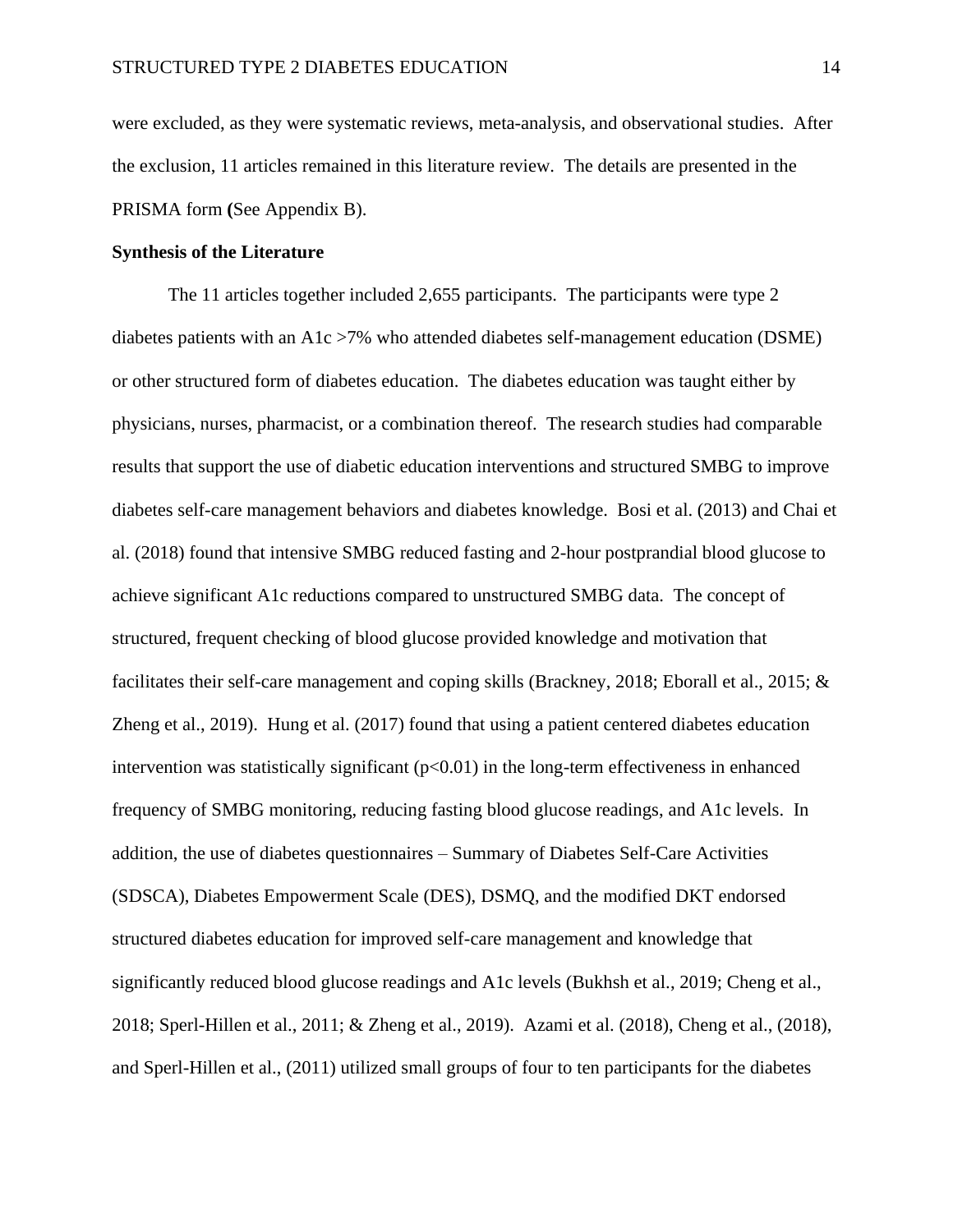education intervention and achieved statistically significant (p<0.001) improvement in SMBG, A1c levels, and self-care management. Thus, the evidence is consistent that an intensive structured diabetes self-management education program is effective in the reduction of blood glucose and A1c levels, improved self-care management, and diabetes knowledge (Azami et al., 2018; Chai et al., 2018; Essien et al., 2017; Sperl-Hillen et al., 2011 & Zheng et al., 2019) (see Appendix C).

#### **EBP Translation Model**

#### **The Iowa Model**

In the 1990s, the Iowa model was developed by nurses at the University of Iowa hospitals, who developed a research framework to "guide clinicians in evaluating and infusing research findings into patient care" (Buckwalter et al., 2017, p. 175). The Iowa model was based on Roger's theory to incorporate strategies learned when performing research projects. The Iowa model uses a systematic flow chart with steps for problem solving and feedback loops to guide the change process. It is a concise model that "supports the use of case study and expert opinion as evidence, supports pilot trial before implementation occurs across system, and designs as an interdisciplinary approach" (Zhao et al., 2016). A strength of the Iowa model was the concentration on the practice issues that are meaningful to the staff and patients in alignment with the organizational priorities (Duff et al., 2020).

The Iowa Model steps include: 1) identify a problem-focused or knowledge-focused triggering issues/opportunities, 2) state the question or purpose, 3) form a team, 4) assemble, appraise and synthesize body of evidence-conduct systematic research, 5) design and pilot the practice change, 6) integrate and sustain the practice change, 7) disseminate results (Buckwalter et al., 2017). If the change was appropriate, then the change was implemented into practice to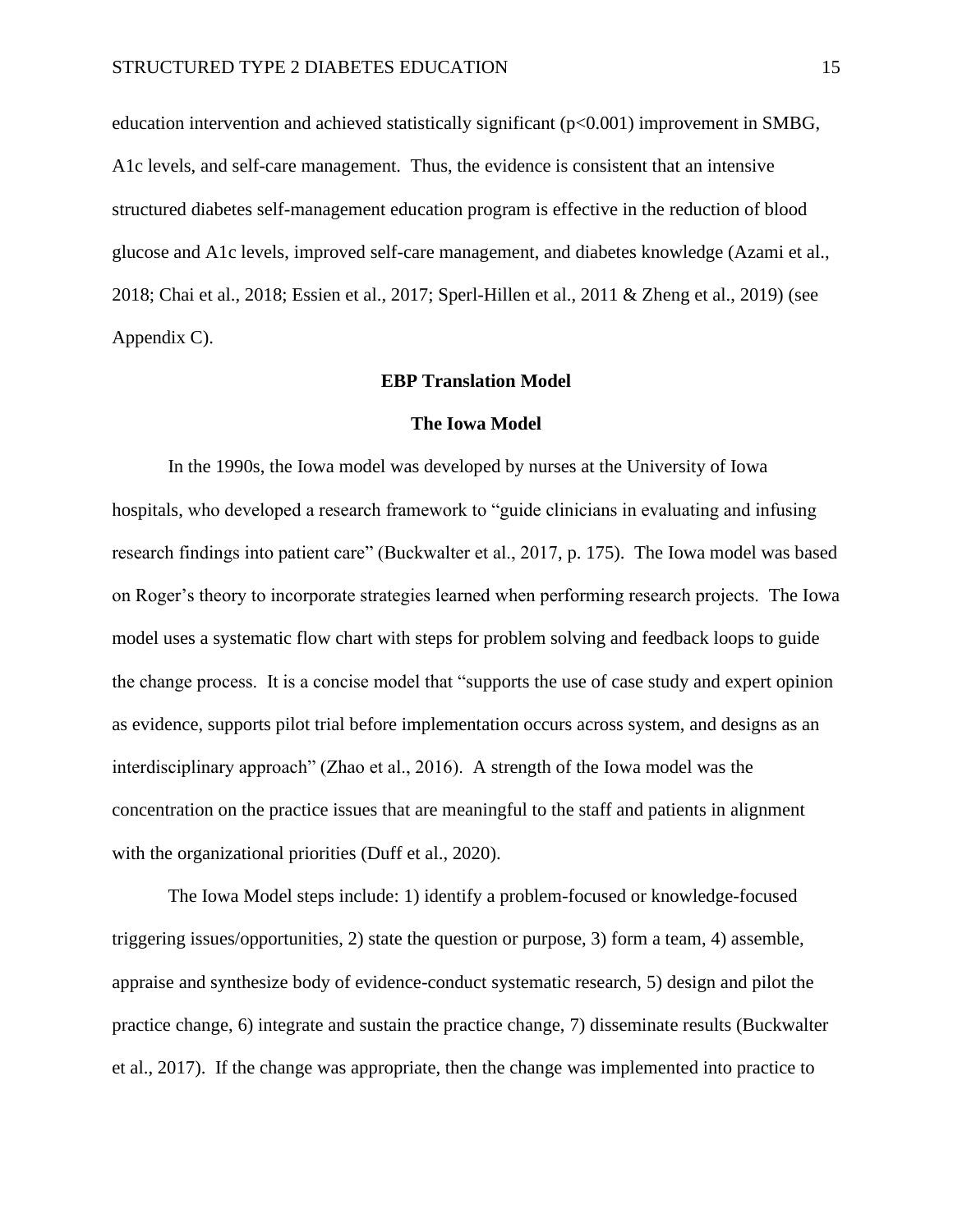monitor, analyze structure, process, and outcome data (Brown, 2014). The hallmark of the Iowa model was the integration of the multidisciplinary team interactions between the team members and patients.

#### **Identifying Issues/Opportunities**

A problem-focused trigger was utilized to identify the topic in the FMRC. The project team members were concerned about the quality of type 2 diabetes management in this clinic. The increased number of patients with A1C greater than 7 provides an opportunity to implement an evidence based educational intervention to reduce patients' SMBG readings, improve selfcare management and diabetes knowledge.

#### **Purpose**

The purpose of this EBP project was to implement a structured group diabetes education based on the ADA standard of care guidelines integrated into the FMRC for the type 2 diabetes patients with an  $A1c > 7%$  to improve their SMBG readings, self-care management, and diabetes knowledge within a 4-week period.

#### **Formation of a Team**

A formal team was assembled that consisted of a nurse practitioner and two physicians to develop and implement a structured group diabetes education.

#### **Assemble, Appraise and Synthesize Body of Evidence**

As discussed in the literature review section, a comprehensive literature search was conducted and 11 research articles were appraised. Evidence was strong supporting the usage of structured diabetes education.

#### **Design and Pilot the Practice Change**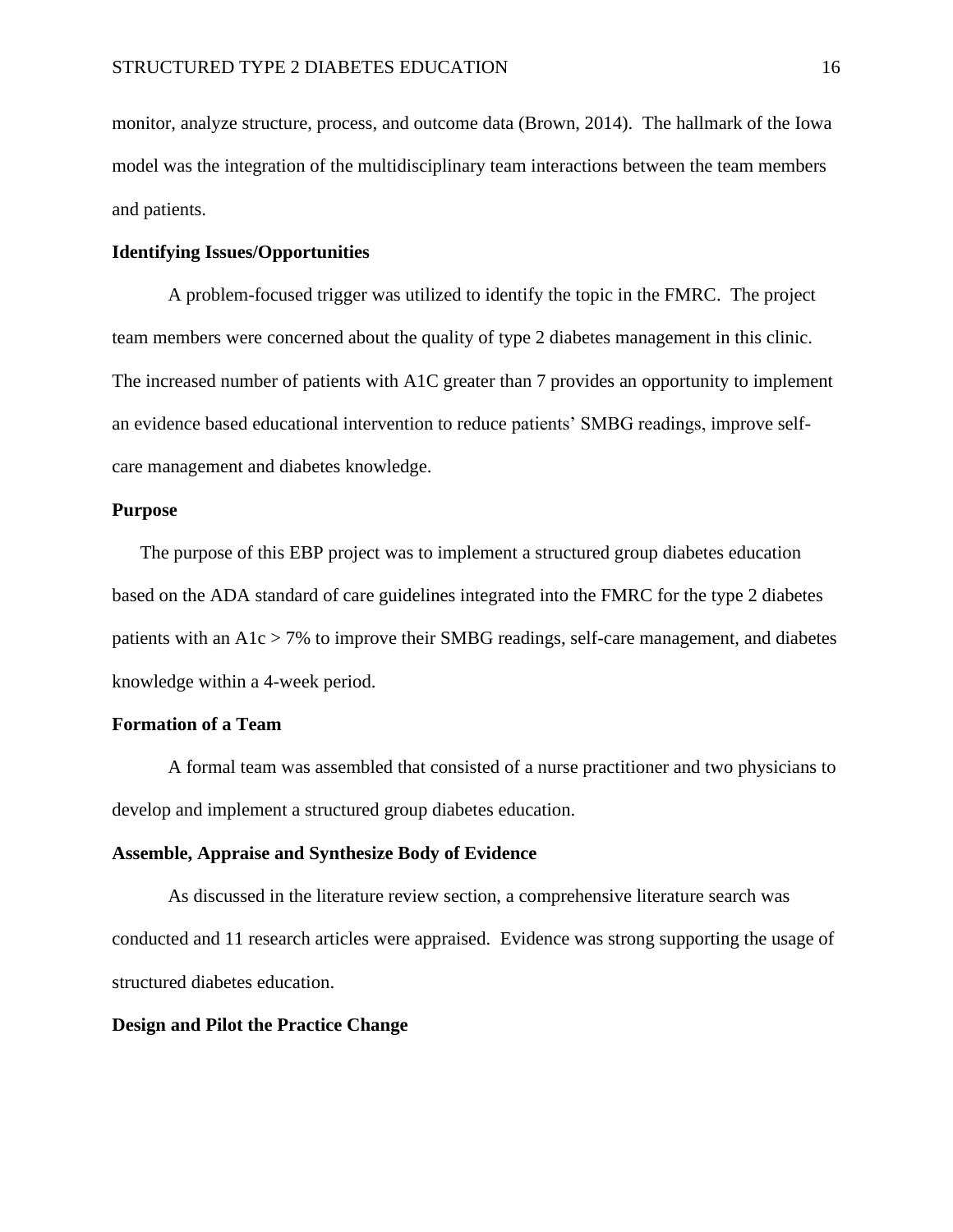Pre-implementation data from the HEDIS measures showed that the current FMRC setting was void of a formal, structured group diabetes education program. Many patients had elevated A1c levels that have a direct correlation in the elevated SMBG readings, and decreased self-care management, and diabetes knowledge.

The team developed the education intervention based upon the ADA standards of care guidelines. These guidelines were established as to the frequency of the patients SMBG readings, and diabetes education - monitoring, management, medications, and nutrition in a structured group diabetes education. The project team members ensured standardization and consistency between the team members for the delivery of the education intervention, participant education booklet, and the administration of the DSMQ and the modified DKT questionnaires. Furthermore, contingencies were in place for unforeseeable circumstances- participant withdrawal or change in the provider's schedule. The team prepared the required materials for the participants - diabetes education handouts, and the DSMQ and the modified DKT questionnaire prior to the intervention.

#### **Integration and Sustained Practice Change**

The key personnel in the EBP project were the three project team members, FMRC leadership, and organizational senior leadership. The DNP student served as the project leader. The FMRC leadership commitment to integration of a structured diabetes education program would improve diabetic outcomes that combined with senior leadership support to solidify and sustain the practice change. The long-term goal was to have an embedded diabetic education program as an automatic step in the workflow process, replicable in the outlying family medicine clinics, and results in optimal glycemic control for type 2 diabetes patients across the organization.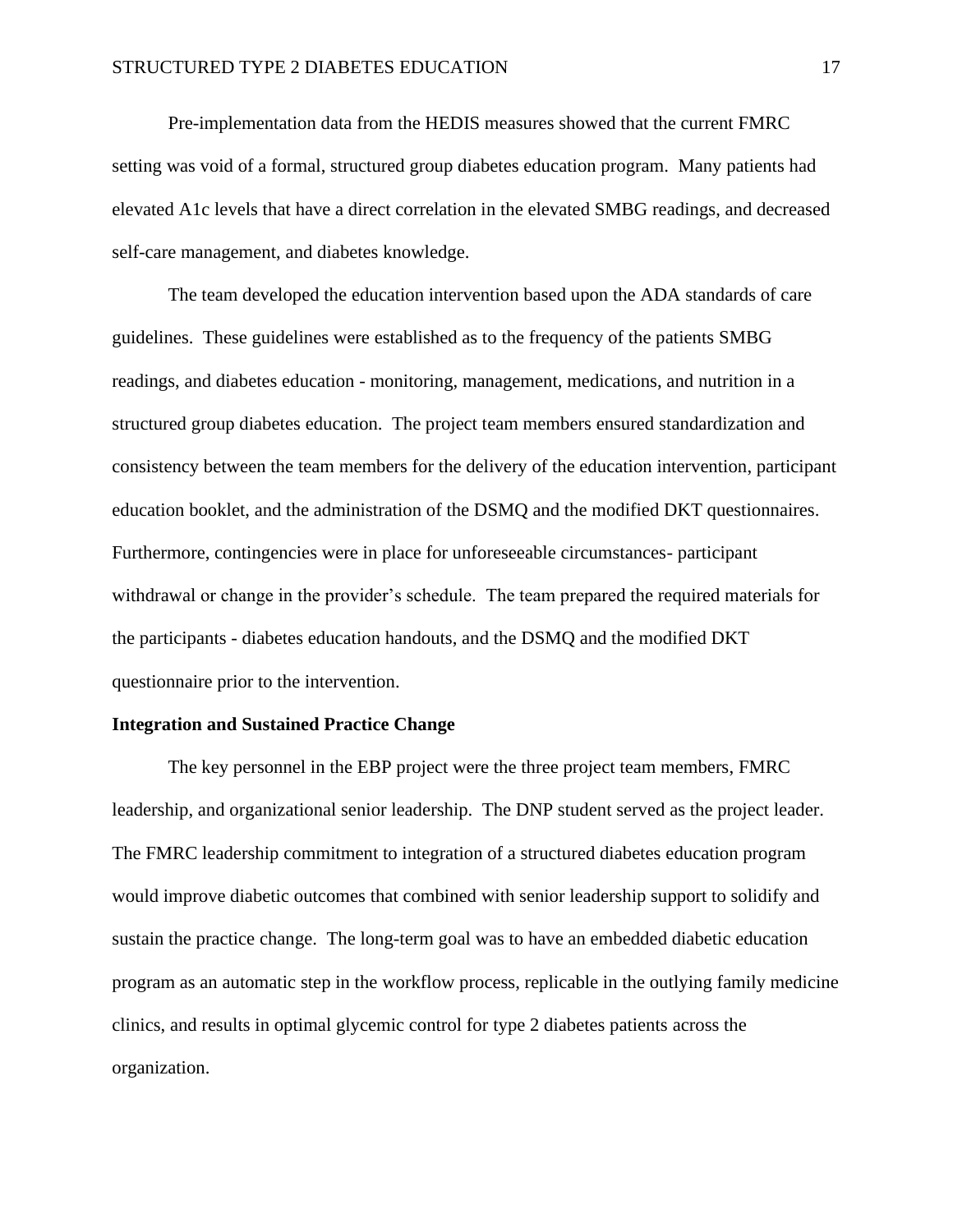#### **Dissemination of Results**

A comprehensive evaluation assessed the value and contribution of the educational intervention to improve patients' SMBG readings, self-care management, and diabetes knowledge. The results were disseminated to the FMRC and the organization senior leadership for long-term implementation of a formal structured, group diabetes education program to improve overall diabetes care, optimal glycemic control, and prevention of long-term comorbidities and complications.

#### **Methods**

#### **Study Design**

This EBP project used a pre-post same participant design to evaluate an educational intervention among patients with type 2 diabetes. The project intervention included a 40-minute structured group diabetes education intervention that covered diabetes topics related to monitoring, management, medications, and nutrition in a structured group of three to six type 2 diabetes participants. The project team members delivered the intervention face-to-face in a group session. The intervention was designed using the ADA diabetes care guideline. The pretest data served as the control. Baseline data was collected at the beginning of the diabetes education intervention session. Then the intervention was delivered by one of the three project team members in an FMRC conference room. Outcomes were collected one month after the intervention.

#### **Setting**

The overall setting for the EBP project was based in the FMRC at a regional medical military treatment facility (MTF) located in North Carolina. The general demographics of the FMRC included 500 type 2 diabetes patients with an  $A1c > 7\%$ . The FMRC type 2 diabetes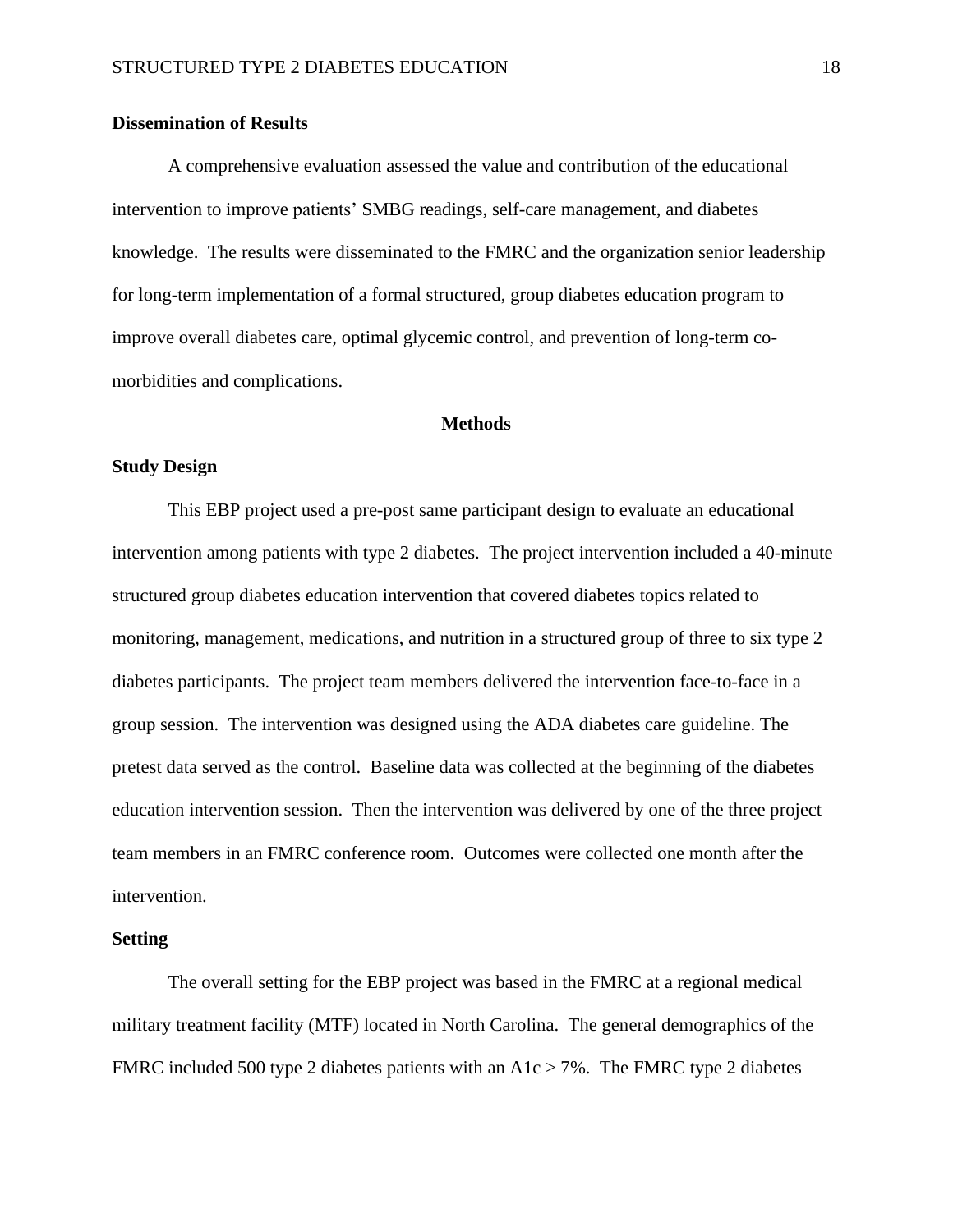male population was 259 males with age ranging 18-91 and 239 females ranging 30 to 92 years old.

#### **Participants Recruitment**

The goal for this EBP project was to recruit 34 participants. This sample size was predetermined by statistical power analysis. With alpha of 0.05, it was necessary to recruit a minimum of 34 participants to achieve an 80% power to detect a significant change. However, due to the time strain and practice issues, we recruited only 21 participants.

Patients were approached to participate if they meet the inclusion criteria: (1) patients have a diagnosis of type 2 diabetes mellitus, (2) have a current HbA1c >7%, (3) must be over the age of 18, and (4) able to speak, read, and understand English. The participants were excluded if: (1) gestational diabetes, (2) steroid induced diabetes (3) type 1 diabetes (4) currently pregnant, and (5) cognitive impairment.

The project team members enlisted assistance from clinic providers and staff for recruitment of type 2 diabetes patient during scheduled appointments. The objective was for the staff to ask these patients if they would like to participate in the EBP project and if so, could schedule with the front desk for the 40-minute structured group education intervention.

The scheduled participants were screened by the project team members regarding inclusion and exclusion criteria prior to the scheduled intervention. Due to covid 19 social distancing requirements, the class size was limited to a maximum of six participants.

#### **Cost and Compensation**

The study participants are assigned to a regional medical MTF located in North Carolina that are active-duty military, military retirees, or their dependents, thus there were no costs, copays, or compensation associated with the study intervention.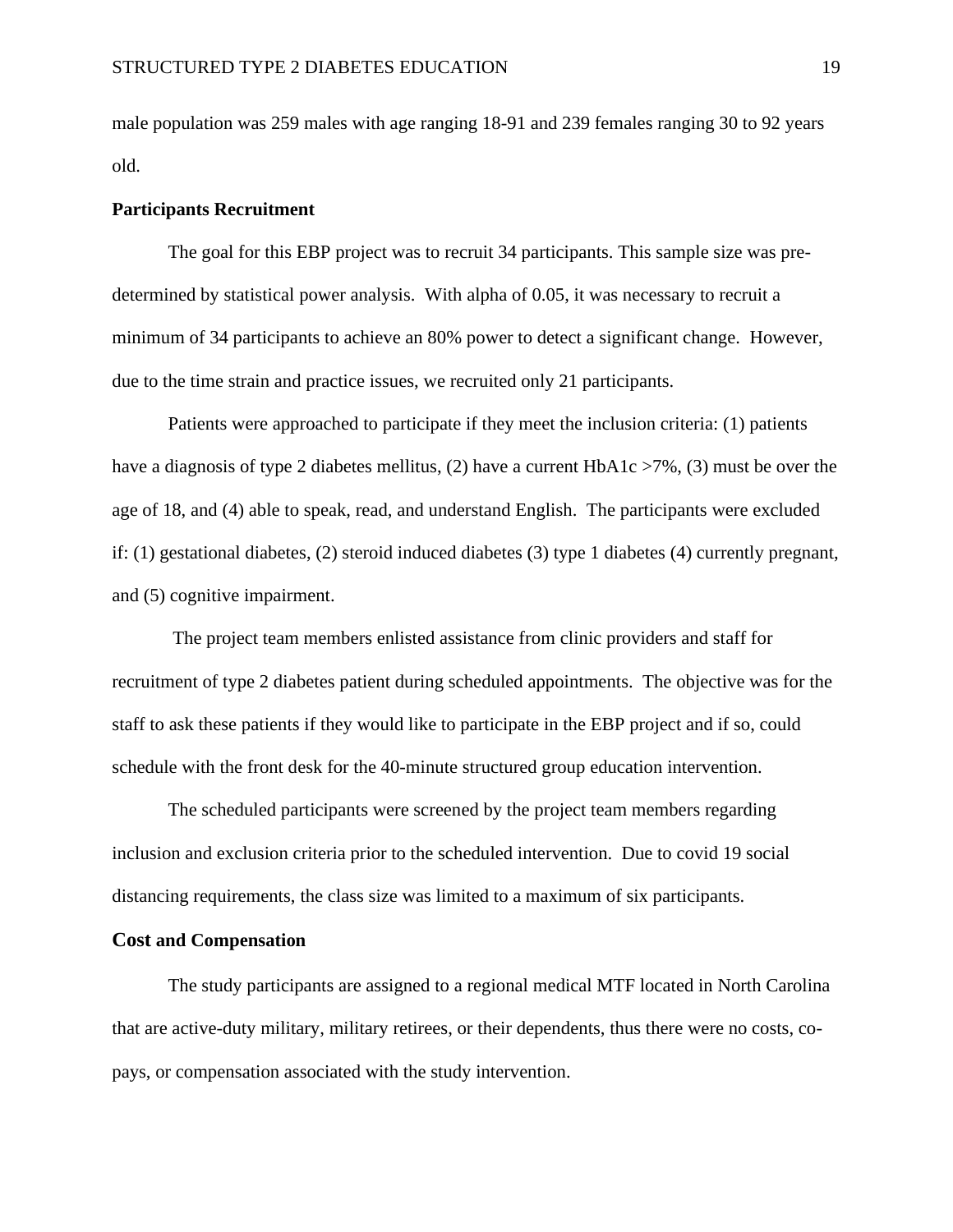#### **Outcomes to be Measured**

The study outcomes were threefold: SMBG readings, the DSMQ, and the modified DKT questionnaires. The demographic information - age, gender, education level, duration of type 2 diabetes, and medication (insulin and/or oral diabetes medications) was collected by a pre intervention questionnaire developed by the project team members.

#### **Self-Monitored Blood Glucose (SMBG)**

A freestyle glucometer was used by the diabetes patients in this clinic to measure their blood glucose. The participants were given instructions to check their daily am fasting blood glucose using their freestyle glucometer. The capillary blood glucose measurement by a glucometer has a sensitivity of 83.5% and specificity of 97.5% (Nayeri et al., 2017). Before the class sessions and 4 weeks post education sessions, the project team members read and documented the weekly average blood glucose from the patients' meter.

#### **Diabetes Self-Care Management**

Diabetes self-care management was measured by the Diabetes Self-Management Questionnaire (DSMQ) (see Appendix D). The DSMQ is a 16-item questionnaire to assess the diabetes patients' self-care activities and glycemic control for the last 60 days on a 4-point Likert scale (Azami et al., 2019). All sixteen items are scaled from 3-0, as 3 represented "applies to me very much", 2 is "applies to me to a considerable degree", 1 is "applies to me to some degree", and 0 is "does not apply to me". The sixteen items are divided into subscales: glucose management (question 1,4,6,10,12), dietary control (question 2,5,9,13), physical activity (question 8,11,15), and health care use (question 3,7,14) (Bukhsh et al., 2017). The sixteen items are scored to determine self-management in diabetes patients with the highest possible score of 48. A higher score represents better self-care management. The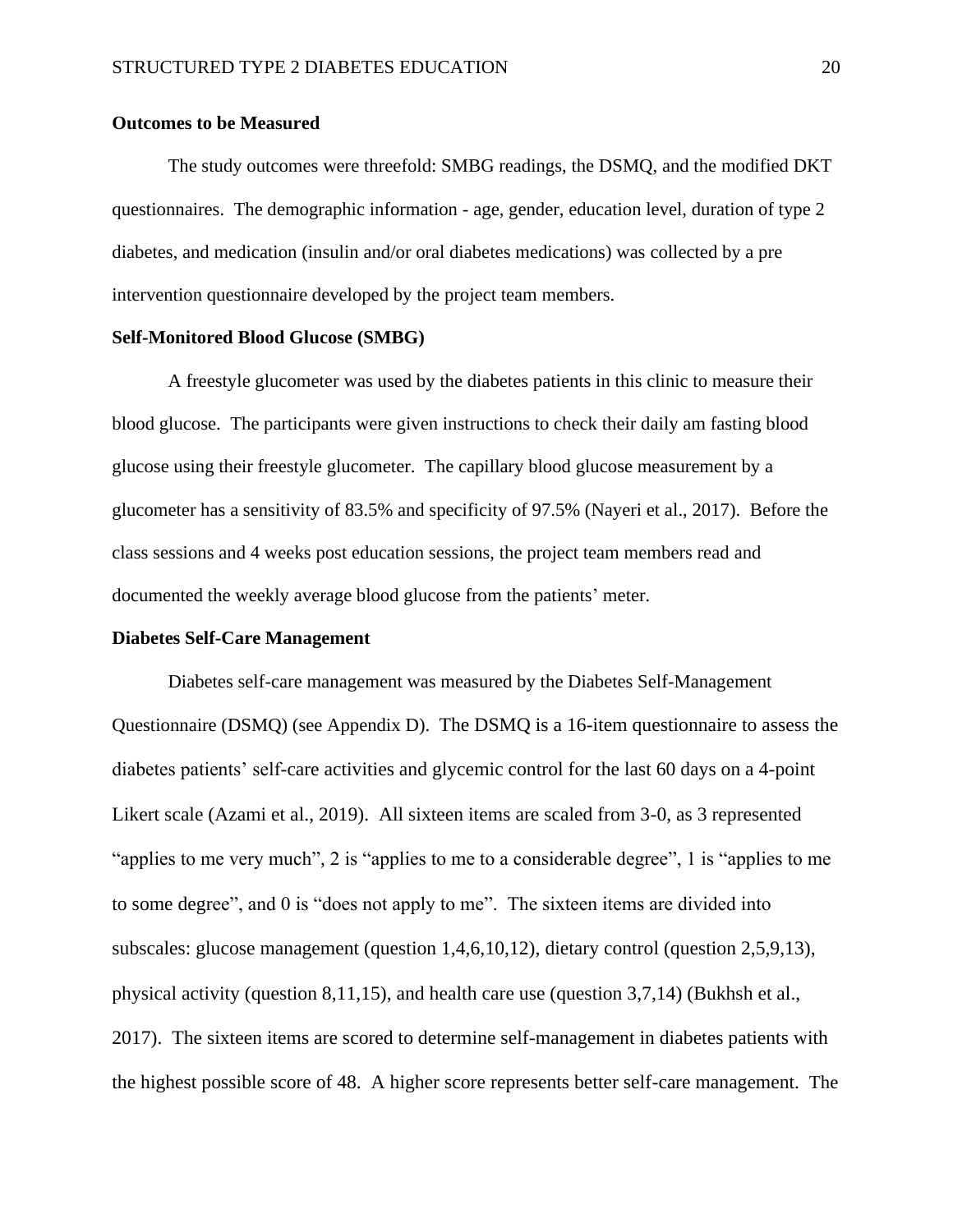reliability and validity of this tool revealed excellent internal consistencies of the DSMQ Sum Scale and glucose management subscale with a Cronbach's alpha coefficient of 0.96 and 0.91 respectively. There are good consistencies for dietary control and physical activity at 0.89 and good consistency with health care use at 0.73 (Bukhsh et al., 2017).

#### **Diabetes Knowledge**

Diabetes knowledge was measured by the modified Diabetes Knowledge Test (DKT) (see Appendix E). This 20-item test assesses the diabetes patient's general diabetes knowledge (Azami et al., 2019). Each question has three answers: true, false, and don't know. The first 16 items are related to healthy diet, foot care, exercise, neuropathy, and illness. The last four items are for type 2 diabetes patients that are currently taking insulin related to blood glucose, insulin, and appointments. In this EBP project, for each question, the project team leader coded the correct answer as 1 and incorrect answer as 0. The summary score provided an overall knowledge score. A higher score represents better diabetes knowledge. The DKT tool was assessed using Cronbach's alpha coefficient that found reliability at 0.77 and construct validity was supported (Fitzgerald et al., 2016).

#### **General Demographics**

The study participants demographic information was collected by a pre intervention questionnaire developed by the project team members. The data elements were categorically collected based on: (1) gender – male, female, (2) age by last birthday, (3) education level  $-\le$ high school, high school or GED, some college, bachelor's degree, more than bachelor's degree, (4) years of diagnosis of type 2 diabetes, and (5) diabetes medication – no diabetes medications, oral medication, insulin, combination of insulin and oral medications.

#### **Data Collection**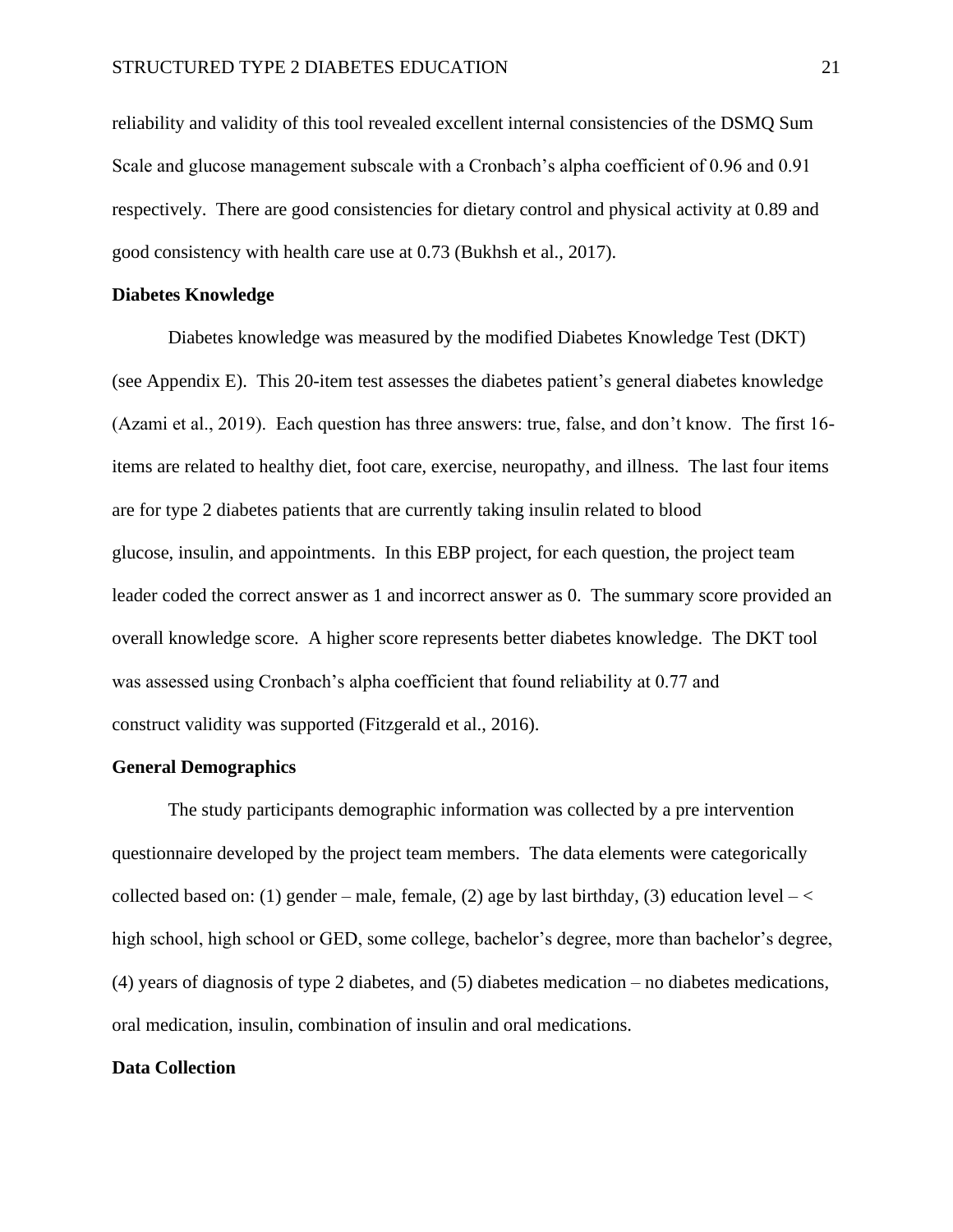Prior to the beginning of the 40-minute structured group education intervention, the project team members distributed and collected the demographic questionnaire, the DSMQ and the modified DKT questionnaires, along with the collection of the participants freestyle glucometer to record the prior 7-day average blood glucose readings. The participants were scheduled a 4-week individual diabetes follow up appointment at the end of the diabetes education intervention. At the beginning of the 4-week individual diabetes follow up, the participants freestyle glucometer was collected to record the prior 7-day average blood glucose readings, and the DSMQ and the modified DKT questionnaires was distributed for the participants to complete and collected prior to the beginning of the appointment. During the individual 4-week follow up appointment, the project team member reviewed and reinforced the diabetes education – monitoring, management, medication, and nutrition information with the participant. The project team members recorded the pre and post intervention data after each encounter in a mutually shared Microsoft excel worksheet.

The DNP project team leader was responsible for the collection and scoring of the pre and post intervention data collected – the prior 7-day average of SMBG from participants freestyle glucometer, the DSMQ, and the modified DKT questionnaire. A Microsoft excel spreadsheet was used to securely store data. The pre and post intervention data collected was checked for accuracy and confirmed by a second project team member.

#### **HIPPA Concerns**

Concern with HIPPA information in this project is evident. In research, the regulatory framework for human subjects is known as the Common Rule. The Common Rule includes respect for persons, beneficence, and justice and is responsible for requiring study by the Institutional Review Board (IRB). The project underwent an IRB Non-Research Determination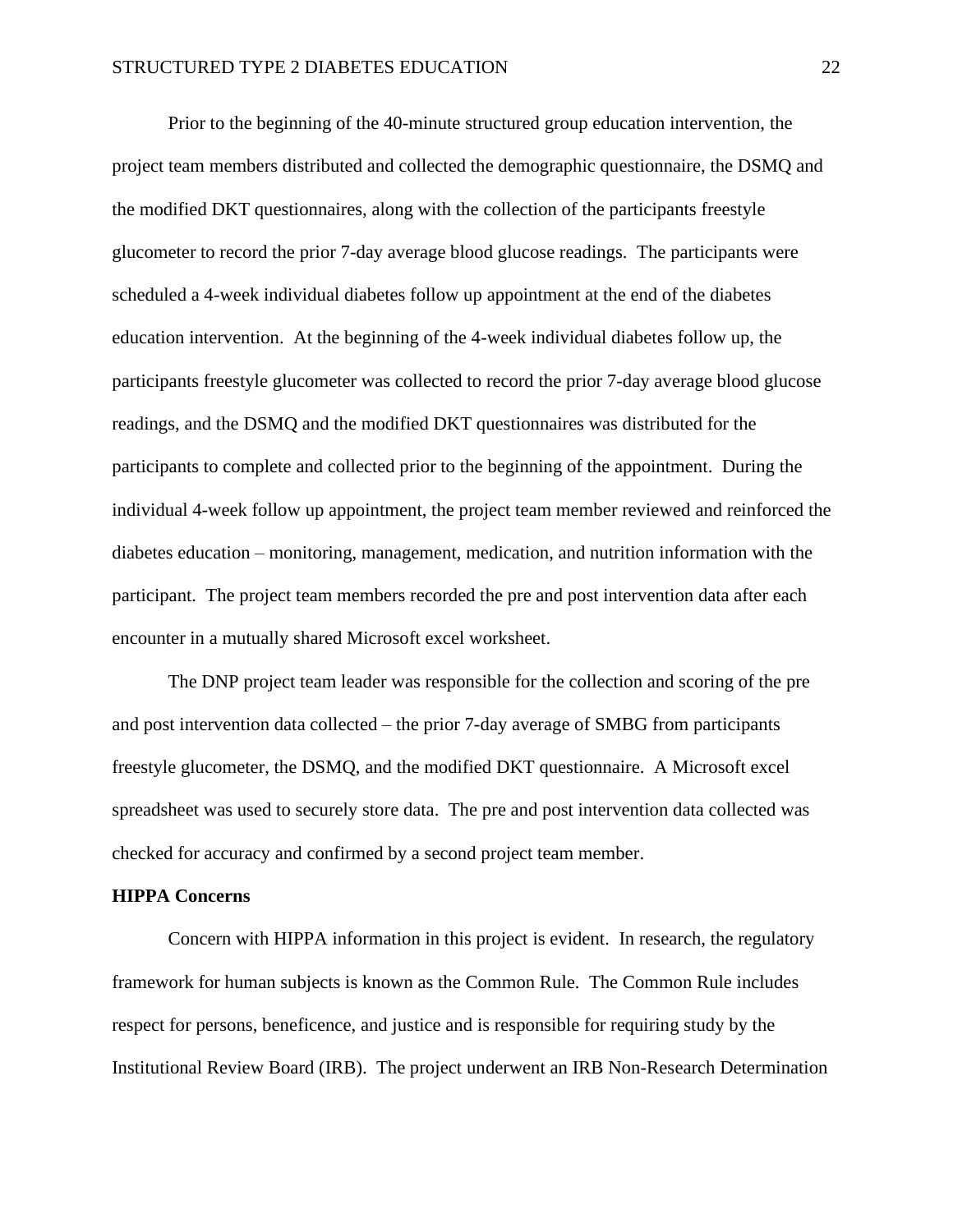at a regional medical MTF in North Carolina. Patients presenting with chronic uncontrolled or poorly controlled type 2 diabetes were targeted for this study. Patients who volunteered to participate in the education sessions had a group education Ahlta encounter documented on the day of the event under the project team leader. The project team members reviewed their records retrospectively and prospectively to evaluate and change specific diabetic objective outcomes. The patient's personal identifying information (PII) was only used to access their medical record for necessary data points. All printed PII was secured behind two locks and properly destroyed at the conclusion of the project. No patient PII or identifying data was used in any data set, the narrative of the project, or in dissemination.

#### **Project Timeline**

The project was developed and implemented over a 15-week period. The EBP proposal was sent to the organizational IRB that was approved on July 8, 2021. Over the next four-week period, the project team members began participant recruitment and developed the type 2 diabetes education materials and the diabetes booklet. For the next two weeks, the project team members met to discuss the flow of events during the structured group education intervention, ensure uniform and consistency amongst each project team member related to diabetes education, the diabetes education booklet, frequency and duration of SMBG, and the DSMQ and the modified DKT questionnaires. The seventh through the tenth week involved the implementation of the structured group diabetes education pre intervention with pretest data - the 7-day average SMBG, DSMQ, and the modified DKT questionnaires collection prior to each weekly pre intervention. The post test data was collected prior to each individual 4-week follow up appointment from the tenth to thirteenth week. In week 14 and 15, the pretest and post test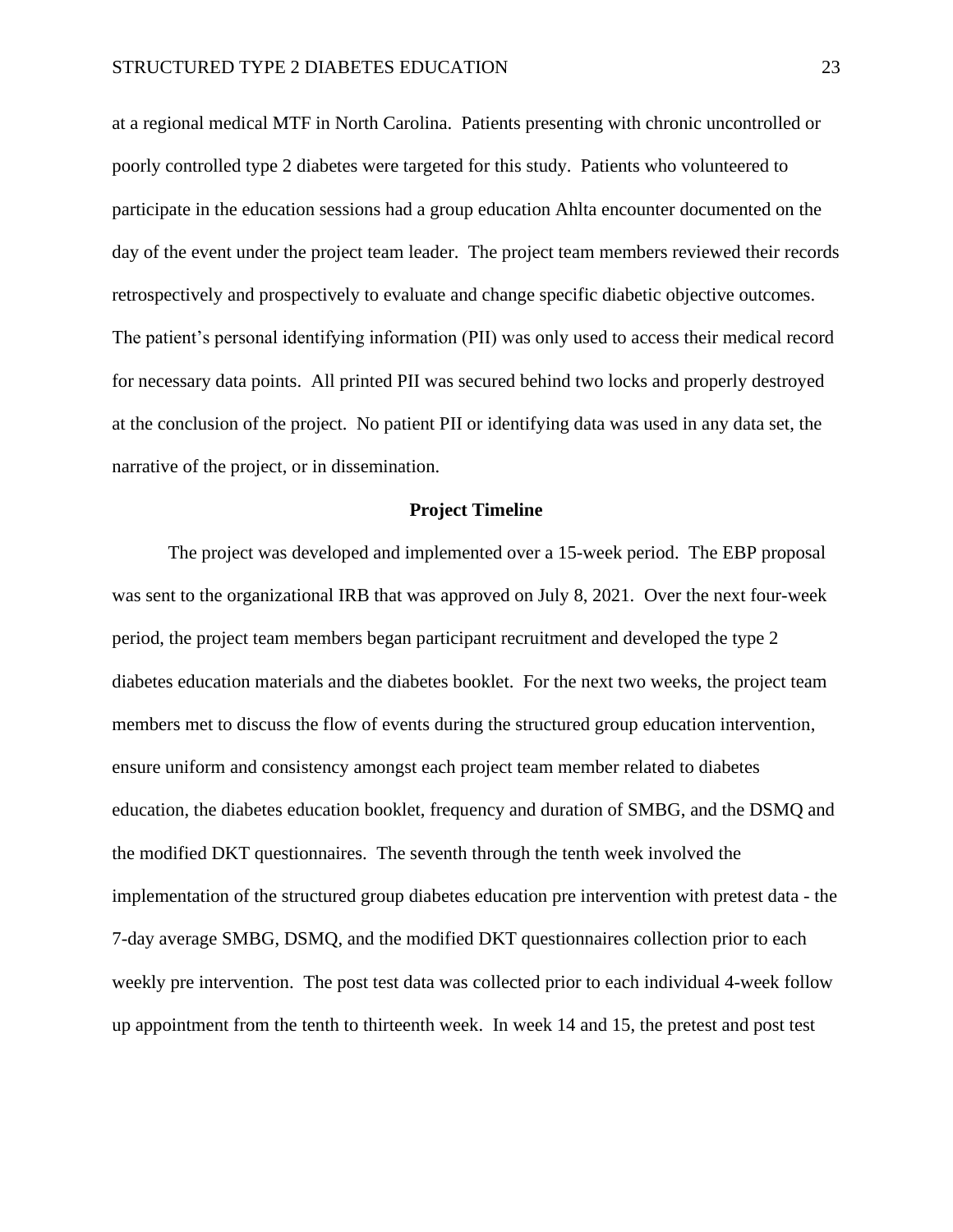data were analyzed, and the EBP results were edited and disseminated thereafter (See Appendix F).

#### **Resources Needed**

The project implementation necessitated a laptop, a projector, and writing materials for the participants to fill out the questionnaires and to take notes during the diabetes education intervention. The project team members used their government issued laptops to collect data on a shared Microsoft excel spreadsheet.

#### **Evaluation Plan**

The outcome evaluation is described above in the methods section.

#### **Data Analysis, Maintenance, & Security**

The collection of data was reviewed for any errors, inconsistencies, and to ensure completeness. The Statistical Package for the Social Sciences (SPSS) (IBM, 2021) was utilized to analyze the data. The project team members analyzed the demographics based on the pre intervention patient demographic questionnaire. Descriptive statistics were used to capture the participants' demographic data, to include age, gender, education level, duration of type 2 diabetes, and medication (insulin or oral diabetes medication). Inferential statistics was used to determine the impact of the diabetes education intervention on SMBG, self-care management, and diabetes knowledge based on the DSMQ and the modified DKT questionnaires. A paired ttest was used to analyze the pre and posttest SMBG data, the DSMQ and the modified DKT questionnaires. A McNemar test was used to analyze the modified DKT question 17 and question 18. For all inferential analysis, the alpha was set at 005.

#### **Results**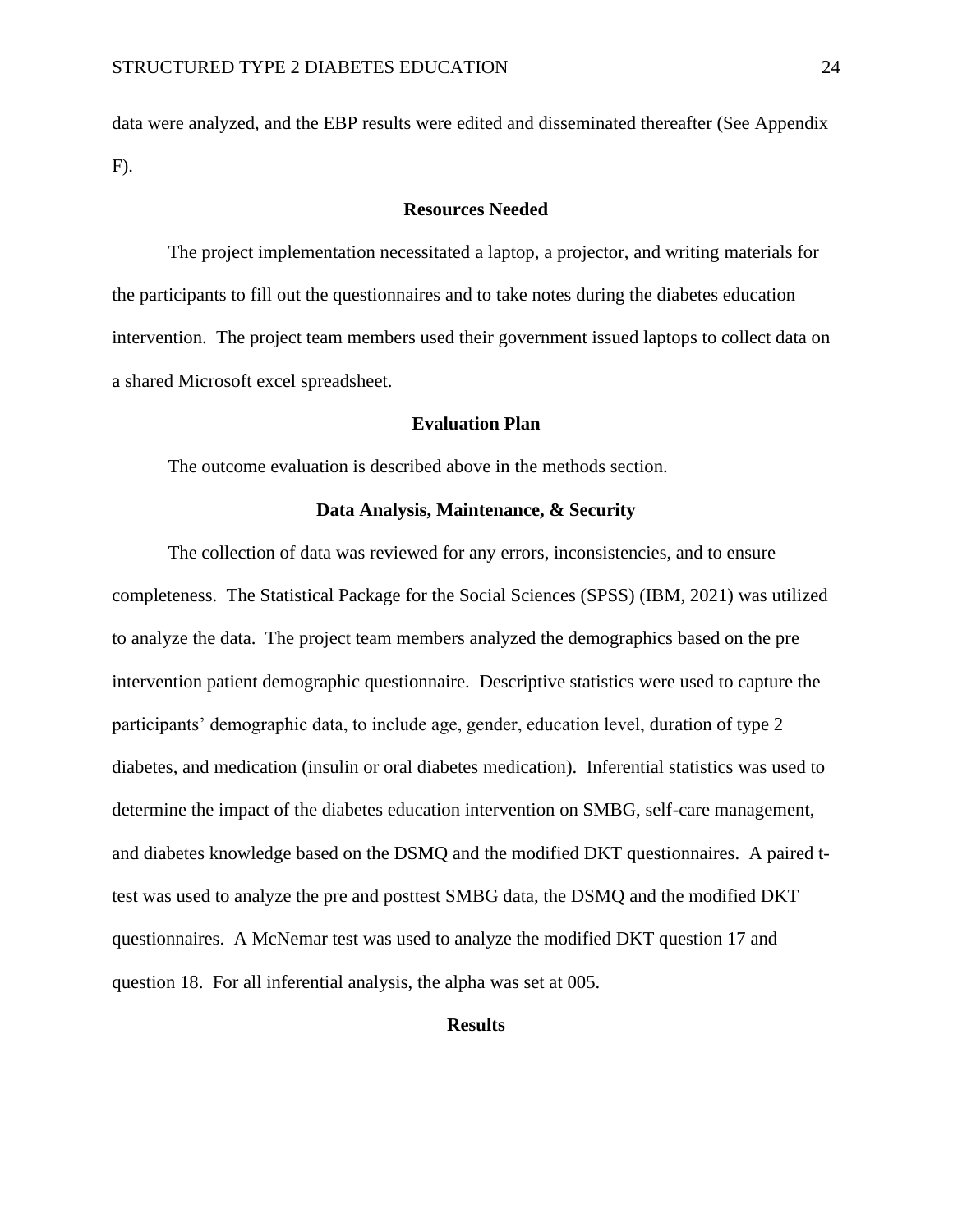Table 1 presented a summary of the characteristics of the sample. The participant average age was 55 years old, with the minimum age of 38 and maximum age of 82. One-third of the participants were female  $(n=7, 33%)$  and two-thirds were male  $(n=14, 67%)$ . Most of the participants held a bachelor's degree or higher (n=13, 61.9%) and only two participants had education level of GED/high school (9.6%). The participants years of type 2 diabetes ranged from one to five years (n=8, 38%), 5-15 years (n=7, 33%), and >15 years (n=6, 29%). The types of diabetes medications used by the participants was insulin only  $(n=1, 4.8\%)$ , oral medications and insulin (n=13, 61.9%), and oral medication only (n=7,  $33.3\%$ ).

| Variables                           | Frequency      | Percent |
|-------------------------------------|----------------|---------|
|                                     |                |         |
| Age                                 |                |         |
| 30-54                               | 9              | 43%     |
| 55-65<br>$\bullet$                  | $\overline{7}$ | 33%     |
| $>65$<br>$\bullet$                  | 5              | 24%     |
|                                     |                |         |
| Gender                              |                |         |
| Male                                | 14             | 66.7    |
| Female<br>$\bullet$                 | $\overline{7}$ | 33.3    |
|                                     |                |         |
| <b>Education Level</b>              |                |         |
| <b>GED</b><br>$\bullet$             | $\mathbf{1}$   | 4.8     |
| <b>High School</b><br>$\bullet$     | $\mathbf{1}$   | 4.8     |
| Some college<br>$\bullet$           | 6              | 28.6    |
| <b>Bachelors</b><br>$\bullet$       | 9              | 42.9    |
| More than<br>$\bullet$<br>bachelors | $\overline{4}$ | 19.0    |
|                                     |                |         |
| Years of Type 2 Diabetes            |                |         |
|                                     |                |         |

Table 1. Characteristics of the sample  $(N=21)$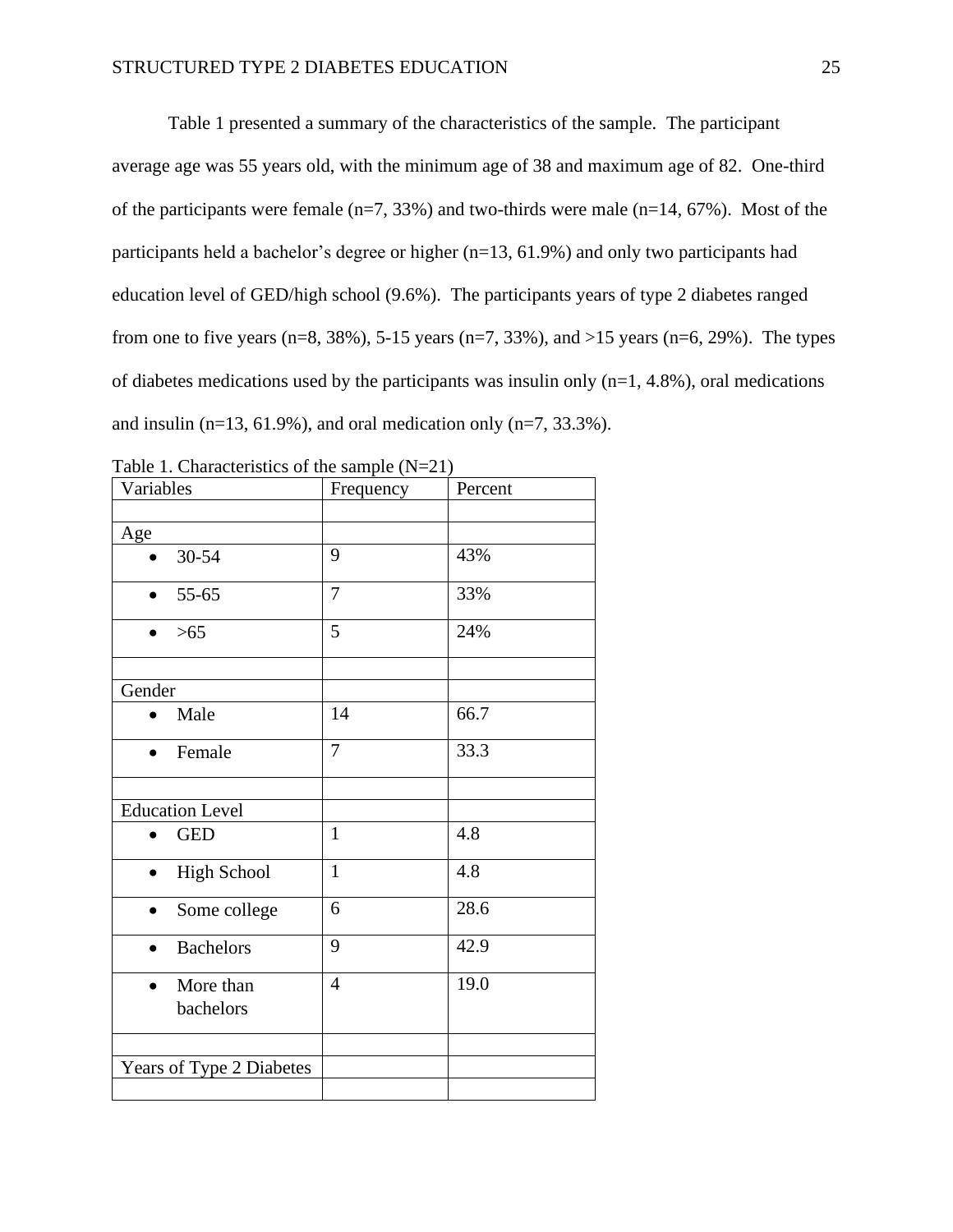| $1-5$                     | 8  | 38   |
|---------------------------|----|------|
| $5 - 15$<br>$\bullet$     | 7  | 33   |
| $\bullet$ >15             | 6  | 29   |
|                           |    |      |
| Type of DM Medications    |    |      |
|                           |    |      |
| Insulin only<br>$\bullet$ | 1  | 4.8  |
| Oral & Insulin            | 13 | 61.9 |
| Oral only<br>$\bullet$    | 7  | 33.3 |

Table 2. Differences in outcomes pre and post intervention

|                              | N  | Pre          | Post         | t (paired) | P value |
|------------------------------|----|--------------|--------------|------------|---------|
|                              |    | intervention | intervention |            |         |
| Self-Monitored Blood Glucose | 21 | 168.76       | 155.05       | 3.97       | < 0.001 |
| (SMBG) readings              |    | (58.41)      | (50.689)     |            |         |
| Diabetes Self-Management     | 21 | 33.95        | 35.52        | 1.43       | 0.169   |
| Questionnaire (DSMQ)         |    | (5.25)       | (5.76)       |            |         |
|                              |    |              |              |            |         |
| Modified Diabetes Knowledge  | 18 | 64.55        | 78.84        | 5.04       | < 0.001 |
| Test (DKT)                   |    | (15.16)      | (10.48)      |            |         |

Table 2 summarized the mean, standard deviation, t value, and p-value for the 7-day average SMBG, the DSMQ, and the modified DKT pre and post intervention data. The first aim, to improve the 7-day average SMBG, was supported by the data. The mean pre intervention SMBG was 168.76 and the mean post intervention SMBG was 155.05, t=3.97, p<0.001. The SMBG readings improved significantly from pretest and posttest intervention.

The second aim, to improve type 2 diabetes patients self-care management, was measured to ascertain whether the project met this aim, the DSMQ questionnaire was administered to the participants as a pre and post intervention. For the DSMQ, we reverse coded items 5, 7, 10, 11, 12, 13, 14, and 15 and constructed a summary score. The mean DSMQ for the pretest was 33.95 (5.25) ranging from 24 to 45. For the post test, the mean was 35.52 (5.76) ranging from 22 to 44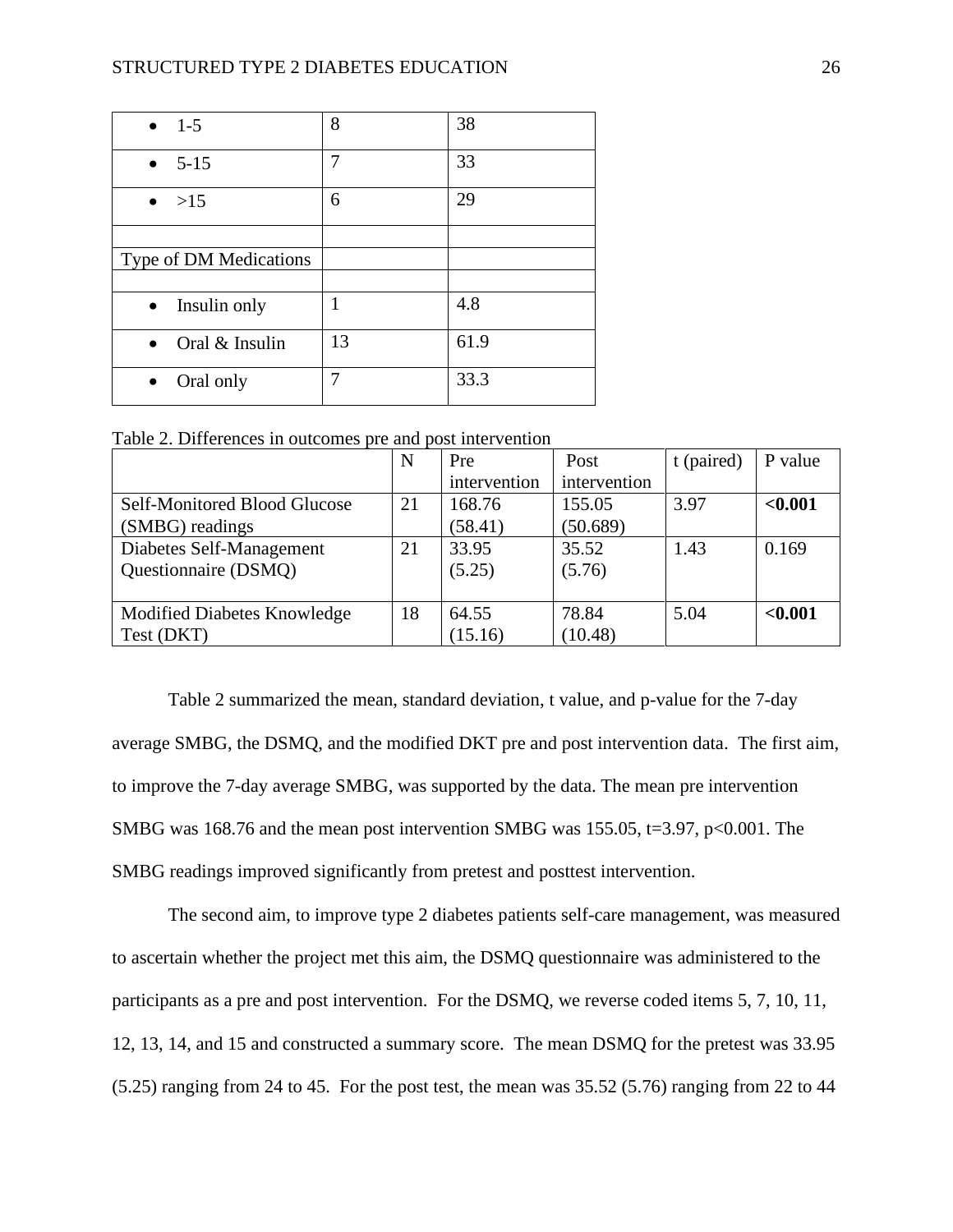For both the pretest and posttest, the distributions are normal. The DSMQ scores improved from pretest to posttest, however, a paired t test showed that the difference was not statistically significant ( $p=0.169$ ). The Cohen's d of 0.28 indicates that there was a small effect size.

The final aim, to improve the diabetes knowledge, was achieved by a statistically significant improvement in the DKT score. For the modified DKT, we coded the data as correct, incorrect or don't know. Then, we calculated the summary score and divided the score by 18 to obtain the percentage of correct answers for all questions except 17 and 18. The mean modified DKT for the pretest was  $64.55$  (15.16) and was 78.84 (10.48) for the posttest, t=5.04, p<0.001. The education intervention significantly improved the DKT score.

Both question 17 and 18 of the modified DKT concerned insulin and there were considerable missing values. We reported the two items separately. Table 3 summarized the results.

|               | Pretest     | Posttest     | McNemar                    |
|---------------|-------------|--------------|----------------------------|
| <b>DKT</b> 17 | $4(30.8\%)$ | $11(84.6\%)$ | $P=0.016$ ,<br>significant |
| <b>DKT</b> 18 | $6(54.6\%)$ | $6(54.6\%)$  | Not significant            |

Table 3. Correct answers for DKT 17 and 18

Regarding question 17, "High blood glucose levels may be caused by too much insulin", at the pretest, 4 people answered the question correctly and at the posttest, 11 participants answered the question correctly. A McNemar test showed that the difference was statistically significant (p=0.016). For question 18, "If you take your morning insulin but skip breakfast your blood glucose level will usually decrease", six participants answered the question correctly at pre and posttest. There was no change.

#### **Discussion**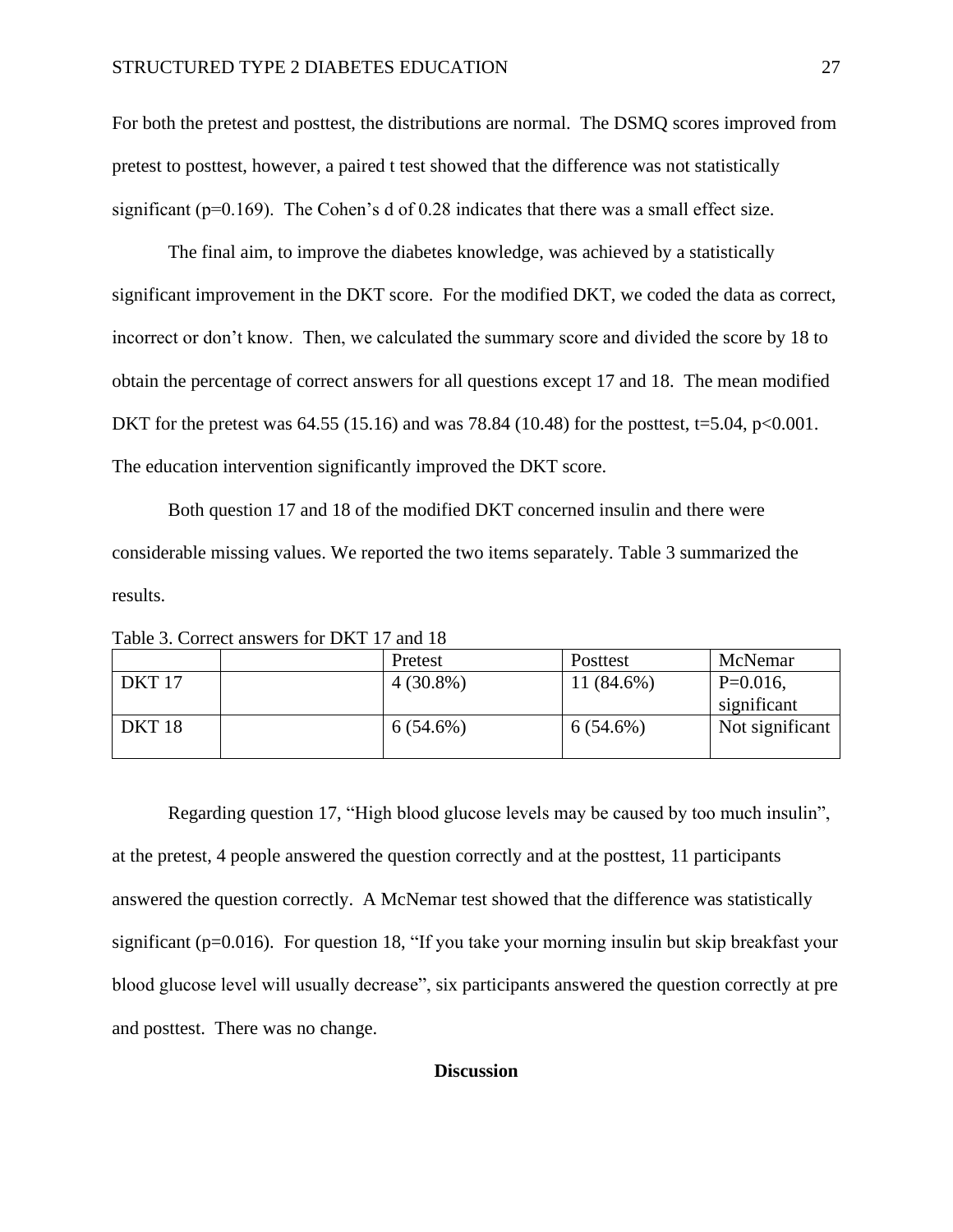In this EBP project, we recruited 21 type 2 diabetes mellitus adults to participate in a 40 minute structured group diabetes education class. We assessed change in their prior 7-day average SMBG from the freestyle glucometers, self-care management with the DSMQ, and diabetes knowledge with the modified DKT pre and post education intervention. The majority of the participants were males with a higher level of education and utilizing oral and insulin medications that was expected as the clinic serves only active-duty military, military retirees, and their dependents. The higher percentage of male participants is in correlation with historically more males in the military and consistent with the national average of more than 11% of men diagnosed with type 2 diabetes compared to 9% of women. Similarly, Cheng et al. (2018), Bosi et al. (2013), and Zheng et al. (2019) also had a majority of male participants (55%-74%), while Sperl-Hillen et al. (2011) study had a majority with more than college and African American and Hispanic participants. Moreover, the overall US diabetes patient's ethnicity is 12.1% African American and 11.8% Hispanic, which is similar to this EBP project results as 71% of the participants were African American or Hispanic (ADA, 2022; "U.S. Department," 2020).

The ADA guideline based, structured group education was effective and achieved significant improvements in the 7-day average SMBG and diabetes knowledge. These positive results are similar to the evidence we evaluated (Azami et al., 2019, Brackney, 2018, Bukhsh et al., 2019, Chai et al., 2018, Cheng et al., 2018, Eborall et al., 2015, Essien et al., 2017, Hung et al., 2017, and Sperl-Hillen et al. 2011). Moreover, Bosi et al. (2013) study results were similar to our EBP results with improved SMBG readings for self-care management and promoted "the use of intensive, structured SMBG data by clinicians to optimize prescription of diabetes medication" to achieve A1c reductions (p.2890).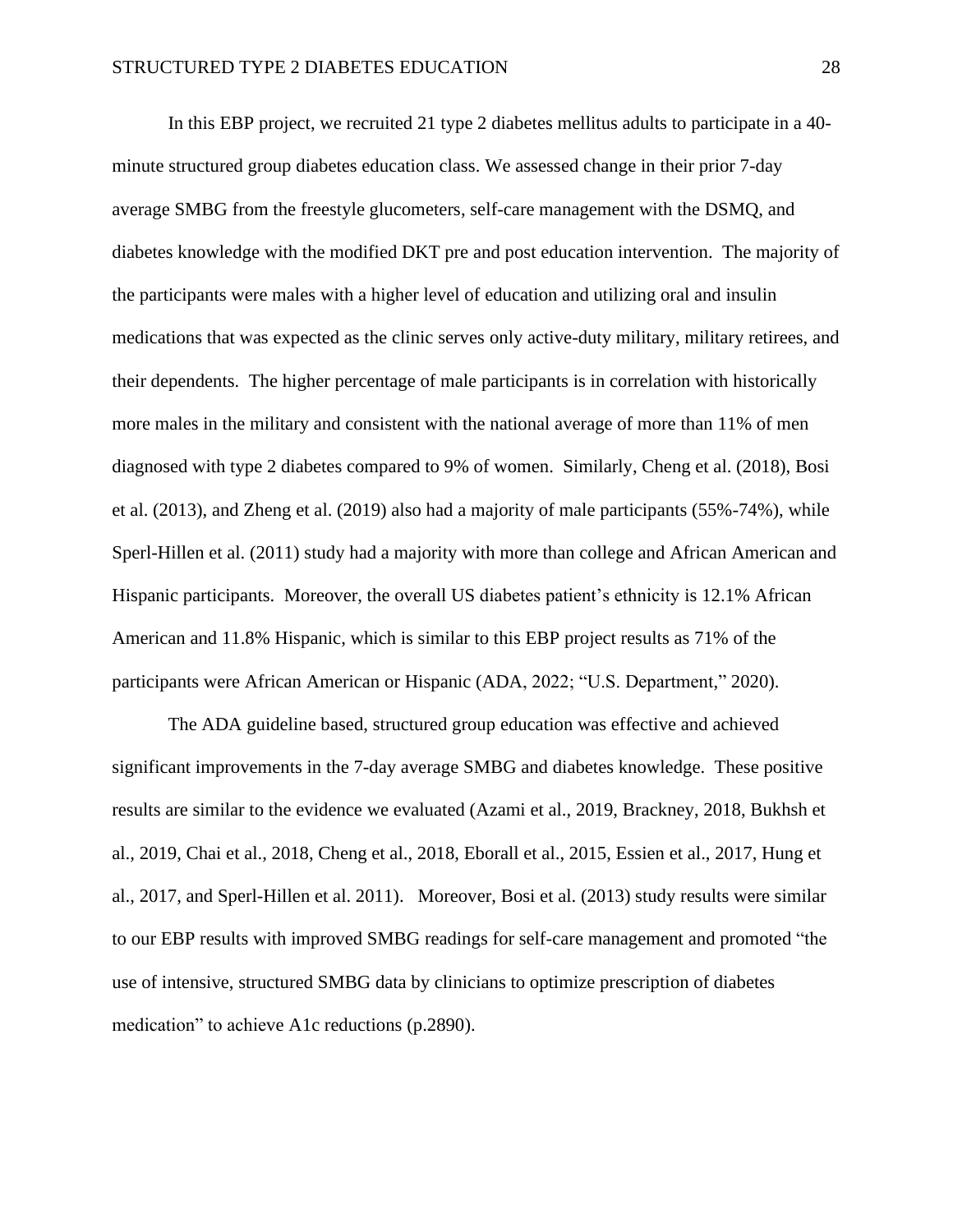A goal of structured diabetes education was the collaborative process to promote the necessary skills with SMBG monitoring, self- care management, and diabetes knowledge. The SMBG improvement may be related to the diabetes participants consistency with checking their blood glucose from learned principles applied in their daily lives, SMBG monitoring that serves as a visible reminder, and learned to act on their SMBG readings with self-confidence and motivation to guide lifestyle modifications to optimize overall diabetes outcomes. Although the participants may not have had prior diabetes education, the improved diabetes knowledge after the diabetes education intervention may have reinforced or expanded their current diabetes knowledge base, increased attention to detail during the intervention, knowledge application at home, and family support. However, there were no significant difference in self-care management as measured by the DSMQ. We observed an increased self-care management score with the effect size of 0.28, but due to the small sample size, this does not reach statistical significance. Compared to blood glucose and knowledge, self-management may be more difficult to improve for multiple reasons. For instance, scheduling conflicts, financial constraints, inconsistencies with dietary and lifestyle recommendations; all those could impact the self-management score.

In summary, this EBP project consisted of a structured group diabetes education intervention with an individual follow up appointment that can be replicated in all family medicine clinics within the MTF. Thus, the FMRC can provide the structured group diabetes education to a large portion of the diabetes patients, with a close follow up with any provider in the MTF to further the education intervention – monitoring, management, nutrition, and medication management to improve long term diabetes outcomes.

#### **Limitations**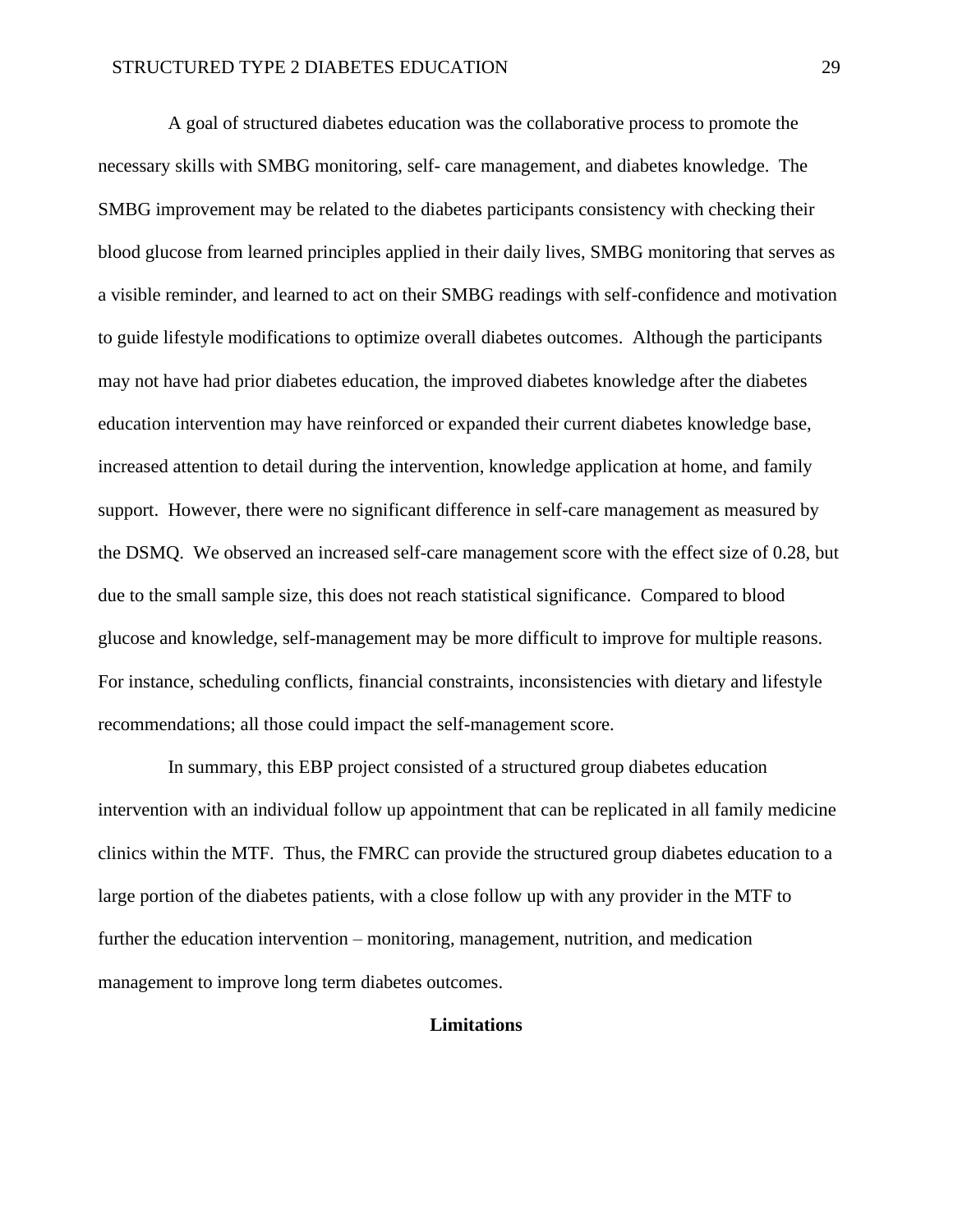There were several limitations to this EBP project. First, we had a small sample size due to time strain and practice issues. Second, the time frame between the pre and post intervention was not sufficient to identify long term sustainable intervention effectiveness. Third, the narrow focus of the FMRC population, which serves only active-duty military, military retirees, and their dependents, make it difficult to generalize the result to other populations. Lastly, the continuing and worsening covid 19 pandemic contributed to potential participants willingness to attend an in-person structured group diabetes education intervention.

#### **Implications**

The current EBP project infers that the structured group diabetes education intervention effectively improved SMBG readings and diabetes knowledge. The EBP project may have various influences in clinical practice, healthcare policy, quality and safety, and executive leadership.

#### **Practice**

The ADA recommendations for strategies for improving diabetes care are multifactorial. Patient centeredness is a guide for an overall approach to diabetes care "that incorporates patient preferences, assesses to literacy and numeracy, and addresses cultural barriers" (ADA, 2015). A patient center approach recognizes that "one size does not fit all" that includes a comprehensive plan (ADA,2021). A collaborative effort among the healthcare professionals within the FMRC promotes a standardized practice for a diabetes education program that could support implementation in the four additional outpatient family practice clinics within the organization. The treatment decisions need to be based on evidence-based guidelines 'that are tailored to the individual patient preferences, prognoses, and comorbidities" (ADA, 2015). Thus, the FMRC may adopt the chronic care model (CCM) incorporated with the structured diabetes education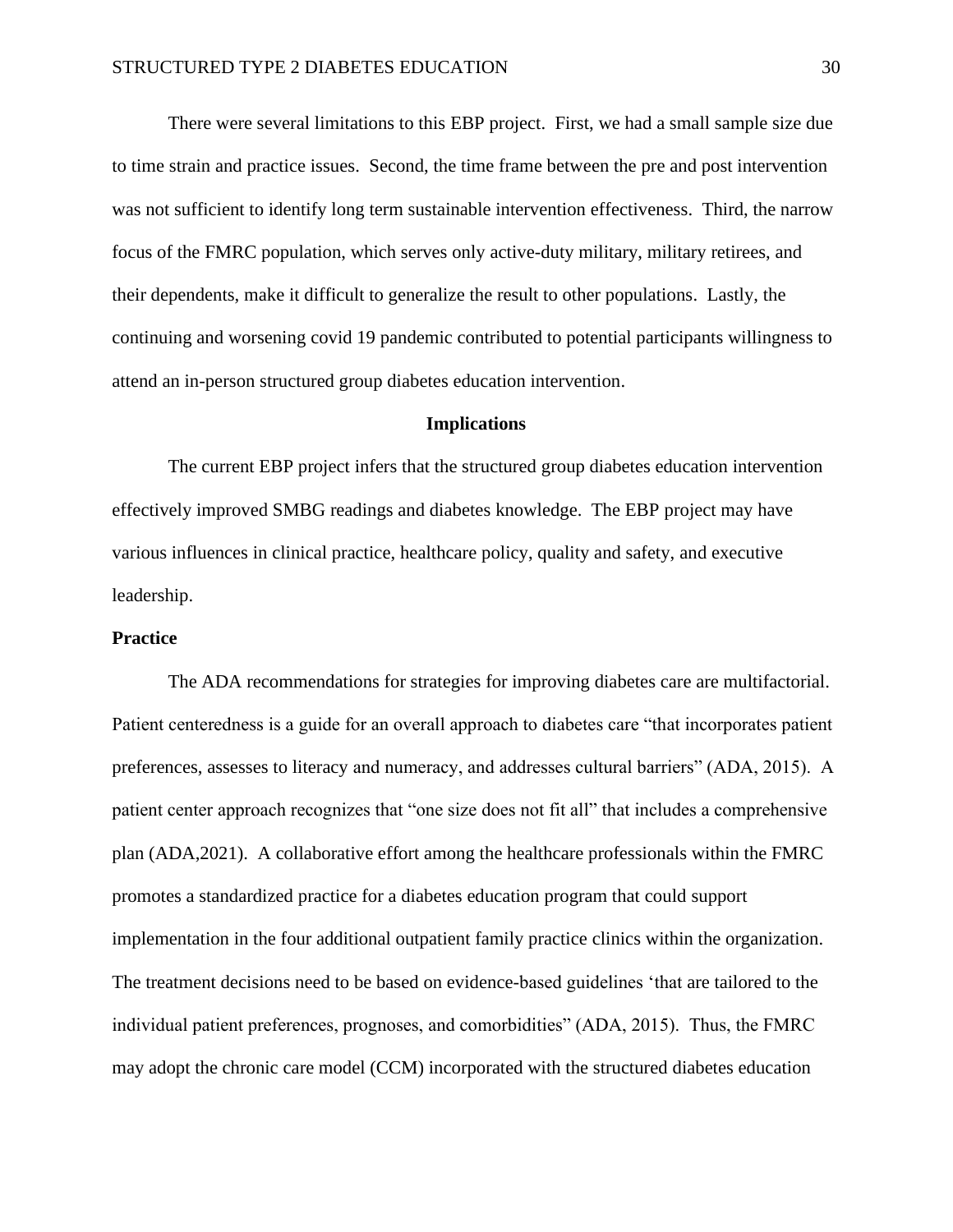program to improve "adherence to the recommendations standards" and redefine the FMRC role in delivery of overall diabetes care (ADA,2015).

The current EBP results support the FMRC need to implement a structured group diabetes education program to assist all healthcare professionals in educating diabetes patients, subsequently improving their SMBG readings, self-care management, and diabetes knowledge. As this EBP project was conducted in a small group setting with individual follow up appointments, implementation of a structured diabetes education program with close follow up with any FMRC provider can be applied successfully.

#### **Healthcare Policy**

The ADA promotes diabetes standards of care guidelines to provide clinicians the "components of diabetes care, general treatment goals, and tools to evaluate the quality of care" with support for "on-going diabetes self-management education and support" that is critical to prevent and delay complications (ADA, 2021). The ADA continues to be active in providing up to date clinical guidelines and healthcare policy. The main objective of this EBP project was to provide the diabetes participants within the MTF with structured diabetes education that improved SMBG readings, self-care management, and diabetes knowledge. The EBP results have implications as the basis for developing and promoting healthcare policies that support structured diabetes education within the military family practices clinics that may provide evidence and support for state and national policy changes. A change in the healthcare policy that impacts family practice clinics promotes continued development of diabetes standards of care and structured diabetes education as a requirement during routine appointments.

#### **Quality and Safety**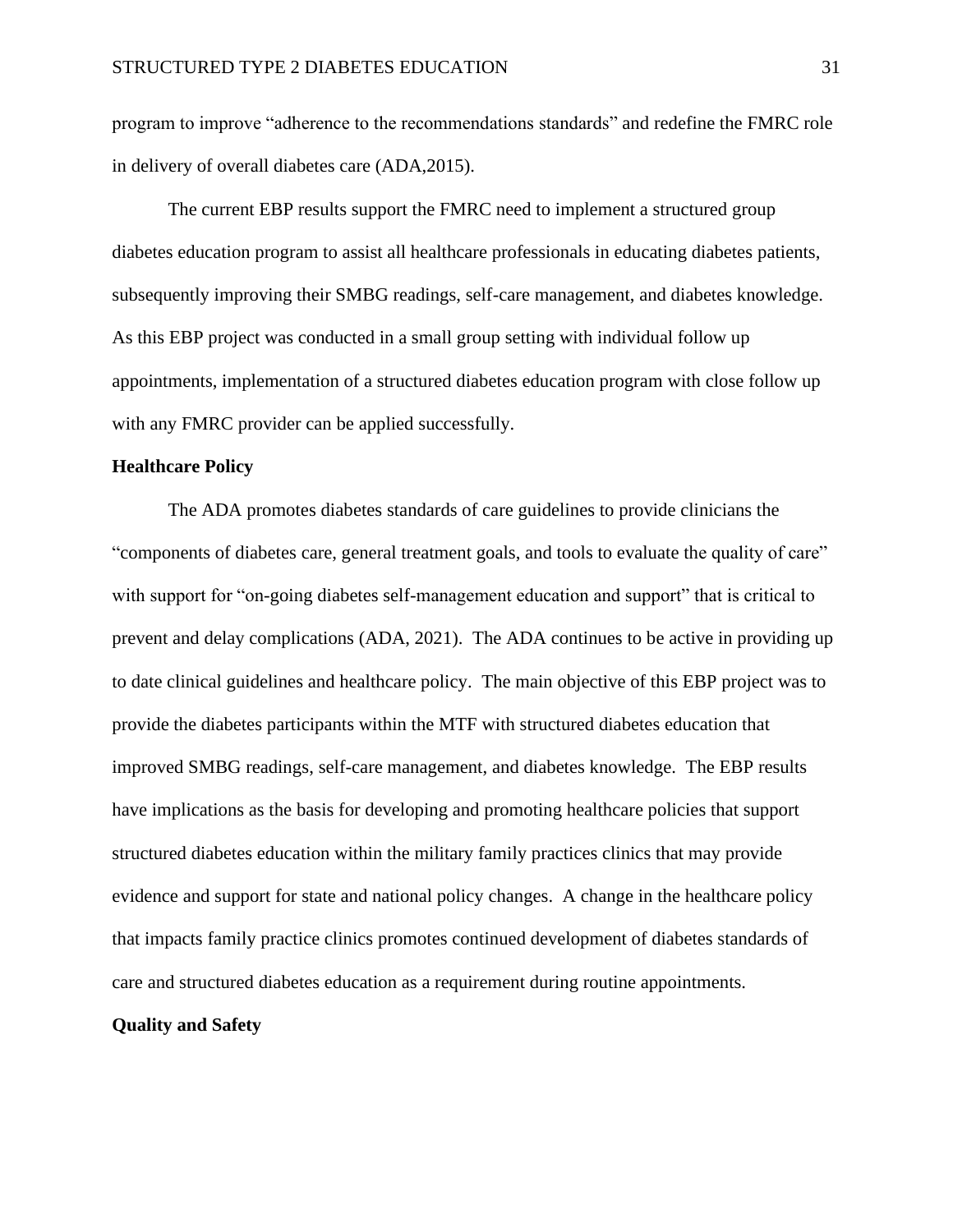The structured group diabetes education intervention played a significant role in improvement of the SMBG readings and diabetes knowledge. The implementation of a structured group diabetes education program within the family practice clinics has the potential to increase the quality and safety of diabetes care. The principles of diabetes safety through a patient-centered approach lends to ensuring the patients have the diabetes knowledge and skills for medication management and application of SMBG readings for daily self-care management. The Agency for Healthcare Research and Quality (AHRQ) provides data and tools that promote improved quality of care of diabetes patients as gaps in diabetes care increase the risk for costs, complications, and death (AHRQ, 2020). The AHRQ has steps to improve diabetes healthcare quality with creating a vision for quality improvement, formation of champions and stakeholders, and implement improvement with staff empowering patients with effective diabetes management skills (AHRQ, 2020). Thus, the quality of diabetes care can be enhanced through senior leadership assistance, formation of key stakeholders to further develop, implement, and continued promotion of the structured diabetes education, and apply a patient centered approach to empower patients for overall increased diabetes awareness and knowledge.

#### **Executive Leadership**

The FMRC leadership and organizational senior leaders play an iatrical part in the overall operations in this regional MTF. The clinic and senior leadership are essential to ensure effective implementation of the practice change within the FMRC and the four surrounding outpatient family medicine clinics within this MTF. Clinic leaders would continually evaluate evidence-based practices and dissemination of research findings that reinforce the structured diabetes education program, policies, procedures, and protocols. The senior leadership are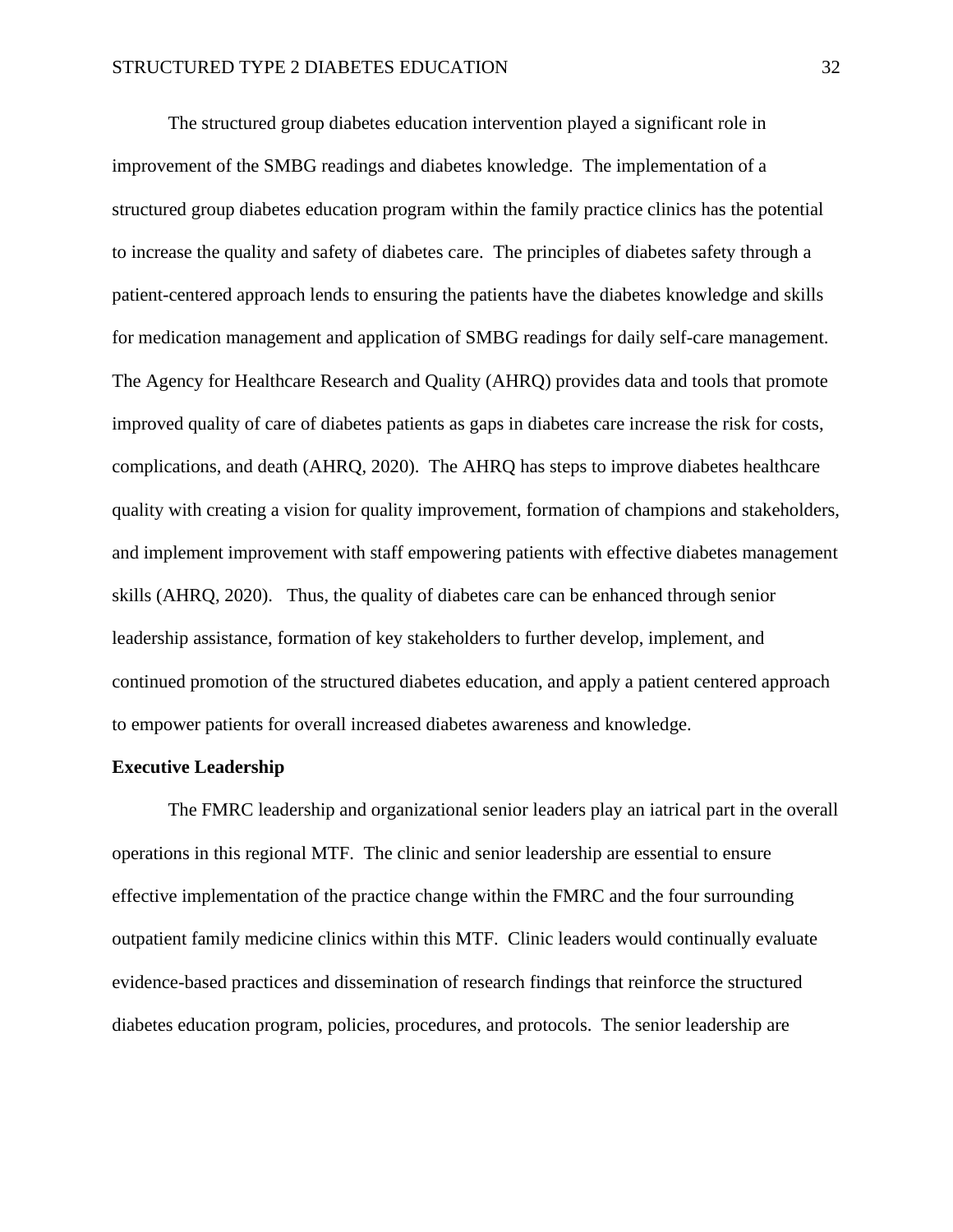instrumental in promoting further development of the diabetes education program, provide the necessary program resources, and on-going staff education and training.

#### **Sustainability and Future Scholarship**

The EBP results were disseminated to the FMRC leadership and organizational senior leadership. Although there has not been a decision regarding implementation of a structured group diabetes education program, the EBP results can be sustained with formation of policies and procedures. Sustainability within the FMRC would be multifactorial: the formation of a train the trainer program for standardization, implementation, and consistency across all the family practice clinics, evaluate cost-benefit analysis with increased HEDIS reimbursement, and continual training within the structured diabetes education program. Ensure staff involvement with education, training, and practice changes in coordination with senior leadership engagement, effective communication with continual updated plans, and involvement for sustainability with staff changes.

Future scholarship entails the structured diabetes education program evolving to evaluate diabetes quality of life indicators, blood pressure, cholesterol, body mass index (BMI), kidney function, and barriers. The on-going development of an FMRC structured diabetes education program should include provider training to address barriers to diabetes self-care to ensure patient centered care and effective communication for shared decision-making opportunities. The diabetes program must be reviewed quarterly by key stakeholders for continual development, frequency of staff training, and updated diabetes standard of care guidelines.

#### **Conclusion**

Type 2 diabetes is a chronic, progressive disease that if not controlled or managed leads to complex complications and co-morbities that can be mitigated with a structured diabetes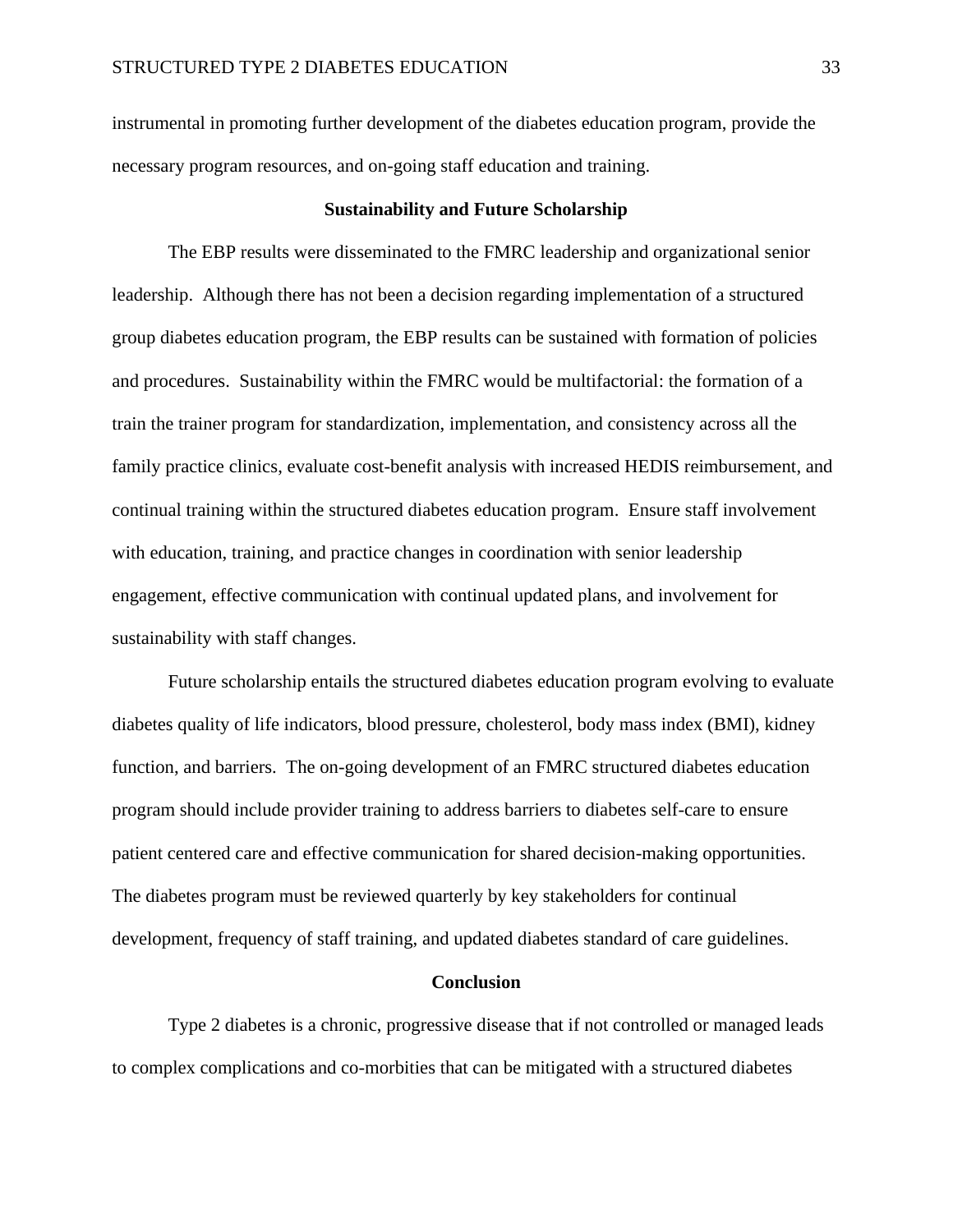education program based on the ADA standard of care guidelines. This EBP explored the effectiveness of a structured group diabetes education intervention among the FMRC type 2 diabetes patients with outcomes aligned with the aims and objectives – improve SMBG, self-care management, and diabetes knowledge. The EBP results demonstrated that a small group structured diabetes education intervention program produced a statistically significant result in improved SMBG and diabetes knowledge. Future studies should be directed towards focusing on the duration and standardization of the structured group diabetes education program, follow up appointments should be extended to further evaluate the clinic effect of the program, and further assessment for potential improvement in self-care management.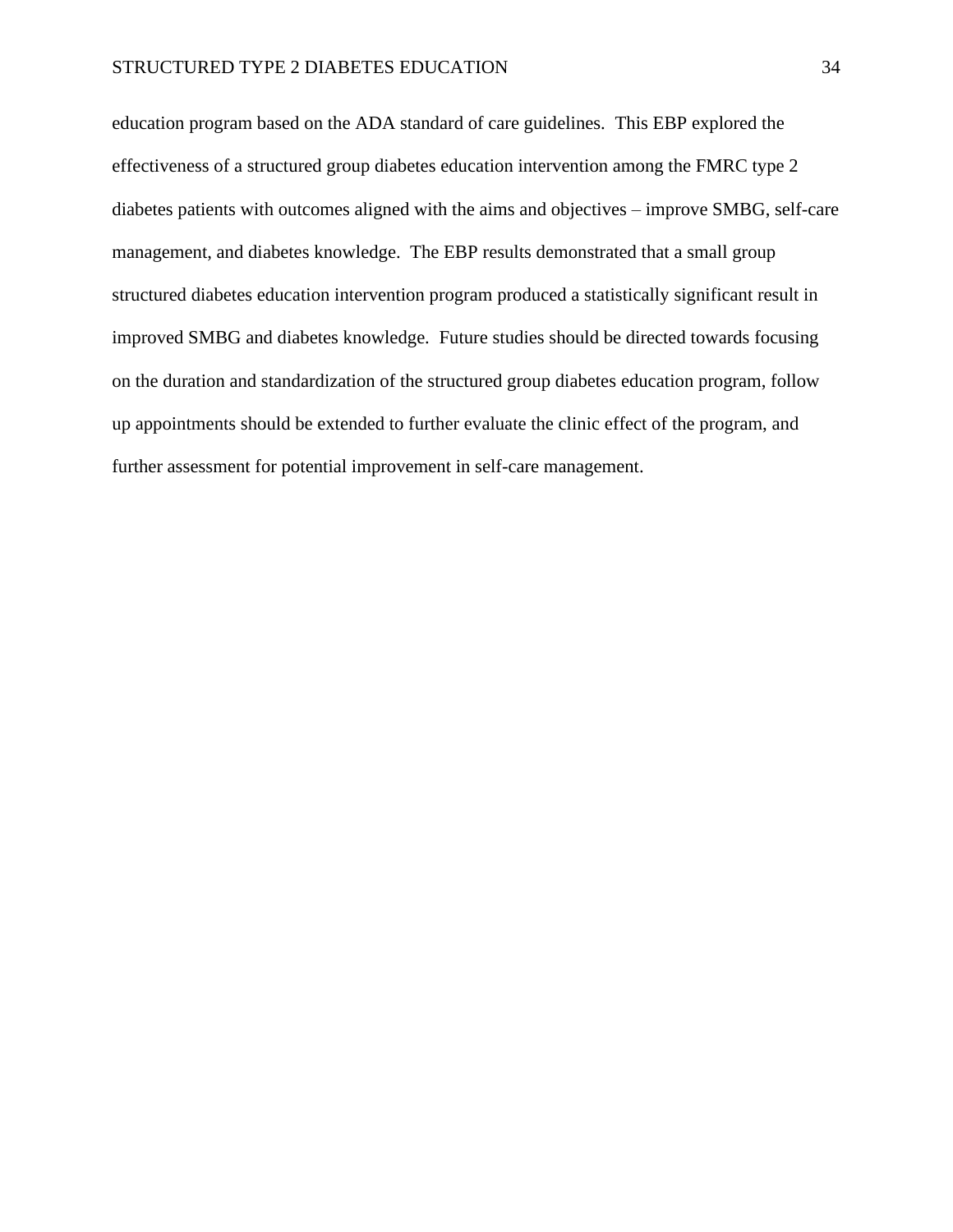#### **References**

- Agency for Healthcare Research and Quality. (2020, November). *Improving diabetes care quality*. AHRQ. Retrieved March 6, 2022, from https://www.ahrq.gov/data/monahrq/myqi/diabetes.html
- American Diabetes Association. (2015, December 16). *1. strategies for improving care*. American Diabetes Association. Retrieved March 6, 2022, from https://diabetesjournals.org/care/article/39/Supplement\_1/S6/28899/1-Strategies-for-Improving-Care
- American Diabetes Association. (2022, February 4). *Statistics about diabetes*. Statistics About Diabetes | ADA. Retrieved February 28, 2022, from https://www.diabetes.org/aboutus/statistics/about-diabetes
- American Diabetes Association. (2021, January 1). *Summary of Revisions: Standards of Medical Care in Diabetes-2021*. Diabetes Care. https://care.diabetesjournals.org/content/44/Supplement\_1/S4.
- Azami, G., Soh, K. L., Sazlina, S. G., Salmiah, M. S., Aazami, S., Mozafari, M., & Taghinejad, H. (2018). Effect of A Nurse-Led Diabetes Self-Management education program On GLYCOSYLATED Hemoglobin among adults with type 2 diabetes. *Journal of Diabetes Research, 2018*, 1-12. doi:10.1155/2018/4930157
- Beverly, E. A., Fitzgerald, S. M., Brooks, K. M., Hultgren, B. A., Ganda, O. P., Munshi, M., & Weinger, K. (2013). Impact of reinforcement of diabetes self-care on poorly controlled diabetes. *The Diabetes Educator*, *39*(4), 504–514. https://doi.org/10.1177/0145721713486837
- Bosi, E., Scavini, M., Ceriello, A., Cucinotta, D., Tiengo, A., Marino, R., . . . Giorgino, F. (2013). Intensive structured Self-monitoring of blood glucose and glycemic control in Noninsulin-treated type 2 DIABETES: The PRISMA randomized trial. *Diabetes Care, 36*(10), 2887-2894. doi:10.2337/dc13-0092
- Brackney, D. E. (2018). Enhanced self-monitoring blood glucose in non-insulin-requiring type 2 diabetes: A qualitative study in primary care. *Journal of Clinical Nursing, 27*(9-10), 2120- 2131. doi:10.1111/jocn.14369
- Brown, C. G. (2014). The Iowa model of evidence-based practice to promote quality care: An illustrated example in oncology nursing. *Clinical Journal of Oncology Nursing*, *18*(2), 157–159. https://doi.org/10.1188/14.cjon.157-159
- Buckwalter, K. C., Cullen, L., Hanrahan, K., Kleiber, C., McCarthy, A. M., Rakel, B., ... Tucker, S. (2017). Iowa model of EVIDENCE-BASED Practice: Revisions and validation. *Worldviews on Evidence-Based Nursing, 14*(3), 175-182. doi:10.1111/wvn.12223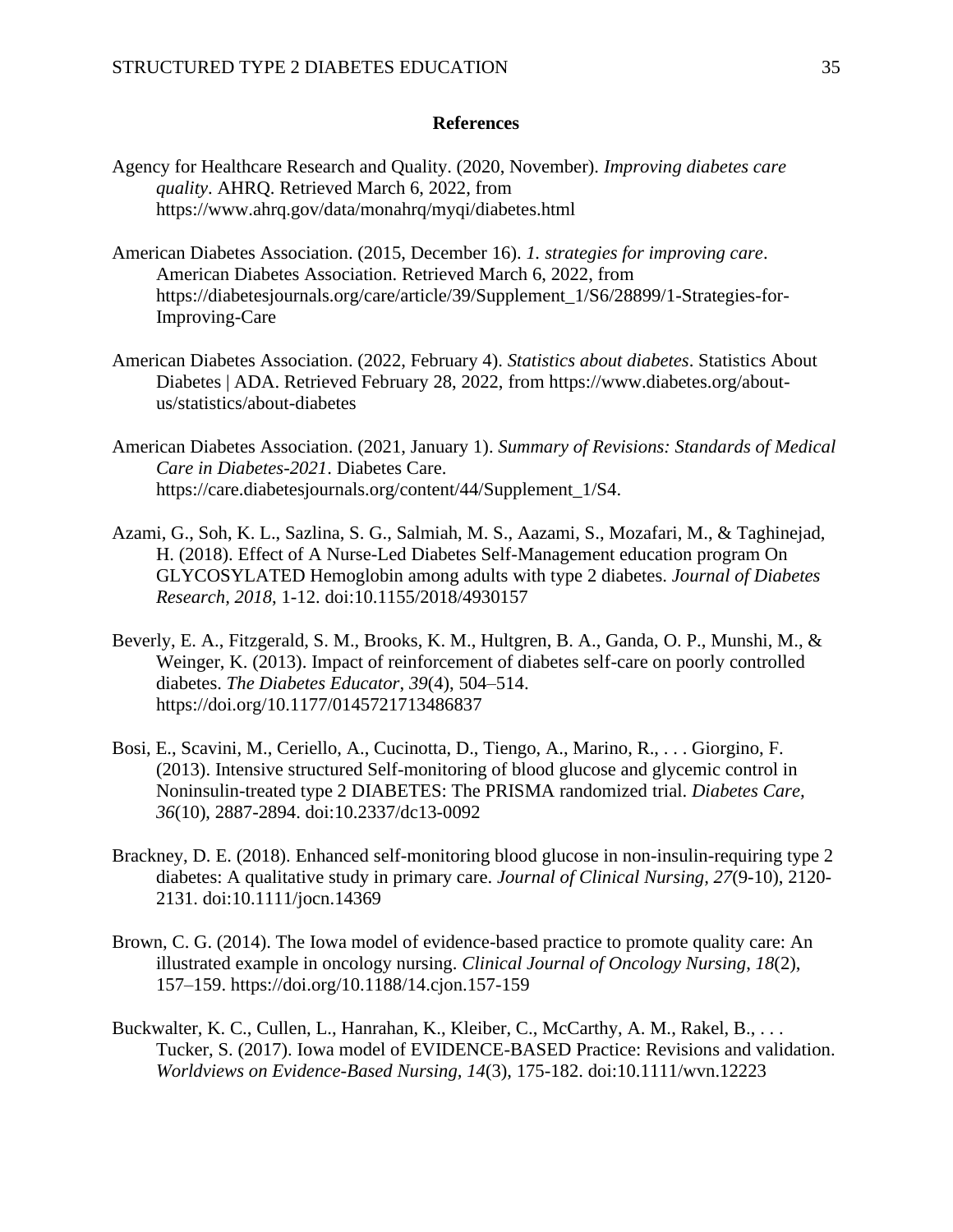- Bukhsh, A., Huey Lee, S. W., Pusparajah, P., Schmitt, A., & Khan, T. M. (2017). Psychometric properties of the Diabetes self-management Questionnaire (DSMQ) in Urdu. *Health and Quality of Life Outcomes, 5*(200), 1-9. doi:10.26226/morressier.59d5184ed462b80296ca2bd1
- Bukhsh, A., Khan, T. M., Sarfraz Nawaz, M., Sajjad Ahmed, H., Chan, K. G., & Goh, B. (2019). Association of diabetes knowledge with glycemic control and Self-care practices among Pakistani people with type 2 DIABETES MELLITUS. *Diabetes, Metabolic Syndrome and Obesity: Targets and Therapy, Volume 12*, 1409-1417. doi:10.2147/dmso.s209711
- Centers for Disease Control and Prevention. (2021, December 21). *Prediabetes - your chance to prevent type 2 diabetes*. Centers for Disease Control and Prevention. Retrieved March 5, 2022, from https://www.cdc.gov/diabetes/basics/prediabetes.html
- Chai, S., Yao, B., Xu, L., Wang, D., Sun, J., Yuan, N., . . . Ji, L. (2018). The effect of diabetes self-management education on psychological status and blood glucose in newly diagnosed patients with diabetes type 2. *Patient Education and Counseling, 101*(8), 1427-1432. doi:10.1016/j.pec.2018.03.020
- Cheng, L., Sit, J. W., Choi, K., Chair, S., Li, X., Wu, Y., . . . Tao, M. (2018). Effectiveness of a Patient-centred, EMPOWERMENT-BASED intervention programme among patients with poorly controlled type 2 diabetes: A randomised controlled trial. *International Journal of Nursing Studies, 79*, 43-51. doi:10.1016/j.ijnurstu.2017.10.021
- Defeudis, G., Khazrai, Y. M., Di Rosa, C., Secchi, C., Montedoro, A., Maurizi, A. R., Palermo, A., Pozzilli, P., & Manfrini, S. (2018). Conversation Maps™, an effective tool for the management of males and females with type 2 diabetes and mildly impaired glycemic control. *Hormones*, *17*(1), 113–117.<https://doi.org/10.1007/s42000-018-0005-9>
- Duff, J., Cullen, L., Hanrahan, K., & Steelman, V. (2020). Determinants of an evidence-based practice environment: An interpretive description. *Implementation Science Communications*, *1*(85). https://doi.org/10.1186/s43058-020-00070-0
- Eborall, H. C., Dallosso, H. M., McNicol, S., Speight, J., Khunti, K., Davies, M. J., & Heller, S. R. (2015). Explaining engagement in self-monitoring among participants of the desmond self-monitoring trial: A qualitative interview study. *Family Practice, 32*(5), 596-602. doi:10.1093/fampra/cmv060
- Elgart, J. F., González, L., Prestes, M., Rucci, E., & Gagliardino, J. J. (2015). Frequency of selfmonitoring blood glucose and attainment of hba1c target values. *Acta Diabetologica*, *53*(1), 57–62. https://doi.org/10.1007/s00592-015-0745-9
- Essien, O., Otu, A., Umoh, V., Enang, O., Hicks, J. P., & Walley, J. (2017). Intensive patient education Improves GLYCAEMIC control in Diabetes compared to CONVENTIONAL Education: A randomised controlled trial in a NIGERIAN tertiary care hospital. *PLOS ONE, 12*(1). doi:10.1371/journal.pone.0168835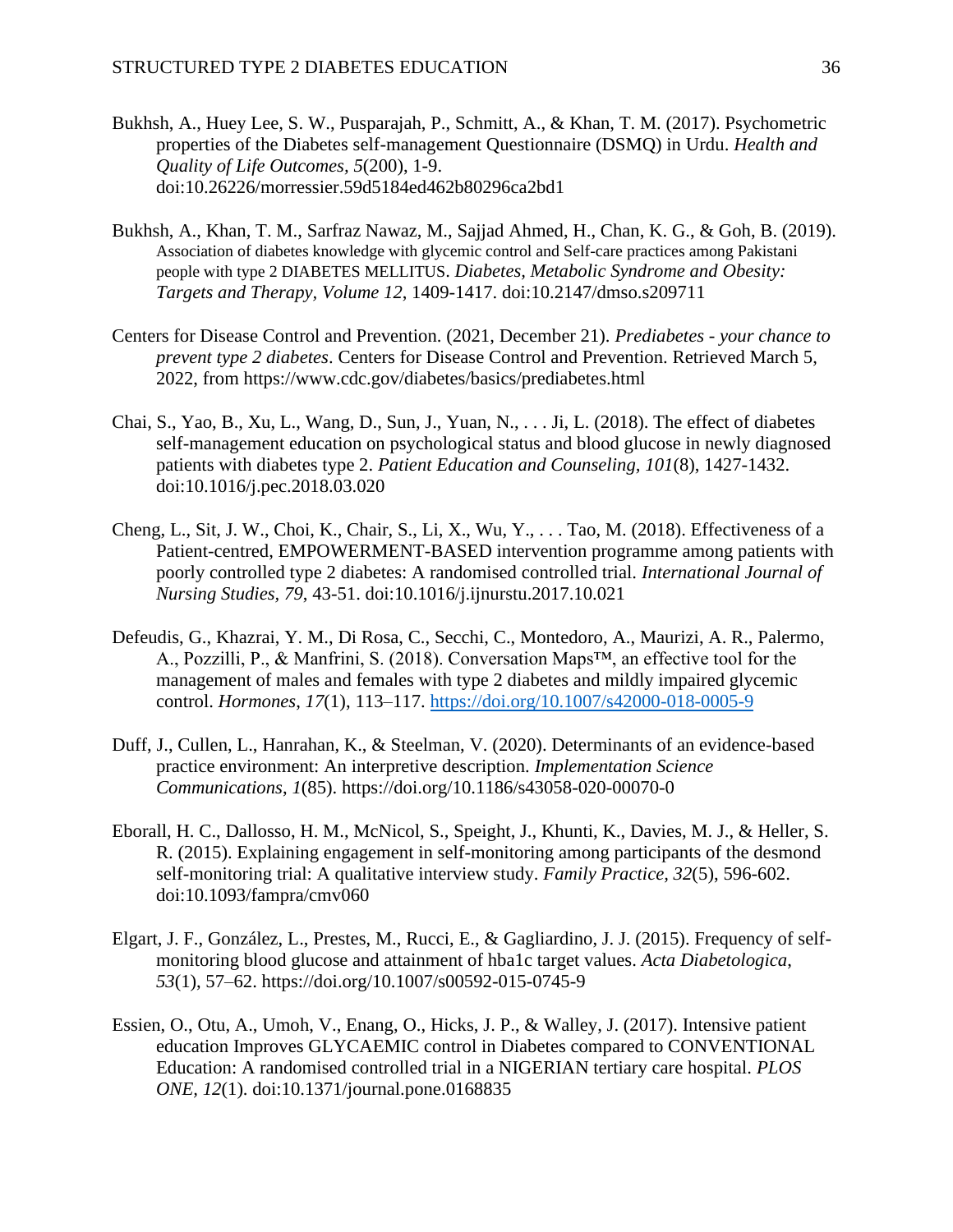- Fitzgerald, J. T., Funnell, M. M., Anderson, R. M., Nwankwo, R., Stansfield, R. B., & Piatt, G. A. (2016). Validation of the revised brief diabetes knowledge test (dkt2). *The Diabetes Educator, 42*(2), 178-187. doi:10.1177/0145721715624968
- Freeman, K., Hanlon, M., Denslow, S., & Hooper, V. (2018). Patient engagement in type 2 diabetes: A Collaborative Community Health initiative. *The Diabetes Educator*, *44*(4), 395–404. https://doi.org/10.1177/0145721718784262
- Hung, J.-Y., Chen, P.-F., Livneh, H., Chen, Y.-Y., Guo, H.-R., & Tsai, T.-Y. (2017). Long-term effectiveness of the Diabetes Conversation Map Program. *Medicine*, *96*(36), 1–7. https://doi.org/10.1097/md.0000000000007912
- Jiang, X., Wang, J., Lu, Y., Jiang, H., & Li, M. (2019). Self-Efficacy-Focused education in persons with diabetes: A systematic review and meta-analysis. *Psychology Research and Behavior Management, 12*, 67-79. doi:10.2147/prbm.s192571
- Klonoff, D. C., Blonde, L., Cembrowski, G., Chacra, A. R., Charpentier, G., Colagiuri, S., . . . Yale, J. (2011). Consensus report: The current role of self-monitoring of blood glucose in non-insulin-treated type 2 diabetes. *Journal of Diabetes Science and Technology, 5*(6), 1529-1548. doi:10.1177/193229681100500630
- Mogre, V., Johnson, N.A., Tzelepis, F., & Paul, C. (2019). Barriers to diabetic self-care: A qualitative study of patients' and healthcare providers' perspectives. *Journal of Clinical Nursing, 28*(11-12), 2296-2308. <https://doi.org/10.1111/jocn.14835>
- Nayeri, F. S., Shariat, M., Behbahani, H. M., Dehghan, P., & Ebrahim, B. (2017). Blood glucose measurement by glucometer in comparison with standard method in the diagnosis of hypoglycemia in sick neonates. *Pediatric Review: International Journal of Pediatric Research, 4*(7), 469-473. doi:10.17511/ijpr.2017.i07.06
- Powers, M. A., Bardsley, J., Cypress, M., Duker, P., Funnell, M. M., Hess Fischl, A., Maryniuk, M. D., Siminerio, L., & Vivian, E. (2015). Diabetes self-management education and support in type 2 diabetes: A joint position statement of the American Diabetes Association, the American Association of Diabetes Educators, and the Academy of Nutrition and Dietetics. *Journal of the Academy of Nutrition and Dietetics*, *115*(8), 1323– 1334. https://doi.org/10.1016/j.jand.2015.05.012
- Powers, M. A., Bardsley, J. K., Cypress, M., Funnell, M. M., Harms, D., Hess-Fischl, A., Hooks, B., Isaacs, D., Mandel, E. D., Maryniuk, M. D., Norton, A., Rinker, J., Siminerio, L. M., & Uelmen, S. (2020). Diabetes self-management education and support in adults with type 2 diabetes: A consensus report of the American Diabetes Association, the Association of Diabetes Care and education specialists, the Academy of Nutrition and Dietetics, the American Academy of Family Physicians, the American Academy of PAS, the American Association of Nurse Practitioners, and the American Pharmacists Association. *Diabetes Care*, *43*(7), 1636–1649. https://doi.org/10.2337/figshare.12098571.v2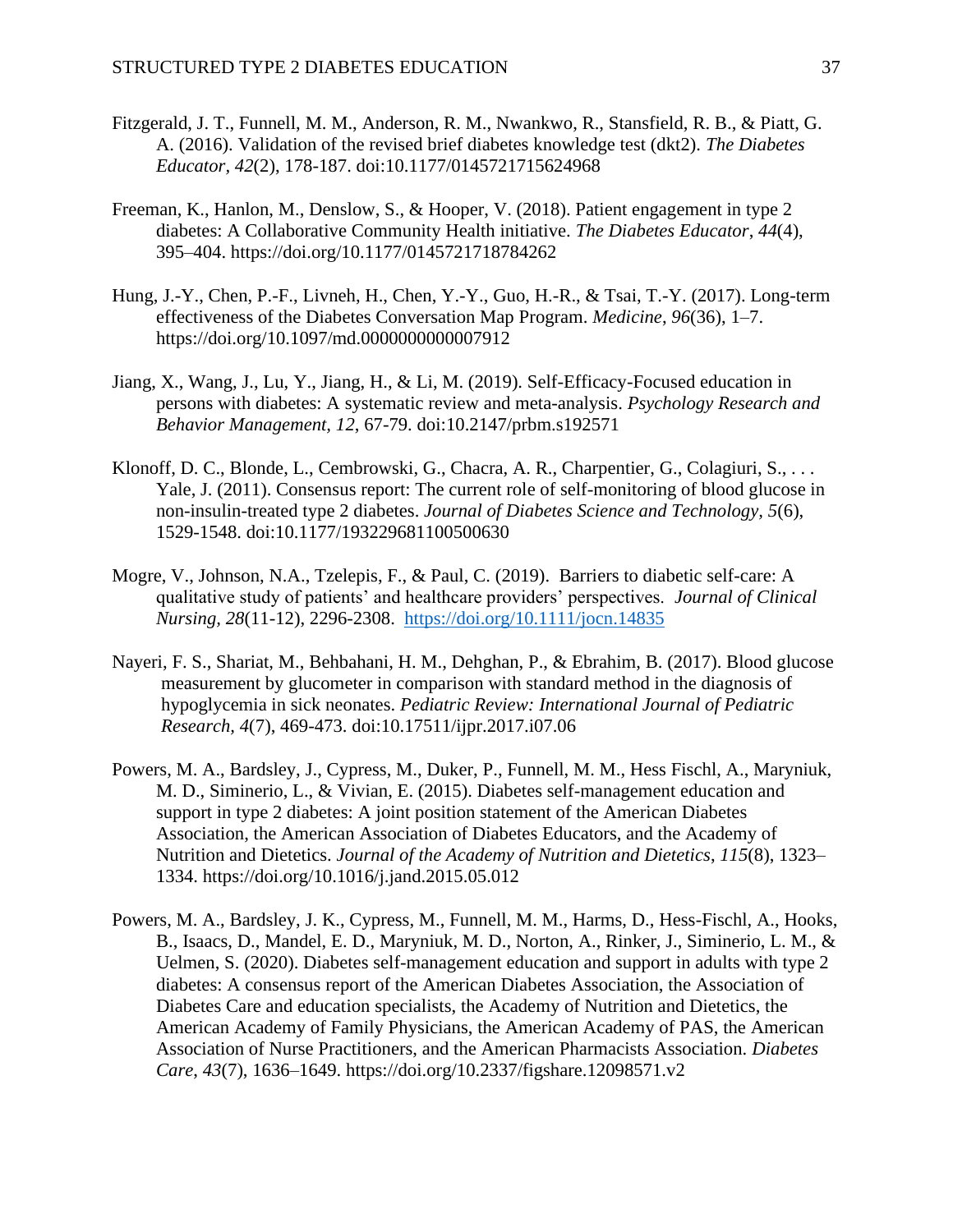- Ritholz, M. D., Beverly, E. A., Brooks, K. M., Abrahamson, M. J., & Weinger, K. (2014). Barriers and facilitators to self-care communication during medical appointments in the United States for adults with type 2 diabetes. *Chronic Illness*, *10*(4), 303–313. https://doi.org/10.1177/1742395314525647
- Sperl-Hillen, J., Beaton, S., Fernandes, O., Von Worley, A., Vazquez-Benitez, G., Parker, E., ... Spain, V. (2011). Comparative effectiveness of patient education methods for type 2 diabetes. *Archives of Internal Medicine, 171*(22), 2001. doi:10.1001/archinternmed.2011.507
- *SPSS statistics - overview*. IBM. (n.d.). Retrieved March 27, 2022, from https://www.ibm.com/products/spssstatistics?utm\_content=SRCWW&p1=Search&p4=43700068092181556&p5=p&gclid=Cj wKCAjwloCSBhAeEiwA3hVo\_dUkBkRB2lbN7MdSbVFgp6Vpjqvzg3PmAHum45N\_nl Ndumtd7WI\_hRoCA\_oQAvD\_BwE&gclsrc=aw.ds
- U.S. Department of Health and Human Services. (2020). *Diabetes statistics*. National Institute of Diabetes and Digestive and Kidney Diseases. Retrieved February 27, 2022, from <https://www.niddk.nih.gov/health-information/health-statistics/diabetes-statistics>
- Zhao, J., Duan, S. L., Liu, X., Han, L., Jiang, Y., Wang, J., Gao, S., & Hao, Y. (2016). *Discussion on clinical application of Iowa model in TCM nursing care*. HSOA Journal of Alternative, Complementary & Integrative Medicine. Retrieved March 19, 2022, from [https://www.researchgate.net/profile/Junqiang-](https://www.researchgate.net/profile/Junqiang)Zhao/publication/311009754\_Discussion\_on\_Clinical\_Application\_of\_Iowa\_Model\_in\_T CM\_Nursing\_Care/links/583c23dd08ae1ff45982a985/Discussion-on-Clinical-Applicationof-Iowa-Model-in-TCM-Nursing-Care.pdf
- Zheng, F., Liu, S., Liu, Y., & Deng, L. (2019). Effects of an OUTPATIENT Diabetes Self-Management education on patients with type 2 diabetes in China: A randomized controlled trial. *Journal of Diabetes Research, 2019*, 1-7. doi:10.1155/2019/1073131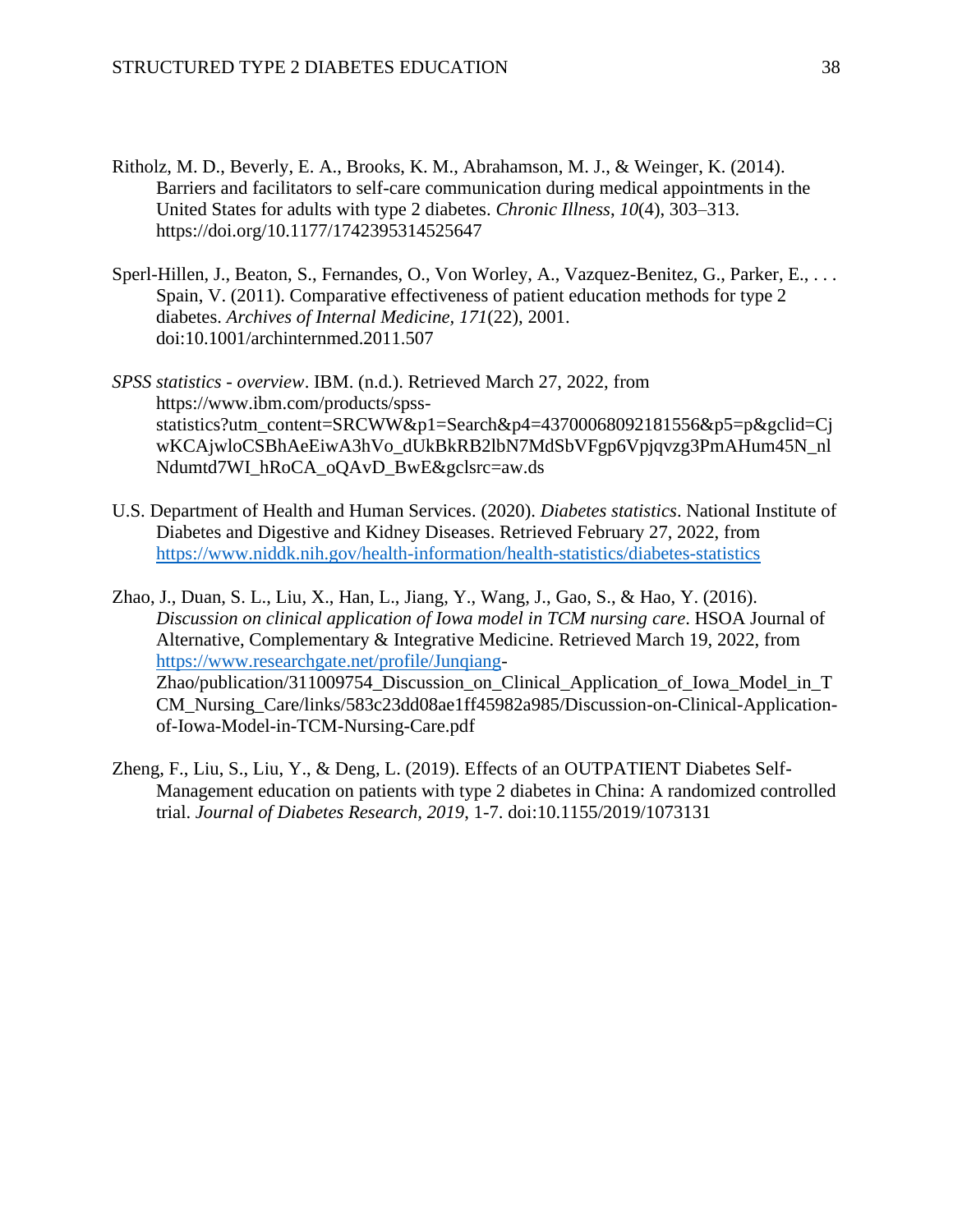## **Appendix A SWOT Analysis**

|                                                            | <b>Helpful</b>                                                                                                                                                                                                                                                                                                                                                                                                                                                                                                                                                                                                                                                                                                                                                                                                                                                                                        | <b>Harmful</b>                                                                                                                                                                                                                                                                                                                                                                                                                                                                                                                                                                                                            |
|------------------------------------------------------------|-------------------------------------------------------------------------------------------------------------------------------------------------------------------------------------------------------------------------------------------------------------------------------------------------------------------------------------------------------------------------------------------------------------------------------------------------------------------------------------------------------------------------------------------------------------------------------------------------------------------------------------------------------------------------------------------------------------------------------------------------------------------------------------------------------------------------------------------------------------------------------------------------------|---------------------------------------------------------------------------------------------------------------------------------------------------------------------------------------------------------------------------------------------------------------------------------------------------------------------------------------------------------------------------------------------------------------------------------------------------------------------------------------------------------------------------------------------------------------------------------------------------------------------------|
|                                                            | To achieving the objective                                                                                                                                                                                                                                                                                                                                                                                                                                                                                                                                                                                                                                                                                                                                                                                                                                                                            | To achieving the objective                                                                                                                                                                                                                                                                                                                                                                                                                                                                                                                                                                                                |
| (Attributes of the organization)<br><b>Internal Origin</b> | <b>Strengths</b><br>Level III trauma center<br>Numerous specialties including Endocrinology, Internal Medicine clinics<br>Experienced staff with physicians and nurse practitioners<br>Medical residency program led by physician rotation with promotion of<br>the residents to perform research projects -EBP/QI/PI; DNP and Nurse<br>Scientists<br>One physician in charge of the FMRC and residency program,<br>$\bullet$<br>approximately 16 family medicine physicians, 2 Nurse Practitioners.<br>FMRC promotes a collaborate environment and overall learning<br>$\bullet$<br>opportunities<br>All providers are engaged in furthering educational opportunities that<br>$\bullet$<br>promote optimal patient care based on evidence-based practices and<br>standard of care.                                                                                                                  | <b>Weakness</b><br>Large organization with multiple specialty clinic<br>Ineffective communication between and within departments<br>$\bullet$<br>Inconsistent adaptation of the American Diabetes Association (ADA) standards of<br>$\bullet$<br>care during individual appointments, with gap in diabetes education<br>Limited access to care, and short 20-minute appointments to allow for effective<br>structured diabetes education<br>Covid pandemic hindered FMRC patient face to face appointments<br>Inefficient use of HEDIS A1c levels data to promote diabetes care<br>Lack of patient centered diabetes care |
| (Attributes of the organization)<br><b>External Origin</b> | <b>Opportunities</b><br>The FMRC is located in a large regional medical MTF in North Carolina<br>$\bullet$<br>with multiple outlying clinics<br>FMRC and senior leadership support aligned with organizational priorities<br>$\bullet$<br>A FMRC structured individualized diabetes education contributes to A1c<br>$\bullet$<br>reduction, improved self-care management, and diabetes knowledge<br>Diabetes cost reduction, improve quality of care<br>$\bullet$<br>Team education opportunity<br>$\bullet$<br>Streamlined diabetes patient centered care<br>$\bullet$<br>Military population and providers are culturally diverse<br>$\bullet$<br>Competitive environment with civilian community<br>$\bullet$<br>Higher patient productivity<br>$\bullet$<br>Expansion of structured group diabetes education within the MTF<br>$\bullet$<br>community modeled through EBP results and other MTFs | <b>Threats</b><br>Lack of FMRC leadership and senior leadership support<br>Internal medicine clinic with current diabetes education program<br>Lack of providers and staff to develop, implement, and teach a structured<br>$\bullet$<br>diabetes education program<br>Local civilian medical centers with dedicated Certified Diabetes Educators<br>and providers for structured diabetes education programs<br>Patients desire to be seen by civilian provider/endocrinologist for diabetes<br>care; Retired military patients are followed by the Veteran's Administration<br>(VA) in the same town                    |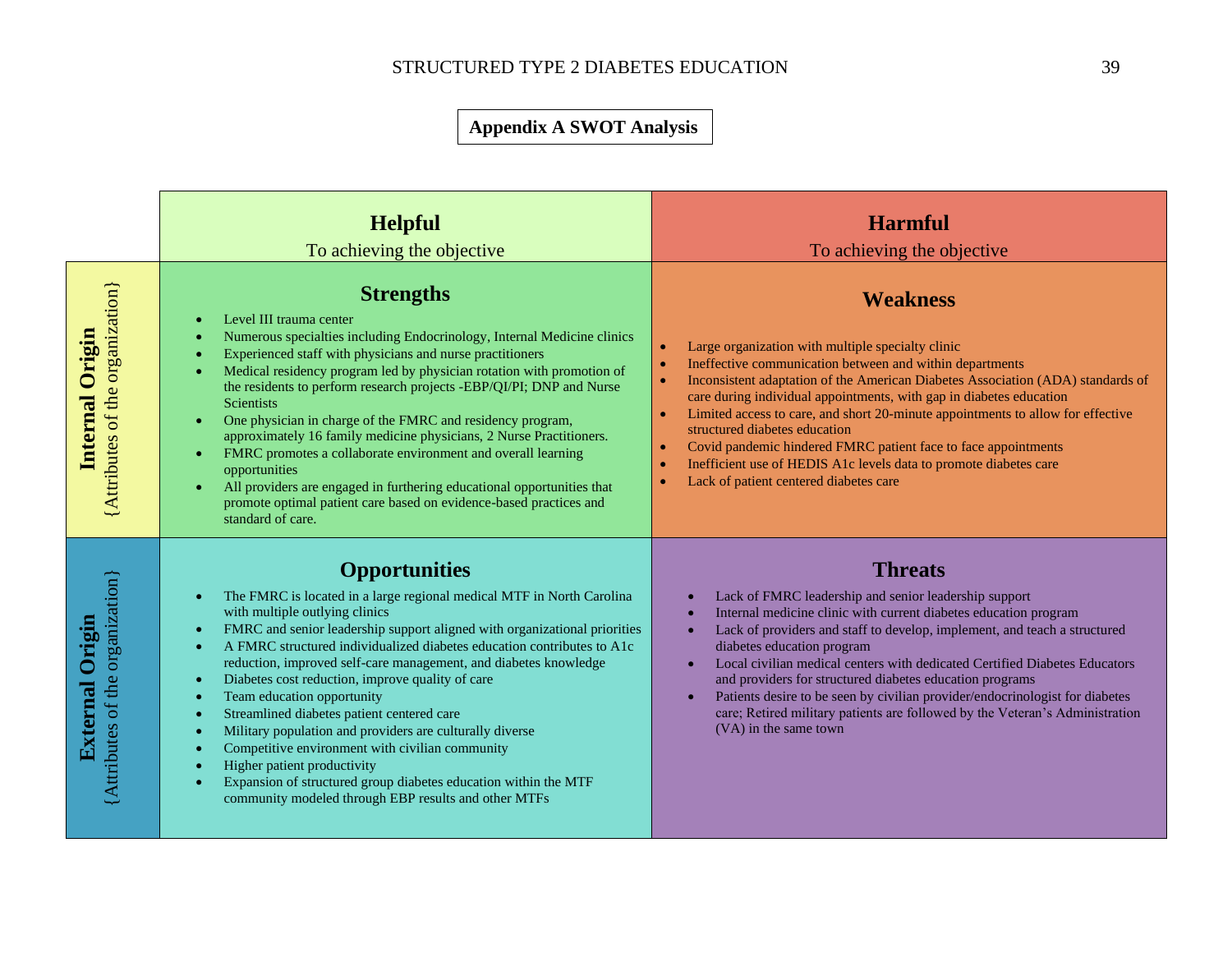Records identified Additional records identified through PubMed through Scopus  $(n = 175)$  $(n = 26)$ Identification Included Eligibility Screening Identification Did not meet inclusion criteria (n=9) Intervention not specified/defined (n=5) Meta-analyses/systematic reviews (n=14) Records after duplicates removed Pilot study (n=2) Interview only (n=1)  $(n = 94)$ No face-to-face diabetes education (n=9) Educational only to teach self-monitored blood glucose/glucometer use (n=3) No blood glucose/A1c reduction post intervention (n=7) Controversial conclusions in SMBG use for glycemic control (n=6) Screening No diabetes knowledge/self-efficacy Records screened interventions (n=4)  $(n = 107)$ No diabetes education/self-management intervention (n=6) Eligibility Full-text articles Meta-analyses/systematic reviews  $(n=5)$ assessed for eligibility Intervention not defined/specific  $(n = 41)$  $(n= 9)$ Did not meet inclusion criteria  $(n=14)$ Interview only (n=1) Pilot study (n=1) Studies included in ncluded qualitative synthesis  $(n = 11)$ 

## **Appendix B PRISMA Flow Diagram**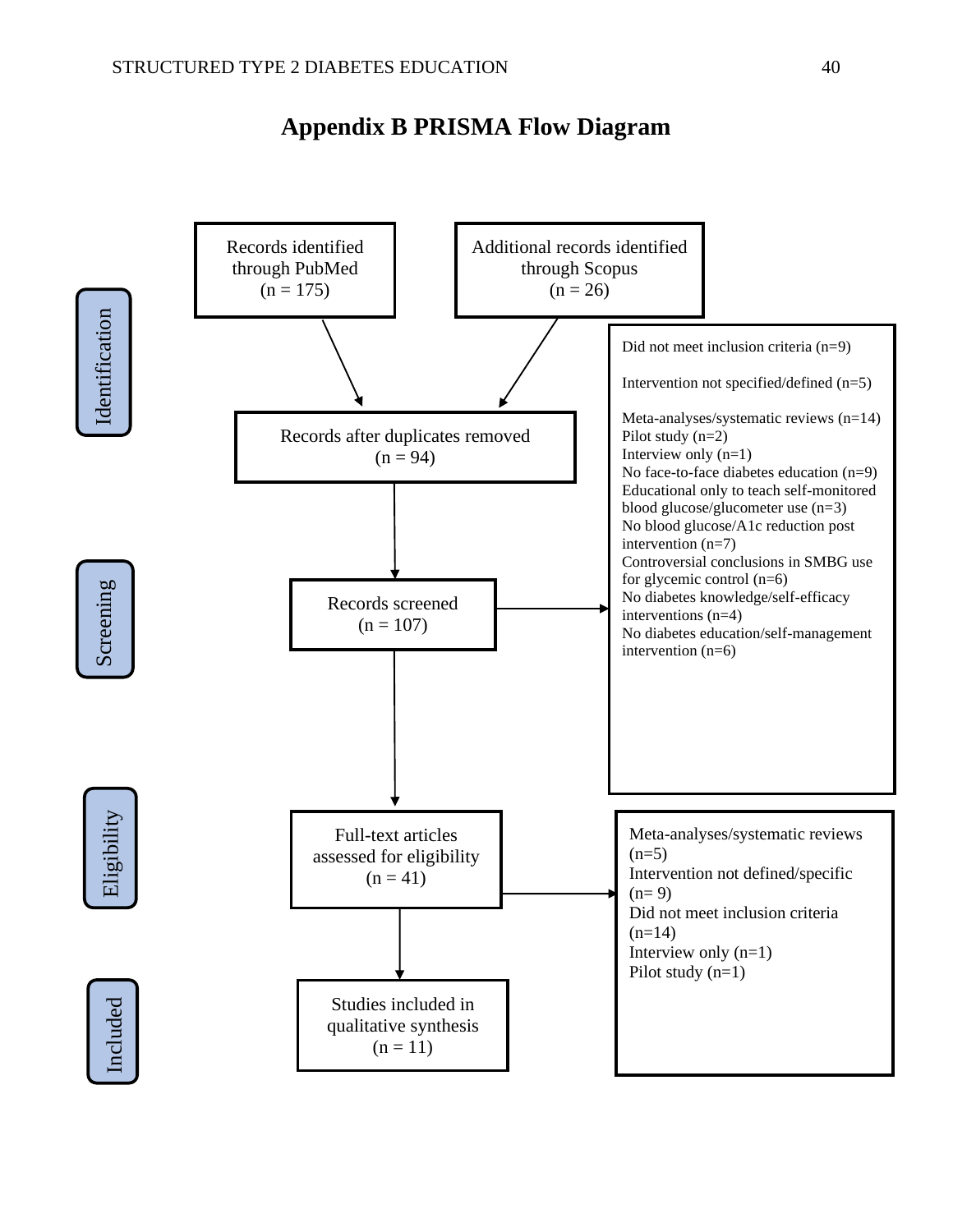| Article<br>$\#$ | Author $&$<br>Date                                                                                            | Evidence<br>Type | Sample, Sample<br>Size, Setting                                                                                                                                                                                                                                                                                                                                                                                | Study findings that help<br>answer the EBP Question                                                                                                                                                                                                                                                                                                                                                                                                                                                                                                                                                                              | Observable<br>Measures                                                                                                                                                                                                                                                                                                                           | Limitations                                                                                                                                                                                                                                                                                                                                                                                                                                                                                                                       | Evidence<br>Level &<br>Quality |
|-----------------|---------------------------------------------------------------------------------------------------------------|------------------|----------------------------------------------------------------------------------------------------------------------------------------------------------------------------------------------------------------------------------------------------------------------------------------------------------------------------------------------------------------------------------------------------------------|----------------------------------------------------------------------------------------------------------------------------------------------------------------------------------------------------------------------------------------------------------------------------------------------------------------------------------------------------------------------------------------------------------------------------------------------------------------------------------------------------------------------------------------------------------------------------------------------------------------------------------|--------------------------------------------------------------------------------------------------------------------------------------------------------------------------------------------------------------------------------------------------------------------------------------------------------------------------------------------------|-----------------------------------------------------------------------------------------------------------------------------------------------------------------------------------------------------------------------------------------------------------------------------------------------------------------------------------------------------------------------------------------------------------------------------------------------------------------------------------------------------------------------------------|--------------------------------|
| $\mathbf{1}$    | Azami,<br>Soh,<br>Sazlina,<br>Salmiah,<br>Aazami,<br>Mozafari,<br>&<br>Taghineja,<br>2018                     | <b>RCT</b>       | Observer-blinded,<br>two arm parallel<br>group<br>Sample size $=$<br>$n=142$ , $n=72$<br>control group<br>(CG) for usual<br>diabetes<br>education and<br>$n=72$ intervention<br>group (IG)<br>received self-<br>management<br>information<br>booklet, movie<br>clips, attended<br>four weekly<br>group education<br>$Setting = urban$<br>primary and<br>secondary<br>outpatient<br>endocrine clinic<br>in Iran | IG had significantly lower<br>A1c levels (47.9%) vs CG;<br>$(21.1\%)$ of the IG patients<br>achieved A1c <7% vs zero in<br>the CG $(p<0.001)$<br>Efficacy expectation using<br>DMSES, diabetes self-<br>management using DS, and<br>Outcome expectation using<br>(PTES) with the IG<br>significantly improved vs CG<br>(p<0.001)<br>Effect of quality of life using<br>WHOQOL showed<br>significant interaction effect<br>(p<0.001)<br>Diabetes education facilitates<br>self-efficacy and behavior<br>changes to enhance self-<br>management behaviors and<br>improved clinical outcomes<br>and A1c levels in the long<br>term. | A1c levels,<br>Diabetes Self-<br>Management<br>Questionnaire<br>(DSMQ), Diabetes<br>Management Self-<br><b>Efficacy Scale</b><br>(DMSES), World<br>Health<br>Organization<br>Quality of Life<br>Scale (WHOQOL),<br>Social Support<br>Survey (SSS),<br>Centre for<br>Epidemiology<br><b>Studies Short</b><br><b>Depression Scale</b><br>$(CES-D)$ | Limited evidence to support<br>the clinical effectiveness of<br>nurse-led diabetes self-<br>management interventions on<br>glycemic control, short follow<br>up of 6 months may be too<br>short to evaluate the long-term<br>effect of the self-management<br>intervention, study may be<br>underpowered to detect<br>significant changes in some<br>variables, thus may be prone<br>to type 2 error, due to<br>statistically significantly<br>greater improvement in<br>intervention group may be<br>related to Hawthorne effect | Level 1,<br>High<br>Quality    |
| $\sqrt{2}$      | Bosi,<br>Scavini,<br>Ceriello,<br>Cucinotta,<br>Tiengo,<br>Marino,<br>Bonizzoni,<br>$\&$<br>Giorgino,<br>2013 | <b>RCT</b>       | Prospective,<br>parallel-group<br>Sample size $=$ n=<br>1.024 non-insulin<br>treated type 2<br>diabetes, $n=501$<br>randomized to<br>intensive<br>structured<br>monitoring (ISM)                                                                                                                                                                                                                               | In the intent to treat group,<br>the ISM patients had greater<br>reductions in A1c than AC<br>patients (-0.39 vs -0.27 %,<br>change of -0.12%; 95% CI, -<br>0,210 to -0.024; P= 0.013)<br>In the PP group, ISM patients<br>had even greater A1c<br>reduction vs AC patients (-<br>$0.45$ vs $-0.24\%$ , change of $-$                                                                                                                                                                                                                                                                                                            | SMBG, A1c levels,<br>secondary<br>outcomes: BMI,<br>blood pressure,<br>heart rate, and<br>cholesterol                                                                                                                                                                                                                                            | Since patients were treated at<br>diabetes clinics, may be hard<br>to generalize the findings to<br>patients treated in primary care<br>settings who generally have<br>less well controlled diabetes<br>The large number of patients<br>excluded makes<br>generalizations is challenging<br>that suggests the SMBG                                                                                                                                                                                                                | Level I,<br>High<br>Quality    |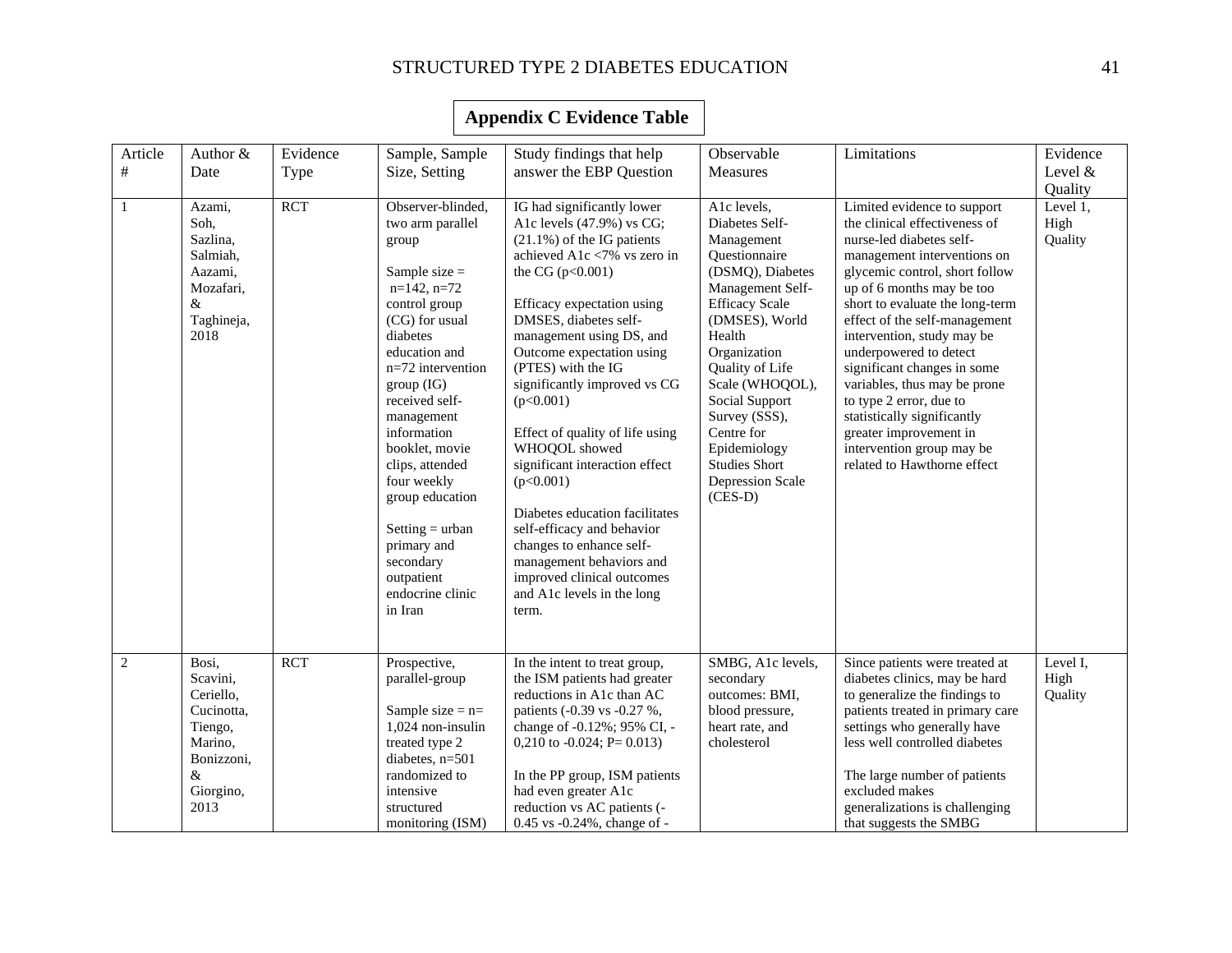|                |                   |                                      | with 4-point<br>glycemic profiles<br>performed<br>3days/week,<br>$n = 523$<br>randomized to<br>active control<br>$(AC)$ with 4-<br>poing glycemic<br>profiles at<br>baseline, six and<br>12 months<br>The per protocol<br>(PP) population<br>had 232 (46.3%)<br>ISM patients and<br>321 (61.4%) AC<br>patients<br>Setting = $39$<br>diabetes clinics in<br>Italy | 0.21%; -0.331 to -0.089;<br>$P=0.0007$ )<br>In regards to glycemic risk,<br>ITT group-maintained risk<br>target at month 12 (74.6%,<br>95% CI, 70.6-78.4 and<br>70.1%, 66-74.1) in ISM vs<br>AC. The PP population had<br>higher proportion of ISM<br>than AC patients reached risk<br>target (90% vs 82.5%,<br>$P=0.038$<br>ITT group diabetes<br>medication prescription<br>changed more with ISM vs<br>AC (p<0.001)<br>The use of intensive<br>structured Self-Monitored<br>Blood Glucose (SMBG) data<br>by clinicians to optimize<br>prescription of diabetes<br>medications and by patients<br>to modify their behaviors<br>improved glycemic control<br>and enabled significantly<br>more intensive structured<br>monitoring patients to<br>achieve significant A1c<br>reductions compared with<br>unstructured SMBG data |                                                                                                             | regimen may have been too<br>intensive and suggest less<br>frequent SMBG use would<br>encourage more patients to use<br>structured SMBG<br>Use of structured SMBG in<br>both groups<br>The study design precluded<br>assessment of the effect of the<br>comprehensive education<br>provided and increased<br>attention given to patients in<br>both study groups<br>Data for medication changes<br>were combined changes of<br>dose and changes in prescribed<br>medications |                               |
|----------------|-------------------|--------------------------------------|------------------------------------------------------------------------------------------------------------------------------------------------------------------------------------------------------------------------------------------------------------------------------------------------------------------------------------------------------------------|---------------------------------------------------------------------------------------------------------------------------------------------------------------------------------------------------------------------------------------------------------------------------------------------------------------------------------------------------------------------------------------------------------------------------------------------------------------------------------------------------------------------------------------------------------------------------------------------------------------------------------------------------------------------------------------------------------------------------------------------------------------------------------------------------------------------------------|-------------------------------------------------------------------------------------------------------------|------------------------------------------------------------------------------------------------------------------------------------------------------------------------------------------------------------------------------------------------------------------------------------------------------------------------------------------------------------------------------------------------------------------------------------------------------------------------------|-------------------------------|
| $\overline{3}$ | Brackney,<br>2018 | Qualitative<br>Descriptive<br>design | Descriptive<br>design, Purposive<br>sample, open<br>ended interview<br>guide<br>Sample size $=$<br>$n=11$ , seven<br>female and four<br>males                                                                                                                                                                                                                    | Self-monitored blood glucose<br>(SMBG) is useful when blood<br>glucose readings are<br>integrated into self-<br>management plans.<br>The patients found that<br>checking their blood glucose<br>more frequently related to the<br>desire for the reassurance that<br>the readings brought. Thus,                                                                                                                                                                                                                                                                                                                                                                                                                                                                                                                                | Routine checking<br>of self-monitored<br>blood glucose,<br>behavior changes,<br>and diagnosis<br>acceptance | Small population size, may not<br>know if this relationship<br>influenced findings<br>Cannot support a correlation<br>or cause and effect<br>relationship between SMBG<br>and diabetes health outcomes<br>Participants were newly<br>diagnosed and may not                                                                                                                                                                                                                   | Level III,<br>good<br>quality |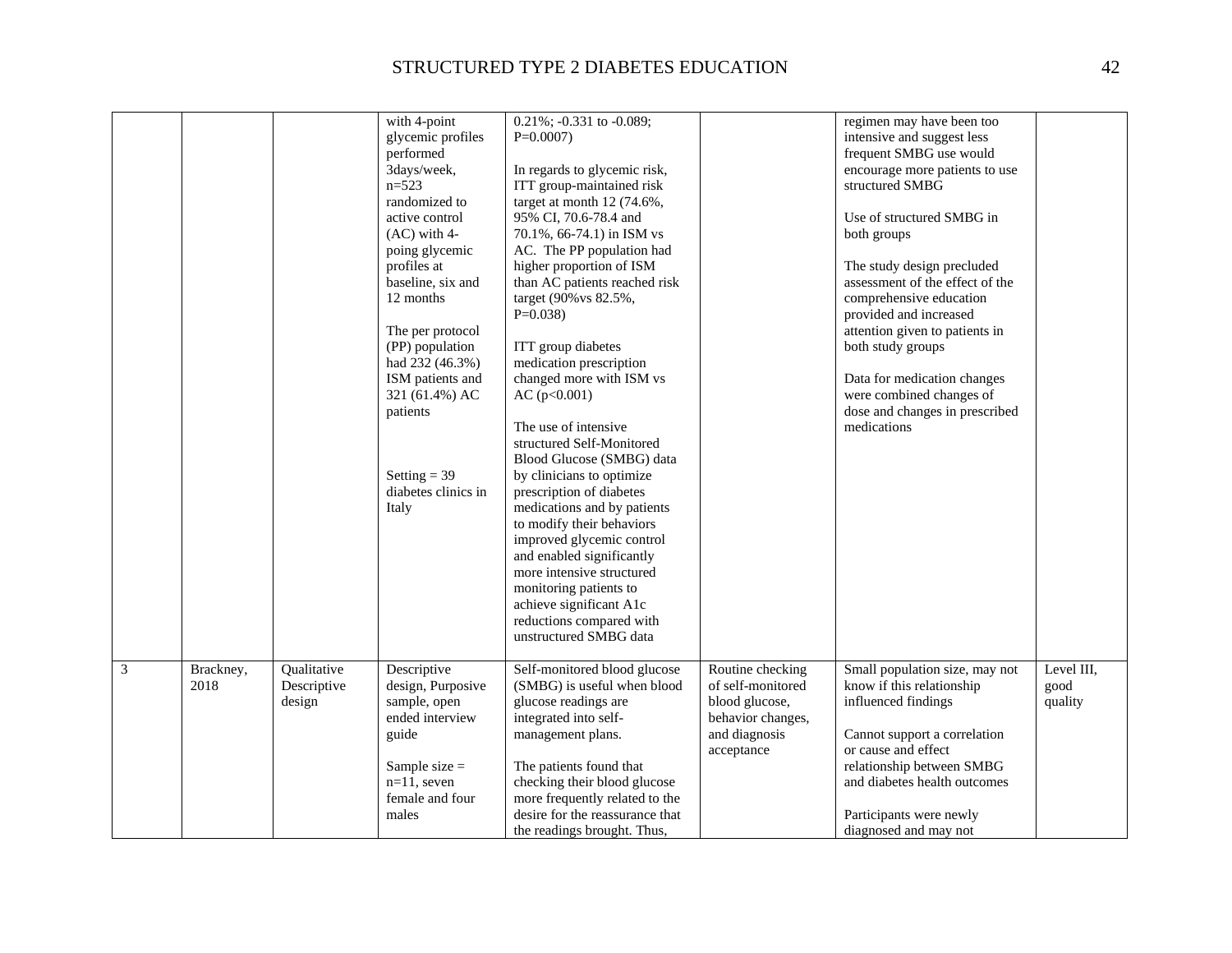|                                                                                               | $Setting = primary$<br>care medical<br>clinic                                                                                                                                                              | structured SMBG provided<br>knowledge and motivation<br>that support self-care<br>behaviors, coping, and self-<br>efficacy                                                                                                                                                                                                                                                                                                                                                                                                                                                                                                                                                                                                                                                                                                                                                                                                                                                                                                                |                                                                                                                   | represent experience of<br>patients with long term<br>diabetes                                                                                                                                                                                                                                       |                               |
|-----------------------------------------------------------------------------------------------|------------------------------------------------------------------------------------------------------------------------------------------------------------------------------------------------------------|-------------------------------------------------------------------------------------------------------------------------------------------------------------------------------------------------------------------------------------------------------------------------------------------------------------------------------------------------------------------------------------------------------------------------------------------------------------------------------------------------------------------------------------------------------------------------------------------------------------------------------------------------------------------------------------------------------------------------------------------------------------------------------------------------------------------------------------------------------------------------------------------------------------------------------------------------------------------------------------------------------------------------------------------|-------------------------------------------------------------------------------------------------------------------|------------------------------------------------------------------------------------------------------------------------------------------------------------------------------------------------------------------------------------------------------------------------------------------------------|-------------------------------|
| $\overline{4}$<br>Bukhsh,<br>Quantitative<br>Khan,<br>Nawaz,<br>Ahmed,<br>Chan &<br>Goh, 2019 | Cross-sectional<br>Sample size $=$<br>$n=218$ , male =<br>112 or 51.4%,<br>female = $106$ or<br>48.6%, average<br>age ranging from<br>45-60 years old<br>Setting= $3$<br>outpatient clinics<br>in Pakistan | Statistically significant<br>$(p<0.05)$ improved diabetes<br>knowledge was higher with<br>university education, male,<br>employed, those using only<br>oral medications<br>Strongly positive correlation<br>of DKQ sum scale was<br>observed with DSMQ sum<br>scale (r-0.63, p<0.001), with<br>three subscales of DSMQ,<br>mainly glucose management<br>$(r=61, p>0.001)$ , dietary<br>control ( $r=65$ , $p>0.001$ ), and<br>healthcare use (r=55,<br>p > 0.001<br>Diabetes knowledge was<br>significantly related to<br>glycated hemoglobin (r-<br>$0.62$ , $p<0.001$ )<br>Participants with good<br>glycemic control scored<br>significantly higher $(p<0.001)$<br>for diabetes knowledge<br>(DKQ sum scale score 18)<br>compared to those with poor<br>glycemic control (DKQ sum<br>scale score of 13) subjects<br>with good glycemic control<br>scored higher for disease<br>knowledge, complications,<br>normal blood glucose and<br>monitoring<br>Improved self-care practices<br>with subjects using oral<br>diabetes medications | A1c levels,<br><b>Diabetes</b><br>Knowledge Test<br>(DKT), Diabetes<br>Self-Management<br>Questionnaire<br>(DSMQ) | Its cross-sectional design and<br>location of the studied<br>population, most in urban area,<br>so may not be representative<br>of all people living in rural<br>areas<br>Possibility of self-reporting<br>bias, as patients may be<br>unwilling to reveal<br>deficiencies in self-care<br>practices | Level III,<br>High<br>Quality |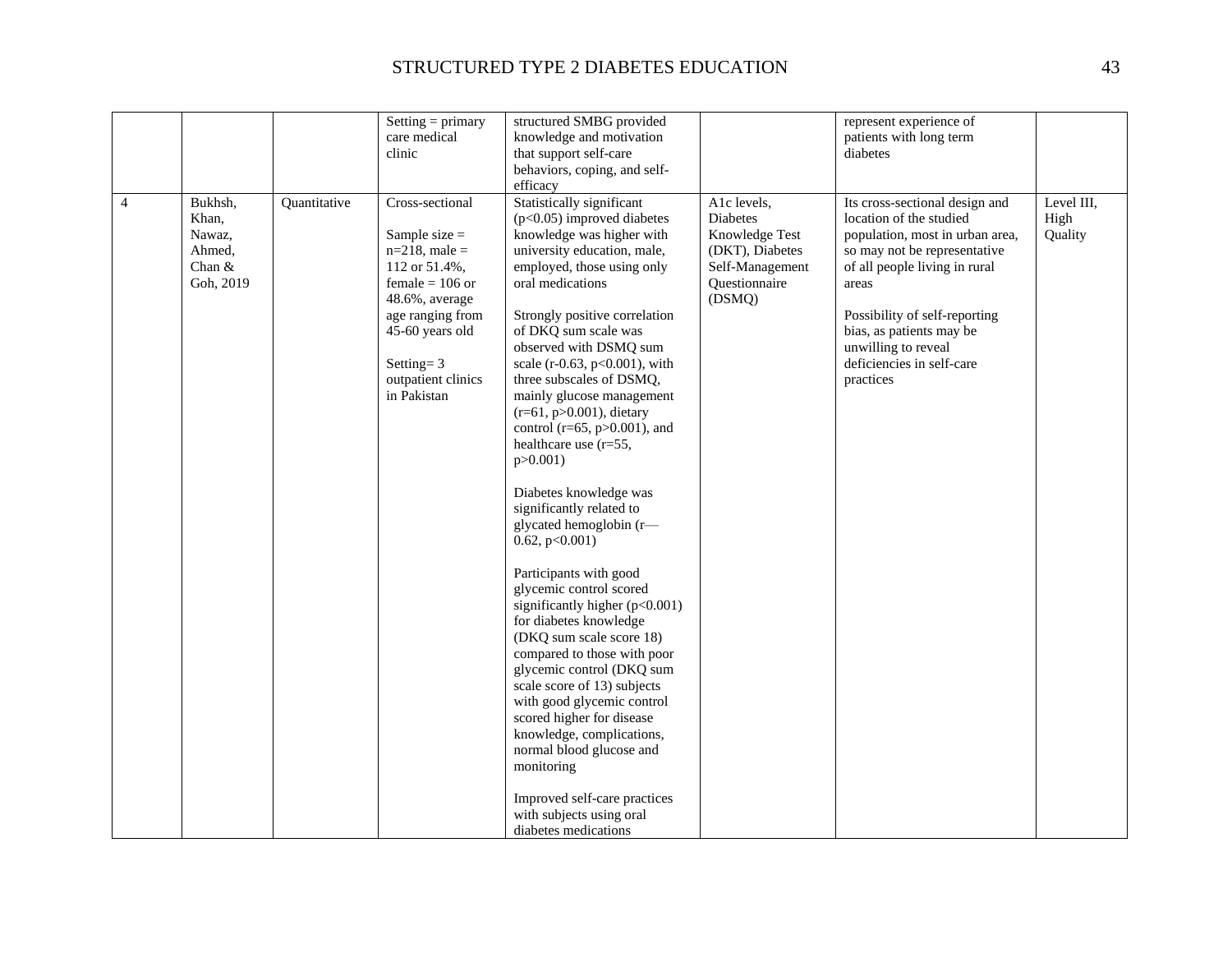| $\overline{5}$ | Chai, Yao,<br>Xu, Wang,<br>Sun, Yuan,<br>Zhang, &<br>Ji, 2018     | <b>RCT</b> | Randomized<br>design<br>Sample size $=$ n=<br>118, Education<br>group (EG) $n=63$<br>received<br>professional<br>education,<br>Control group<br>$(CG)$ n=55<br>received routine<br>outpatient<br>education<br>Setting $=$<br>Outpatient and<br>inpatient of the<br>First Hospital of<br>Dandong | Compared with CG, EG<br>group showed reduced fasting<br>blood glucose (8.00 mmol/L<br>vs. 6.78 mmol/L, P<0.00),<br>reduced postprandial blood<br>glucose (13.29 mmol/L vs.<br>7.90 mmol/L, P<0.00), and<br>A1c levels 6.20 vs 6.70,<br>P<0.01) significantly<br>decreased after the sixth<br>month                                                                                                                                                                                                                                            | 2 hour diabetes<br>education in EG vs<br>5-10 minutes for<br>CG related to<br>healthy diet,<br>exercise, self-<br>monitoring of<br>blood glucose,<br>complication<br>prevention and<br>understanding the<br>risk factors of<br>diabetes; assess<br>BMI, BP, Fasting<br>and post prandial<br>blood glucose,<br>lipid panel, and the<br>Self-rating Anxiety<br>Scale (SAS) and<br>Self-rating<br><b>Depression Scale</b><br>(SDS) | Self-management education<br>gives the patient principle of<br>diet and exercise, so the<br>intensity of these might affect<br>clinical outcomes<br>Did not have a subgroup<br>analysis of whether blood<br>glucose levels related to the<br>severity of anxiety or<br>depression                                                                                                                                                                                                                                                         | Level 1,<br>High<br>Quality |
|----------------|-------------------------------------------------------------------|------------|-------------------------------------------------------------------------------------------------------------------------------------------------------------------------------------------------------------------------------------------------------------------------------------------------|-----------------------------------------------------------------------------------------------------------------------------------------------------------------------------------------------------------------------------------------------------------------------------------------------------------------------------------------------------------------------------------------------------------------------------------------------------------------------------------------------------------------------------------------------|---------------------------------------------------------------------------------------------------------------------------------------------------------------------------------------------------------------------------------------------------------------------------------------------------------------------------------------------------------------------------------------------------------------------------------|-------------------------------------------------------------------------------------------------------------------------------------------------------------------------------------------------------------------------------------------------------------------------------------------------------------------------------------------------------------------------------------------------------------------------------------------------------------------------------------------------------------------------------------------|-----------------------------|
| $\sqrt{6}$     | Cheng, Sit,<br>Choi,<br>Chair, Li,<br>Wu, Long,<br>& Tao,<br>2018 | <b>RCT</b> | Randomized,<br>multi-centre,<br>single-blinded<br>with parallel<br>group design<br>Sample size $=$<br>$n = 242$<br>participants,<br>$n=121$ for<br>intervention<br>group (121),<br>$n=121$ for<br>attentional<br>control (AC)<br>Setting=two<br>tertiary hospitals<br>in China                  | Blood glucose self-<br>monitoring improved in the<br>CG vs IG at week 8 (1.49 vs<br>2.42) and week 20 (1.49 vs<br>2.38) was statistically<br>significant $(p<0.001)$<br>Statistically significant<br>$(p<0.001)$ effect of patient<br>centered care intervention<br>(assess their experience of<br>poor glycemic control,<br>identifying their needs,<br>building competence, tailored<br>self-management<br>information) in improving the<br>frequency of blood glucose<br>monitoring that increased<br>patient's sense of self-<br>efficacy | A1c levels,<br>Summary of<br>Diabetes Self-Care<br>Activities<br>(SDSCA) that<br>covers diet<br>management,<br>medications,<br>exercise, blood<br>glucose self-<br>monitoring, and<br>foot care                                                                                                                                                                                                                                 | Patient participation to<br>patients receiving diabetes<br>care in tertiary hospitals<br>Success of concealment of<br>group assignment was not<br>assessed<br>Although outcomes assessors<br>were blinded to group<br>allocation, cannot be sure that<br>participants did not disclose<br>this information that could<br>damage allocation<br>concealment<br>The biological measure that is<br>unable to cause performance<br>bias and specific components<br>that were effective cannot be<br>determined<br>Intervention effects on diet | Level 1,<br>High<br>Quality |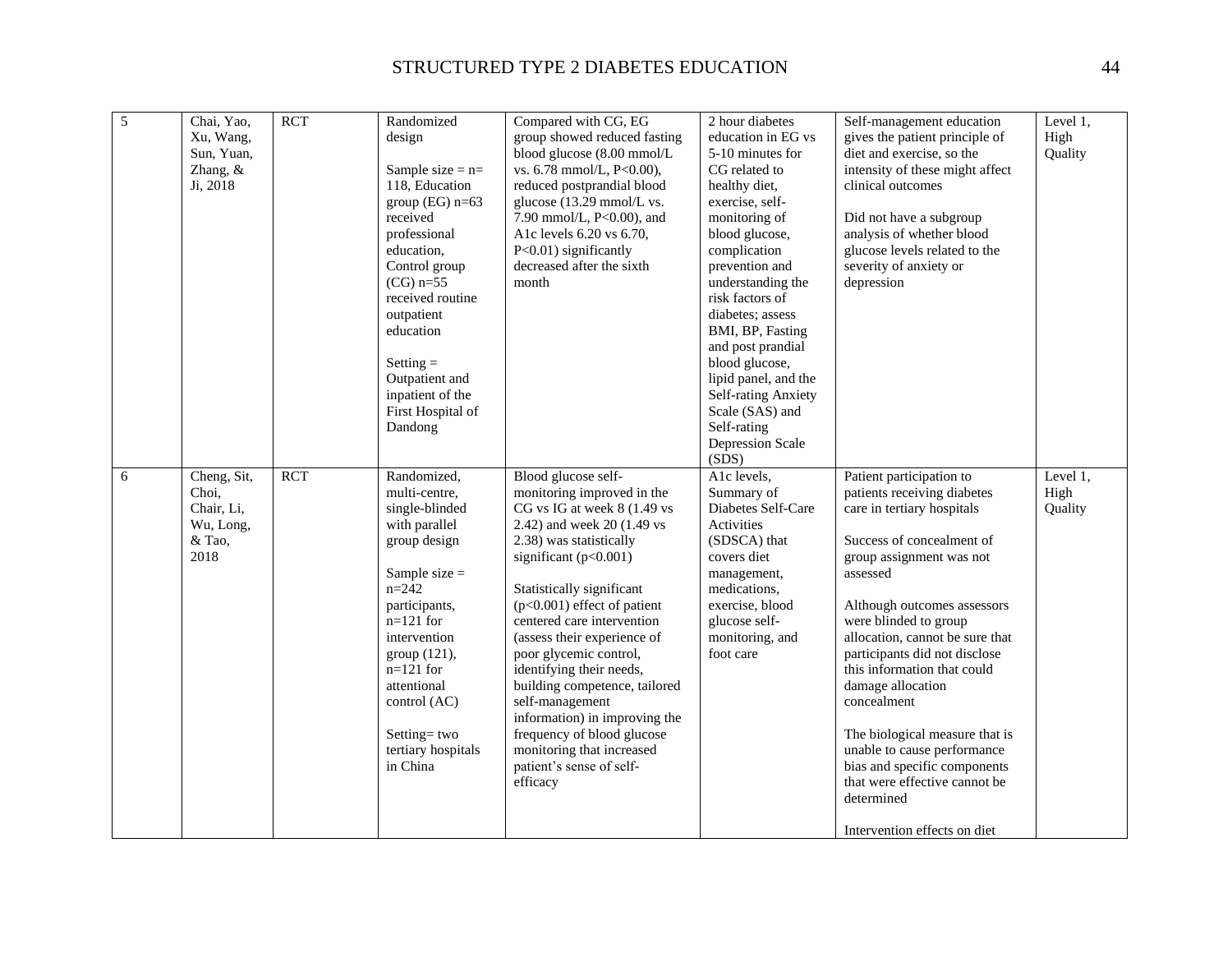|        |                                                                                          |             |                                                                                                                                                                                                                                                                                                                                                                               |                                                                                                                                                                                                                                                                                                                                                                                                                                                                                                                                                                                             |                                                                | behavior should be interpreted<br>with caution due to the brevity<br>of the relevant subscale and<br>relatively low Cronbach's a of<br>0.62                                                                                                                                                                                                                             |                               |
|--------|------------------------------------------------------------------------------------------|-------------|-------------------------------------------------------------------------------------------------------------------------------------------------------------------------------------------------------------------------------------------------------------------------------------------------------------------------------------------------------------------------------|---------------------------------------------------------------------------------------------------------------------------------------------------------------------------------------------------------------------------------------------------------------------------------------------------------------------------------------------------------------------------------------------------------------------------------------------------------------------------------------------------------------------------------------------------------------------------------------------|----------------------------------------------------------------|-------------------------------------------------------------------------------------------------------------------------------------------------------------------------------------------------------------------------------------------------------------------------------------------------------------------------------------------------------------------------|-------------------------------|
| $\tau$ | Eborall,<br>Dallosso,<br>McNicol,<br>Speight,<br>Khunti,<br>Davies, &<br>Heller,<br>2015 | Qualitative | Semi-structured,<br>mix method<br>design, purposive<br>sampling<br>Sample size=<br>$n=18$ , SMBG<br>group $n=10$ , urine<br>monitoring group<br>n=8. A sample of<br>the participants in<br>the DESMOND<br>self-monitoring<br>trial were invited<br>to participate in<br>this interview 12<br>months after<br>attending<br>education<br>sessions<br>Setting= United<br>Kingdom | Higher treatment satisfaction<br>and continued use of SMBG<br>after structured diabetes<br>education in self-management<br>of diabetes and training in<br>self-monitoring<br>Participants found SMBG<br>accurate, convenient, and<br>useful for managing their<br>diabetes and understanding<br>their symptoms<br>Improved sense of control<br>and independence with ability<br>to self-monitor to avoid<br>unnecessary visits to their<br>providers<br>SMBG facilitated their self-<br>management<br>Education led to principles<br>for self-care based on their<br>blood glucose readings | Self-monitoring<br>blood glucose,<br>urine self-<br>monitoring | Regarding interviewing at 12<br>months was that the findings<br>of the main trial was not yet<br>known, thus impossible to<br>explore explanations for trial<br>results in situ<br>Diabetes services operate<br>differently depending on the<br>country and patients may not<br>have access to free meters and<br>supplies that may discourage<br>testing their blood;  | Level III,<br>Good<br>quality |
| 8      | Essien,<br>Out,<br>Umoh,<br>Enang,<br>Hicks, &<br>Walley,<br>2017                        | <b>RCT</b>  | Unblinded,<br>parallel-group<br>Sample size= $n=$<br>104, intensive<br>group $n=53$ ,<br>conventional<br>education group<br>$n=51$ . The<br>intensive group<br>received 12<br>structured DSME<br>teaching sessions<br>with self-                                                                                                                                              | The intensive, structured<br><b>DSME</b> versus conventional<br>education supports patient's<br>management of their blood<br>glucose levels that led to<br>statistically significant<br>$(p<0.001)$ reduction in A1c<br>levels in the intensive group<br>8.3% vs 10.1% in the<br>conventional group by a<br>mean difference of -1.8%<br>$(95\% \text{ CI: } -2.4 \text{ to } -1.2)$                                                                                                                                                                                                         | Diabetes Self-<br>Management<br>Education, A1c<br>levels       | Initial six intensive education<br>sessions were led by doctors,<br>when ideally all sessions<br>would have been led by nurses<br>to maximize the<br>generalizability of the results<br>where the nurses and<br>educators would be the most<br>obvious group to run the<br>program<br>Only six-month duration and<br>not clear how sustainable<br>patient adherence and | Level 1,<br>High<br>Quality   |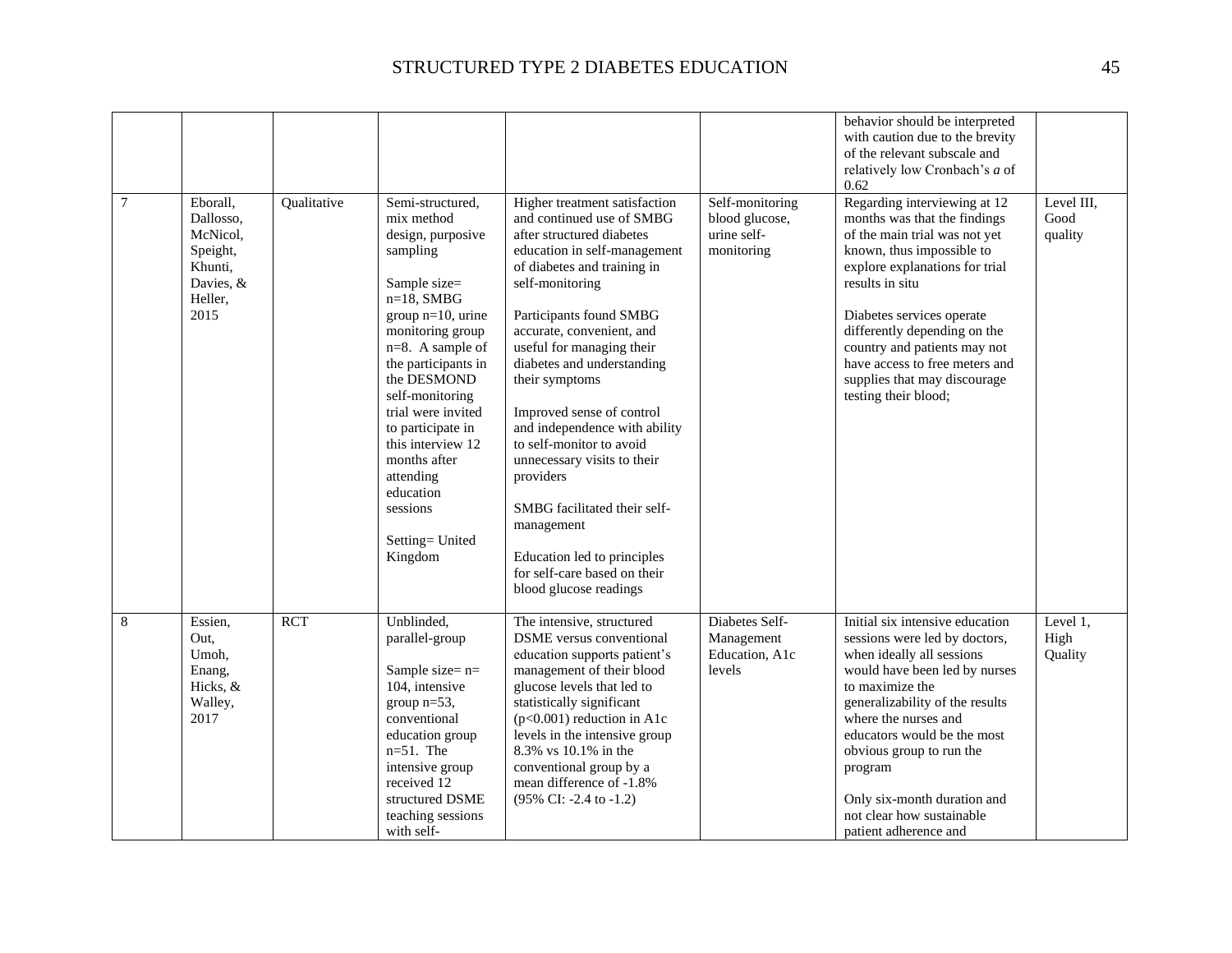|    |                                                            |                        | monitored blood<br>glucose lasting<br>two hours each,<br>while the<br>conventional<br>group had usual<br>care with six<br><b>DSME</b> sessions<br>total.<br>Setting=Endocrin<br>ology Clinic at<br>the University of<br>Calabar Teaching<br>Hospital in<br>Nigeria                                                                                                                                                                  |                                                                                                                                                                                                                                                                                                                                                     |                                                  | improvement in biomedical<br>outcomes would be over<br>longer timescales<br>Mechanisms by which the<br>program was achieved its<br>effects were not explicitly<br>investigated.                                                                                                                                                                                                                                                                             |                              |
|----|------------------------------------------------------------|------------------------|-------------------------------------------------------------------------------------------------------------------------------------------------------------------------------------------------------------------------------------------------------------------------------------------------------------------------------------------------------------------------------------------------------------------------------------|-----------------------------------------------------------------------------------------------------------------------------------------------------------------------------------------------------------------------------------------------------------------------------------------------------------------------------------------------------|--------------------------------------------------|-------------------------------------------------------------------------------------------------------------------------------------------------------------------------------------------------------------------------------------------------------------------------------------------------------------------------------------------------------------------------------------------------------------------------------------------------------------|------------------------------|
| 9  | Hung,<br>Chen,<br>Livneh,<br>Chen, Guo,<br>& Tsai,<br>2017 | Quasi-<br>Experimental | Used<br>convenience<br>sampling and non<br>random group<br>assignment.<br>Sample size=<br>$n=95$ ,<br>experimental<br>group $n = 49$<br>received 7<br>Diabetes<br>Conversation<br>Map Program<br>based education<br>sessions for 7<br>consecutive<br>weeks in addition<br>to routine health<br>education; control<br>group $n = 46$<br>received usual<br>health education<br>lasting for about<br>20 minutes after<br>medical visit | The intensive, structured<br>DCMP experimental group<br>versus the control group with<br>usual health education<br>supports statistically<br>significant increase in DM<br>health literacy (p<0.05),<br>significantly enhanced<br>frequency of weekly SMBG<br>times ( $p = 0.001$ ), A1c<br>reduction ( $p=0.01$ ), and FBG<br>reduction $(p<0.01)$ | DCMP, A1c, BMI,<br>health literacy,<br>SMBG, FBG | While interpreting the results-<br>all participants were from<br>single hospital, thus might not<br>be generalizable to<br>populations, using a quasi-<br>experimental comparative<br>research design versus RCT<br>may have weakened the<br>internal validity because of the<br>presence of potentially<br>confounding variables. Lastly,<br>the data on the adherence were<br>unavailable for the study, and<br>caution with interpreting the<br>results. | Level II,<br>High<br>Quality |
| 10 | Jiang,                                                     | Systematic             | 16 trials with                                                                                                                                                                                                                                                                                                                                                                                                                      | Self-efficacy focused                                                                                                                                                                                                                                                                                                                               | A1c levels, DKQ,                                 | Most included studies that did                                                                                                                                                                                                                                                                                                                                                                                                                              | Level II,                    |
|    | Wang, Lu,                                                  | review and             | 1,745 participants                                                                                                                                                                                                                                                                                                                                                                                                                  | education would reduce A1c,                                                                                                                                                                                                                                                                                                                         | DMSES, SDSCA                                     | not employ the RCT designs                                                                                                                                                                                                                                                                                                                                                                                                                                  | High                         |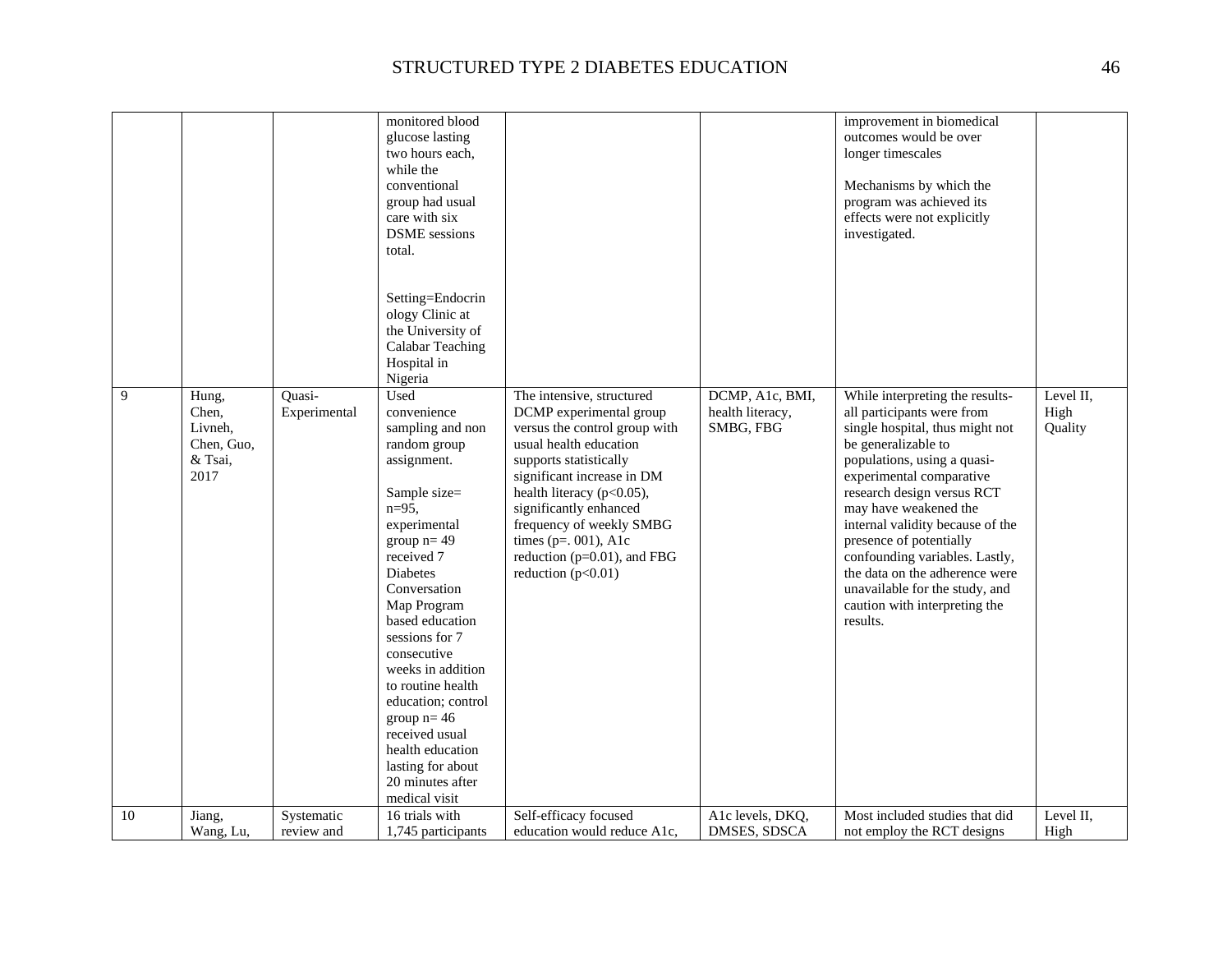|    | Jiang, &<br>Li, 2019       | meta-analysis<br>on self-<br>efficacy<br>focused<br>education in<br>type 2<br>diabetes<br>patients | were included in<br>the systematic<br>review and ten<br>trials with 1,308<br>participants in the<br>meta-analysis                                                                                                                        | enhance self-efficacy,<br>regulate self-management<br>behaviors, increase<br>knowledge, and improve<br>QOL for diabetic patients<br>In 5 studies, 508 participants<br>with significant A1c<br>reduction (95% CI, P<0.001)<br>Outcome of self-efficacy<br>measures with DMSES with<br>554 participants revealed that<br>self-efficacy was significantly<br>improved (95% CI, P<0.001) |             | which may influence the<br>evidence level of pooled<br>results<br>The sample capacities of most<br>studies were quite limited, and<br>a number of trials had the<br>following biases: blinding,<br>withdrawal, or dropping out<br>The duration of the<br>interventions varied greatly,<br>and it was insufficient to<br>determine the long-term<br>effects of the interventions due | Quality |
|----|----------------------------|----------------------------------------------------------------------------------------------------|------------------------------------------------------------------------------------------------------------------------------------------------------------------------------------------------------------------------------------------|--------------------------------------------------------------------------------------------------------------------------------------------------------------------------------------------------------------------------------------------------------------------------------------------------------------------------------------------------------------------------------------|-------------|-------------------------------------------------------------------------------------------------------------------------------------------------------------------------------------------------------------------------------------------------------------------------------------------------------------------------------------------------------------------------------------|---------|
|    |                            |                                                                                                    |                                                                                                                                                                                                                                          | Outcomes of behavior<br>improvements measures by<br>the SDSCA with 707<br>participants showed that self-<br>management behaviors<br>improved greatly (95% CI,<br>$P<0.001$ )<br>Outcomes of diabetes<br>knowledge measured by<br>Diabetes related Knowledge<br>Questions (DKQ) found<br>diabetes knowledge showed a<br>positive effect (95% CI,<br>$P=0.01$ )                        |             | to short durations of studies                                                                                                                                                                                                                                                                                                                                                       |         |
| 11 | Klonoff et<br>al. $(2011)$ | Consensus<br>Report                                                                                | The Coalition for<br>Clinical Research<br>$-$ Self monitoring<br>of blood glucose<br>in San Francisco,<br>CA<br>12 physician<br>panel members<br>reviewed self-<br>monitoring of<br>blood glucose in<br>epidemiological<br>studies, RCT, | SMBG is an established<br>practice for patients with type<br>2 diabetes not on insulin<br>treatment.<br>Patients require education on<br>how to respond to the SMBG<br>data to be effective<br><b>SMBG</b> benefits:<br>-Prevent, identify, treat<br>hypoglycemia<br>-Provide feedback on results<br>of lifestyle and                                                                | <b>SMBG</b> | Study design flaws related to<br>SMBG include patients were<br>not instructed on interpreting<br>SMBG meaning and not<br>permitted to respond to the<br>results<br>Small sample size<br>Crossover effect= same<br>provider caring for both<br>groups                                                                                                                                | Level V |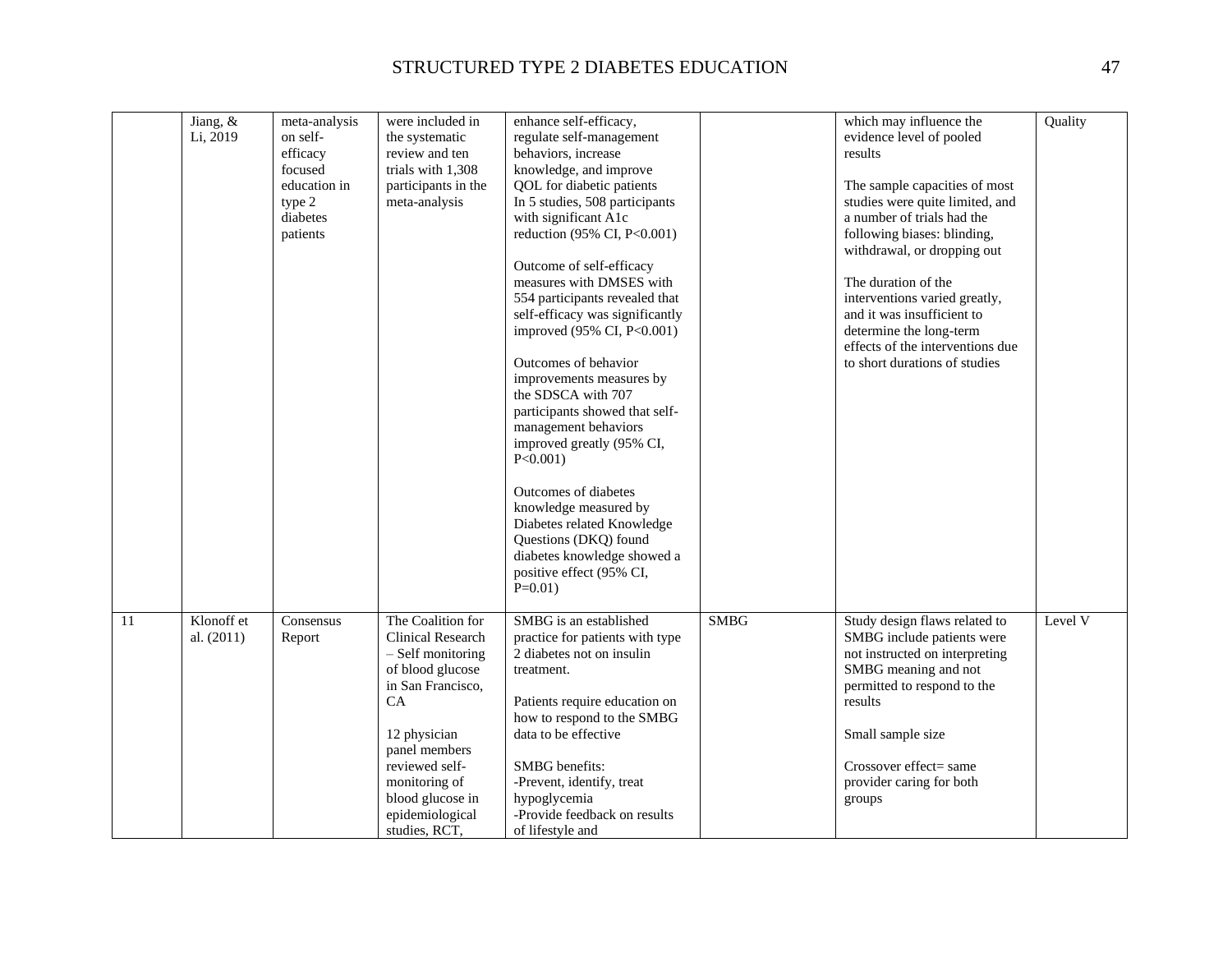|    |                                                                                           |            | meta-analyses,<br>target, timing,<br>and frequency,<br>incidence and<br>role of SMBG,<br>and barriers to<br>appropriate use. | pharmacologic treatments<br>-Enhance patient education<br>on impact of nutrition,<br>activity, and medication<br>choices<br>-Provide information to<br>inform treatment<br>modifications and titrations<br>-Increase patient<br>empowerment and adherence<br>to treatment<br>-Targets, timing, and<br>frequency of SMBG should<br>be individualized<br>-SMBG important for<br>patients at risk for<br>hypo/hyperglycemic events<br>-SMBG provide best<br>outcomes if associated with<br>structured educational and<br>therapeutic programs<br>designed to facilitate<br>behavior changes for<br>improving BG levels<br>- Patient centered end points<br>determined by validated<br>questionnaires |                                                                                                                                         |                                                                                                                                                                                                                                              |                 |
|----|-------------------------------------------------------------------------------------------|------------|------------------------------------------------------------------------------------------------------------------------------|---------------------------------------------------------------------------------------------------------------------------------------------------------------------------------------------------------------------------------------------------------------------------------------------------------------------------------------------------------------------------------------------------------------------------------------------------------------------------------------------------------------------------------------------------------------------------------------------------------------------------------------------------------------------------------------------------|-----------------------------------------------------------------------------------------------------------------------------------------|----------------------------------------------------------------------------------------------------------------------------------------------------------------------------------------------------------------------------------------------|-----------------|
|    |                                                                                           |            |                                                                                                                              | - Its use has demonstrated<br>efficacy in lowering A1c                                                                                                                                                                                                                                                                                                                                                                                                                                                                                                                                                                                                                                            |                                                                                                                                         |                                                                                                                                                                                                                                              |                 |
| 12 | Sperl-                                                                                    | <b>RCT</b> | Prospective,                                                                                                                 | Type 2 diabetic patients of                                                                                                                                                                                                                                                                                                                                                                                                                                                                                                                                                                                                                                                                       | ADA education                                                                                                                           | The full A1c impact of the                                                                                                                                                                                                                   | Level 1,        |
|    | Hillen,<br>Beaton.<br>Fernandes,<br>Worley,<br>Vazquez-<br>Benitez,<br>Parker,<br>Hanson, |            | multisite<br>Sample size=<br>$n=623$ , $n=243$<br>allocated to group<br>education (GE),<br>n=246 allocated<br>to individual  | long duration and HbA1c of<br>7% or higher improved short<br>term HbA1c outcomes and<br>greater likelihood of<br>achieving an HbA1c level<br>below 7% in the IE vs GE.<br>A1c improved more with IE                                                                                                                                                                                                                                                                                                                                                                                                                                                                                               | program based on<br>the AADE7 Self-<br>Care Behaviors,<br>A1c levels<br>Secondary: Blood<br>pressure, weight,<br><b>Behavioral Risk</b> | interventions may have been<br>diminished due to data<br>published as the study was<br>implemented led to changes in<br>local and national guidelines<br>that potentially resulted in less<br>effect than what was originally<br>anticipated | High<br>Quality |
|    | Lavin-<br>Tompkins,<br>Glasrud.<br>Davis,<br>Adams.<br>Parsons, &                         |            | education (IE),<br>$n=134$ allocated<br>to usual care<br>$(UC)$ (no<br>interventions).<br>participants, two                  | compared to Usual Care<br>(UC).<br>A1c levels lower in the<br>follow-up period in UC, IE,<br>and GE by an absolute -                                                                                                                                                                                                                                                                                                                                                                                                                                                                                                                                                                              | Factor Surveillance<br>System (BRFSS),<br>Diabetes<br>Empowerment<br>Scale-Short Form<br>(DES-SF),                                      |                                                                                                                                                                                                                                              |                 |
|    | Spain,                                                                                    |            | large medical                                                                                                                | 0.24%, -0.51%, and -0.27%                                                                                                                                                                                                                                                                                                                                                                                                                                                                                                                                                                                                                                                                         | Diabetes Care                                                                                                                           |                                                                                                                                                                                                                                              |                 |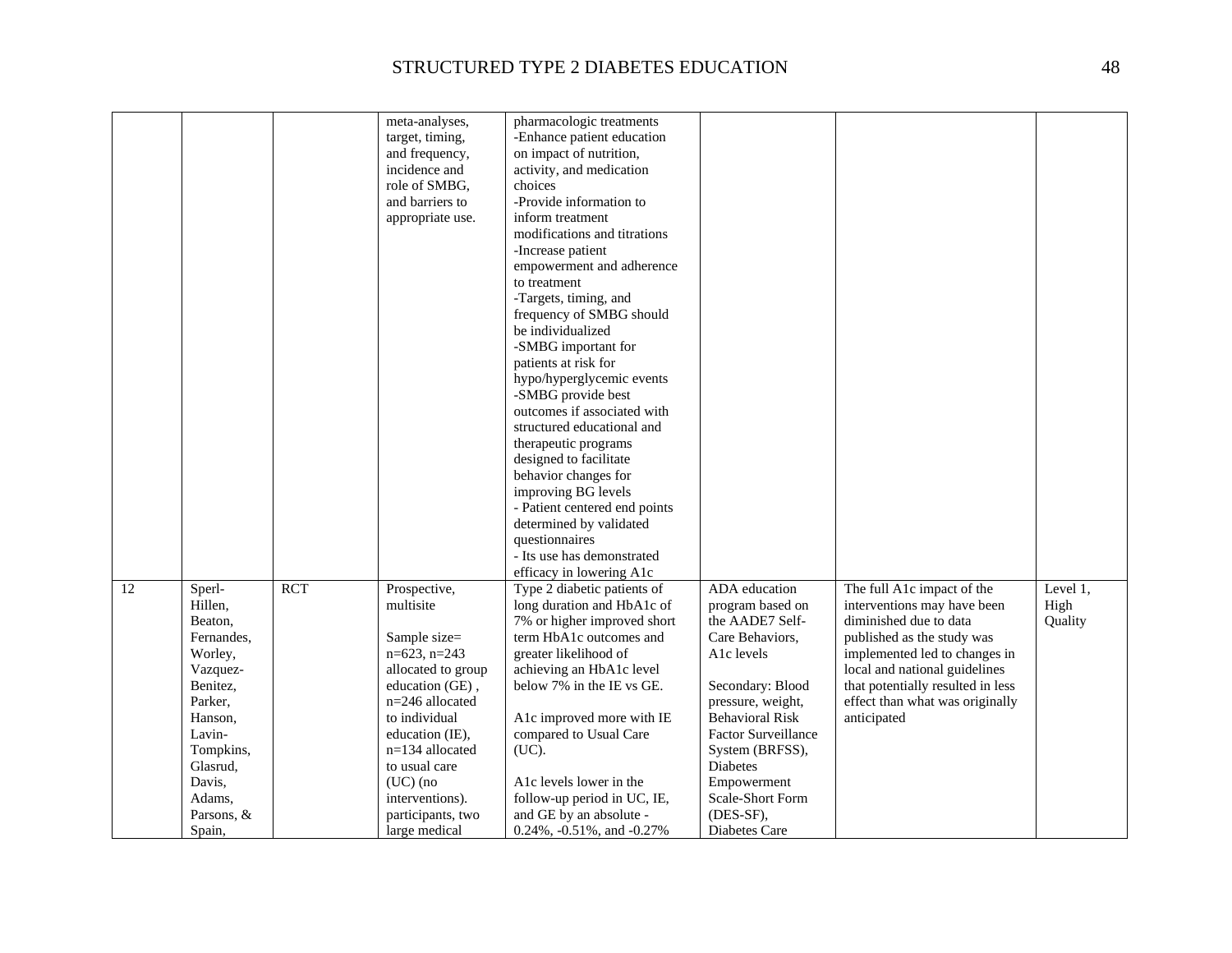|    | 2011                                      |            | groups-ABQ<br>Health Partners in<br>New Mexico and<br><b>Health Partners</b><br>Medical Group in<br>Minnesota                                                                                                                                                                                                         | respectively $(P=.01)$<br>Intervention groups were<br>associated with improvement<br>of DES (self-efficacy) at 1<br>month post intervention (IE<br>vs UC effect, 0.16, P=.01)<br>IE significantly more likely<br>than UC to have follow up<br>A1c <7% or lower (95% CI,<br>$1.06 - 3.16$ , P= $.03$ ).<br>GE group less likely to have<br>A1c <7% at follow up<br>compared to IE (95% CI,<br>$0.39 - .94, P = .03$<br>SMBG testing 2x/week or<br>more was higher for IE vs UC<br>$(95\% \text{ CI}, 0.90-2.96, P=.11)$<br>than for GE vs UC (95% CI,<br>$0.41 - 1.10$ , P=.11) | Profile (DCP),<br>Problem Areas in<br>Diabetes (PAID)                                                                                                                                                                                                                                                                                                              |                                                                                                                                                                                                                                                                                                                                                      |                             |
|----|-------------------------------------------|------------|-----------------------------------------------------------------------------------------------------------------------------------------------------------------------------------------------------------------------------------------------------------------------------------------------------------------------|--------------------------------------------------------------------------------------------------------------------------------------------------------------------------------------------------------------------------------------------------------------------------------------------------------------------------------------------------------------------------------------------------------------------------------------------------------------------------------------------------------------------------------------------------------------------------------|--------------------------------------------------------------------------------------------------------------------------------------------------------------------------------------------------------------------------------------------------------------------------------------------------------------------------------------------------------------------|------------------------------------------------------------------------------------------------------------------------------------------------------------------------------------------------------------------------------------------------------------------------------------------------------------------------------------------------------|-----------------------------|
| 13 | Zheng,<br>Liu, Liu, $\&$<br>Deng,<br>2019 | <b>RCT</b> | Single-blinded,<br>two groups,<br>experimental<br>design<br>Sample size=<br>$n=60$ , $n=30$ in<br>control group<br>(CG) with<br>general<br>education, $n=30$<br>in intervention<br>group (IG) with<br>general education<br>plus<br>interventional<br>education<br>Setting $=$ the<br>Cardiovascular<br>Rehabilitation | Diabetes education program<br>statistically significant<br>improvement in self-<br>management practices and<br>glycemic control.<br>Scores of the SDSCA, PAID,<br>blood glucose levels (fasting<br>and 2-hour post-prandial),<br>and A1c levels in the IG were<br>significantly ( $p = < 0.001$ )<br>improved after the<br>intervention compared to CG.                                                                                                                                                                                                                        | General diabetes<br>education versus<br>general education<br>plus interventional<br>education focused<br>on nutrition and<br>physical exercise,<br>the Summary of<br>Diabetes Self-Care<br>Activities<br>(SDSCA), Problem<br>Areas in Diabetes<br>(PAID), Fasting<br><b>Blood Glucose</b><br>(FBG),<br>postprandial 2-<br>hour blood<br>glucose, and A1c<br>levels | Composition of the analyzed<br>sample (regionalism, resources<br>of the patients - outpatient<br>only)<br>Small sample study, thus did<br>not compare self-management<br>behaviors, psychological<br>condition, glucose control, and<br>educational interventions in<br>different types of antidiabetic<br>therapy<br>Limited intervention patterns. | Level 1,<br>High<br>Quality |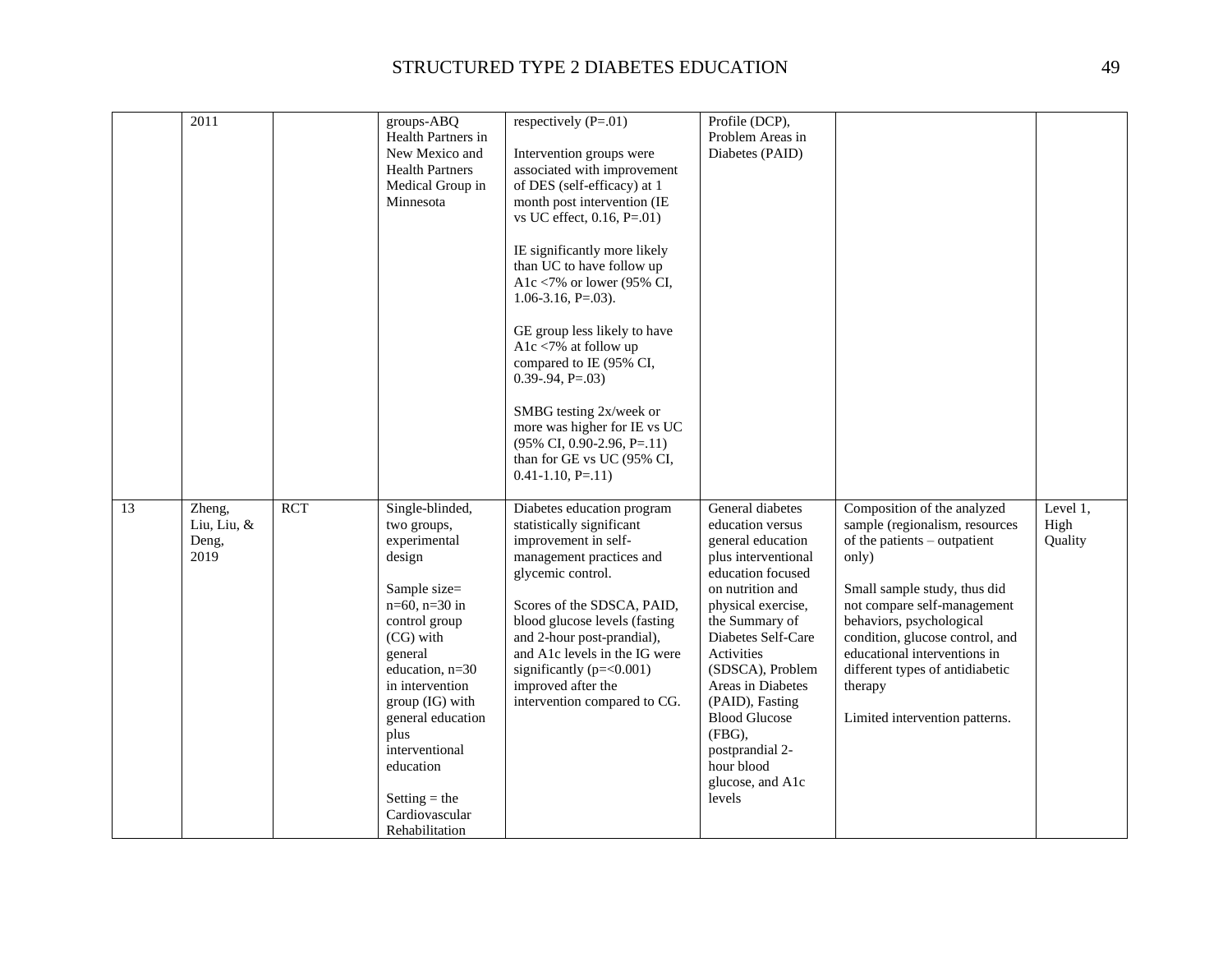|  | Clinic,<br>Endocrinology<br>Clinic, and<br>Geriatrics Clinic<br>at Xiangya<br>Hospital, Central |  |  |
|--|-------------------------------------------------------------------------------------------------|--|--|
|  | South University                                                                                |  |  |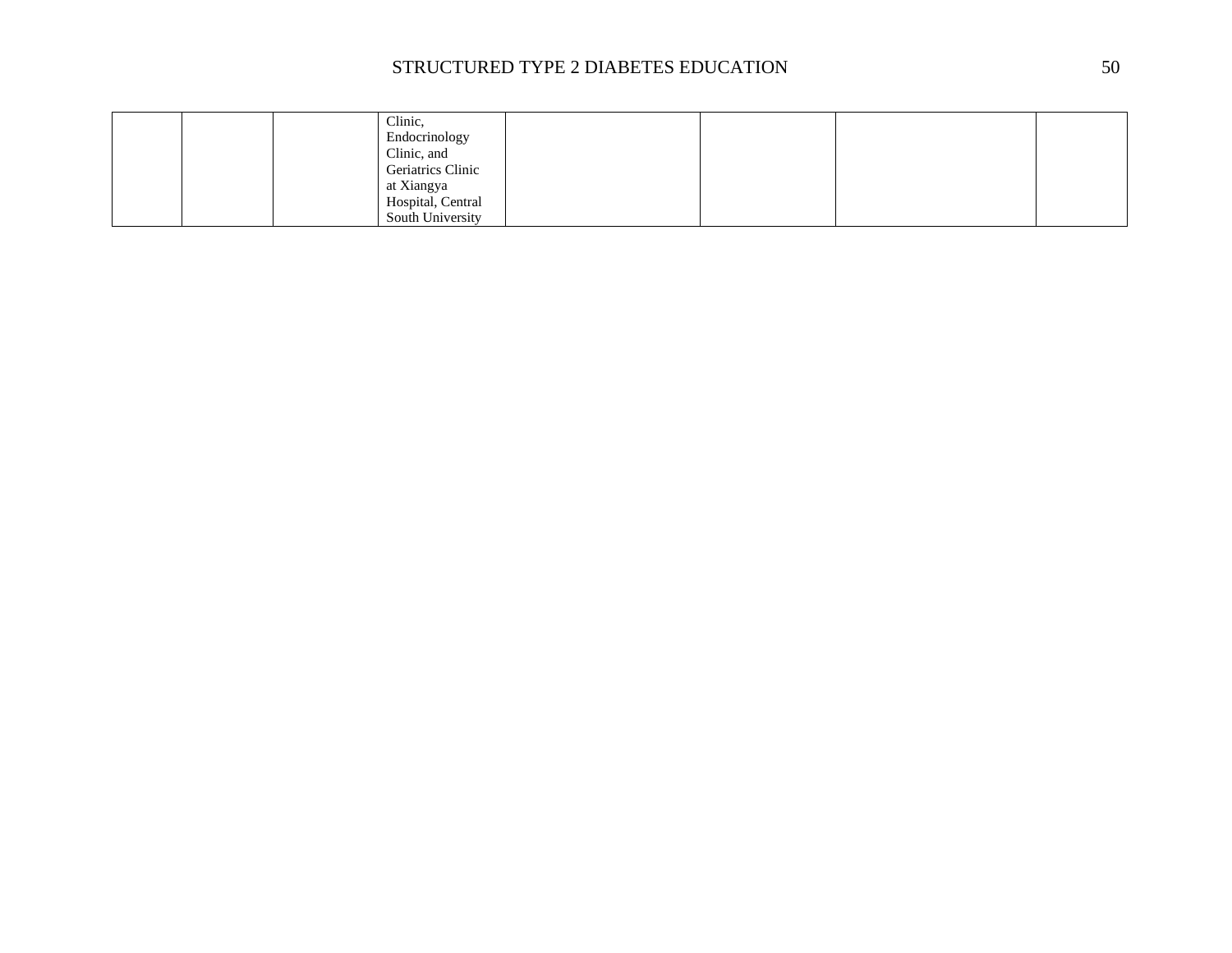## **Appendix D DSMQ**

|    | The following statements describe self-care activities related to your<br>diabetes. Thinking about your self-care over the last 8 weeks, please<br>specify the extent to which each statement applies to you. | me very<br>much | Applies to Applies to me<br>to a consider-able me to some<br>degree | Applies to<br>degree | Does not<br>apply to<br>me |
|----|---------------------------------------------------------------------------------------------------------------------------------------------------------------------------------------------------------------|-----------------|---------------------------------------------------------------------|----------------------|----------------------------|
| 1. | I check my blood sugar levels with care and attention.<br>$\Box$ Blood sugar measurement is not required as a part of my treatment.                                                                           | $\square$ 3     | $\square$                                                           | $\Box$ 1             | $\square$                  |
| 2. | The food I choose to eat makes it easy to achieve optimal blood sugar levels.                                                                                                                                 | $\square$ 3     | $\square$ 2                                                         | $\Box$ 1             | $\square$ 0                |
| 3. | I keep all doctors' appointments recommended for my diabetes treatment.                                                                                                                                       | $\square$ 3     | $\square$ 2                                                         | $\Box$ 1             | $\Box$ 0                   |
| 4. | I take my diabetes medication (e. g. insulin, tablets) as prescribed.<br>$\Box$ Diabetes medication / insulin is not required as a part of my treatment.                                                      | $\square$ 3     | $\square$                                                           | $\Box$ 1             | $\square$                  |
| 5. | Occasionally I eat lots of sweets or other foods rich in carbohydrates.                                                                                                                                       | $\square$ 3     | $\square$                                                           | $\Box$ 1             | $\square$                  |
| 6. | I record my blood sugar levels regularly (or analyse the value chart<br>with my blood glucose meter).<br>$\Box$ Blood sugar measurement is not required as a part of my treatment.                            | $\square$ 3     | $\square$                                                           | $\Box$ 1             | $\square$                  |
| 7. | I tend to avoid diabetes-related doctors' appointments.                                                                                                                                                       | $\square$ 3     | $\square$ 2                                                         | $\Box$ 1             | $\square$                  |
| 8. | I do regular physical activity to achieve optimal blood sugar levels.                                                                                                                                         | $\square$ 3     | $\square$                                                           | $\Box$ 1             | $\square$                  |
| 9. | I strictly follow the dietary recommendations given by my doctor or diabetes specialist.                                                                                                                      | $\square$ 3     | $\square$                                                           | $\Box$ 1             | $\Box$ 0                   |
|    | 10. I do not check my blood sugar levels frequently enough as would be required for<br>achieving good blood glucose control.<br>$\Box$ Blood sugar measurement is not required as a part of my treatment.     | $\square$ 3     | $\square$                                                           | $\Box$ 1             | $\square$                  |
|    | 11. I avoid physical activity, although it would improve my diabetes.                                                                                                                                         | $\square$ 3     | $\square$                                                           | $\Box$ 1             | $\square$                  |
|    | 12. I tend to forget to take or skip my diabetes medication (e. g. insulin, tablets).<br>$\Box$ Diabetes medication / insulin is not required as a part of my treatment.                                      | $\square$ 3     | $\square$                                                           | $\Box$ 1             | $\square$                  |
|    | 13. Sometimes I have real 'food binges' (not triggered by hypoglycaemia).                                                                                                                                     | $\square$ 3     | $\square$                                                           | $\Box$ 1             | $\square$                  |
|    | 14. Regarding my diabetes care, I should see my medical practitioner(s) more often.                                                                                                                           | $\square$ 3     | $\square$                                                           | $\Box$ 1             | $\square$                  |
|    | 15. I tend to skip planned physical activity.                                                                                                                                                                 | $\square$ 3     | $\square$                                                           | $\Box$ 1             | $\square$                  |
|    | 16. My diabetes self-care is poor.                                                                                                                                                                            | $\square$ 3     | $\square$                                                           | $\Box$ 1             | $\square$                  |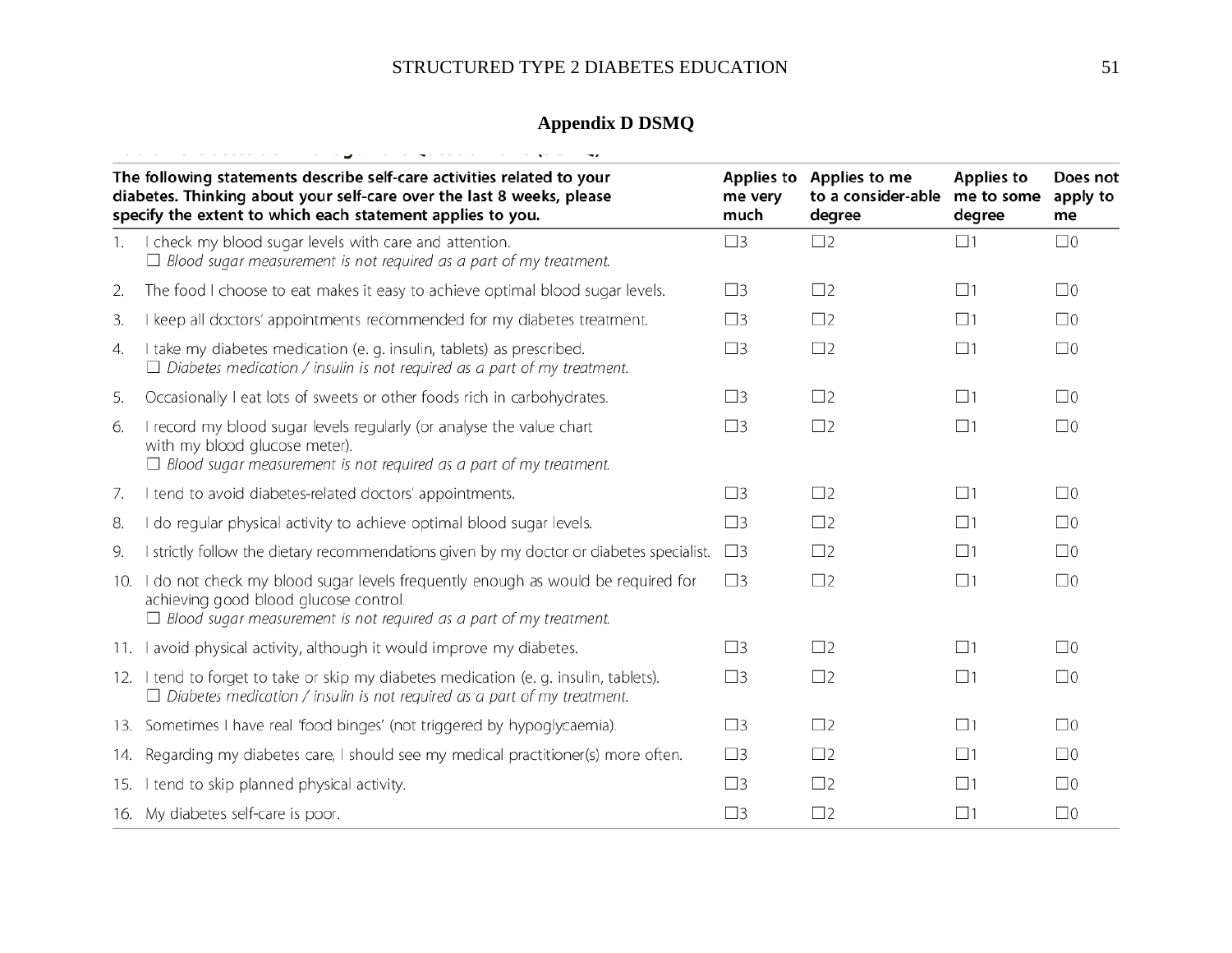### **Appendix E The modified DKT**

#### **Revised Michigan Diabetes Knowledge Scale – true/false version.**

Here are 20 statements about diabetes, some are true statements and some are false. Please read each statement and then indicate whether you think it is true or false by putting a circle round either TRUE or FALSE. If you do not know the answer please put a circle around DON'T KNOW.

1. The diabetes diet is a healthy diet for most people \* TRUE/FALSE/DON'T KNOW

2. Glycosylated haemoglobin (HbA1c) is a test that TRUE/FALSE/DON'T KNOW measures your average blood glucose level in the past week.

3. A pound of chicken has more carbohydrate in it TRUE/FALSE/DON'T KNOW than a pound of potatoes.

4. Orange juice has more fat in it than low fat milk. TRUE/FALSE/DON'TKNOW

5. Urine testing and blood testing are both equally TRUE/FALSE/DON'T KNOW as good for testing the level of blood glucose.

6. Unsweetened fruit juice raises blood glucose levels. \* TRUE/FALSE/DON'T KNOW

7. A can of diet soft drink can be used for treating TRUE/FALSE/DON'T KNOW low blood glucose levels.

8. Using olive oil in cooking can help prevent raised TRUE/FALSE/DON'T KNOW cholesterol in the blood. \*

9. Exercising regularly can help reduce high TRUE/FALSE/DON'T KNOW blood pressure. \*

10. For a person in good control exercising has TRUE/FALSE/DON'T KNOW no effect on blood sugar levels.

11. Infection is likely to cause an increase in TRUE/FALSE/DON'T KNOW blood sugar levels. \*

12. Wearing shoes a size bigger than usual helps TRUE/FALSE/DON'T KNOW prevent foot ulcers.

13. Eating foods lower in fat decreases your risk TRUE/FALSE/DON'T KNOW for heart disease. \*

14. Numbness and tingling may be symptoms of TRUE/FALSE/DON'T KNOW nerve disease. \*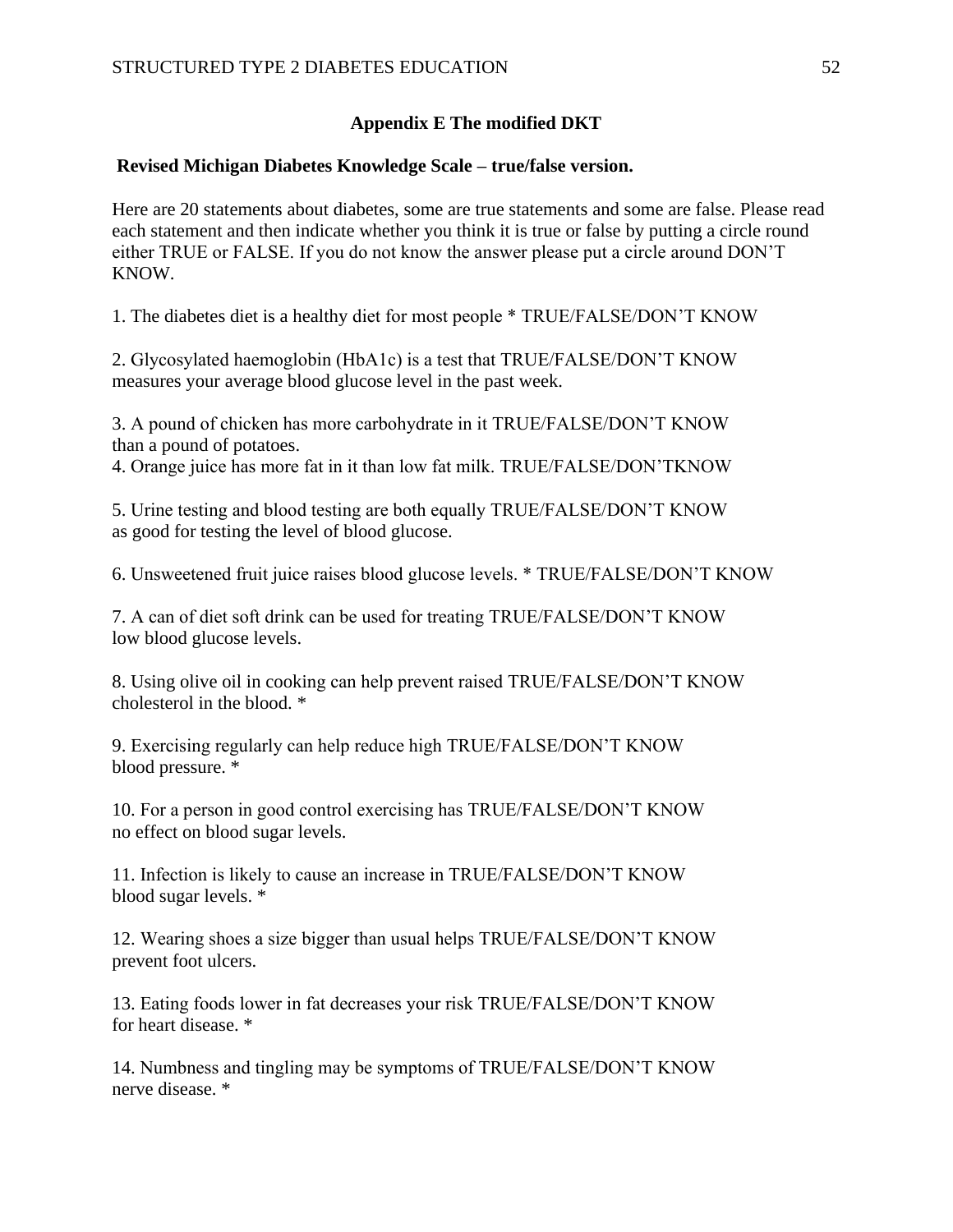15. Lung problems are usually associated with having diabetes. TRUE/FALSE/DON'T KNOW

16. When you are sick with the flu you should test for glucose more often. \* TRUE/FALSE/DON'T KNOW

SKIP TO QUESTION 19 IF YOU DON'T TAKE INSULIN

17. High blood glucostimee levels may be caused by too much insulin. TRUE/FALSE/DON'T **KNOW** 

18. If you take your morning insulin but skip breakfast your blood glucose level will usually decrease \* TRUE/FALSE/DON'T KNOW

19. having regular check-ups with your doctor can help spot the early signs of diabetes complications. \* TRUE/FALSE/DON'T KNOW

20. Attending your diabetes appointments stops you getting diabetes complications. TRUE/FALSE/DON'T KNOW